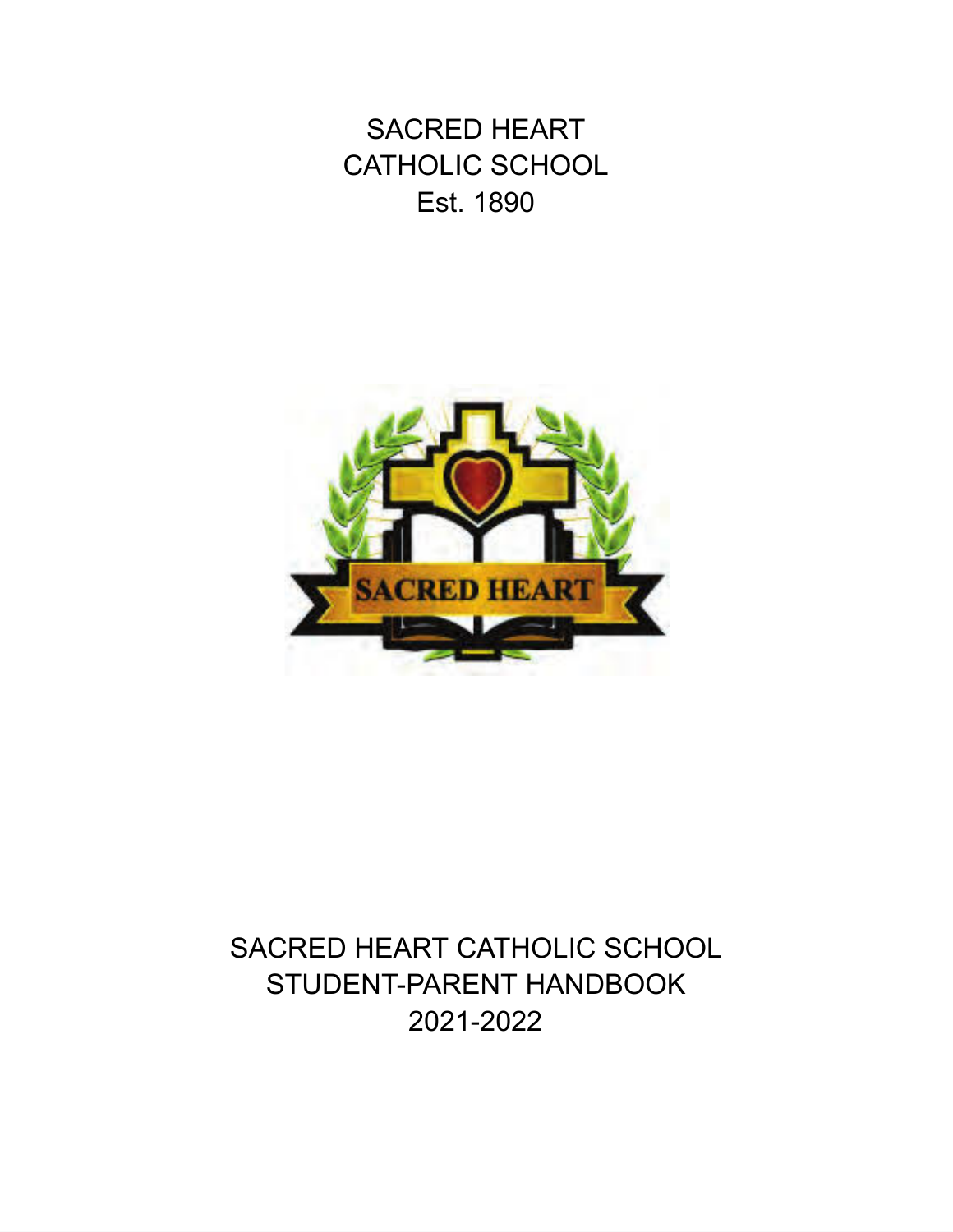## **Table of Contents**

| I.   | <b>HISTORY</b>                                                                                                                                                                                                                                                                                                                                                                                | 5                                                                                |
|------|-----------------------------------------------------------------------------------------------------------------------------------------------------------------------------------------------------------------------------------------------------------------------------------------------------------------------------------------------------------------------------------------------|----------------------------------------------------------------------------------|
| Ш.   | <b>PHILOSOPHY</b><br><b>Philosophy Statement</b><br><b>Mission Statement</b><br>Profile of a Sacred Heart graduate                                                                                                                                                                                                                                                                            | 6<br>6<br>6<br>6                                                                 |
| III. | <b>GENERAL SCHOOL INFORMATION</b><br><b>School Policies</b><br>Diocesan Policy 5000<br><b>Statement of Non-Discrimination</b><br><b>Branding</b><br>Communication<br><b>Custody of Students</b><br>Family Educational Rights and Privacy Act (FERPA)<br><b>Disability Discrimination Complaint Review Process</b><br><b>Financial Information</b><br><b>Registration and Admission Policy</b> | 9<br>9<br>9<br>9<br>10<br>11<br>11<br>11<br>13<br>14<br>15                       |
| IV.  | <b>ATTENDANCE</b><br><b>Attendance Policy</b><br>Absences<br>Reporting an Absence<br>Returning After an Absence<br><b>Excused Absences</b><br><b>Unexcused Absences</b><br>Makeup Work<br><b>Early Dismissal</b><br>Late Arrival<br>Leaving School<br>Truancy<br><b>Tardiness</b><br><b>College Visits</b>                                                                                    | 15<br>15<br>16<br>16<br>16<br>16<br>17<br>17<br>17<br>18<br>18<br>18<br>18<br>19 |
| V.   | <b>ACADEMICS</b><br><b>Academic Excellence</b><br><b>Grading Policy</b><br><b>Grading System</b><br>Academic Integrity<br><b>Homework</b><br><b>Progress Reports</b>                                                                                                                                                                                                                          | 19<br>19<br>19<br>20<br>20<br>22<br>22                                           |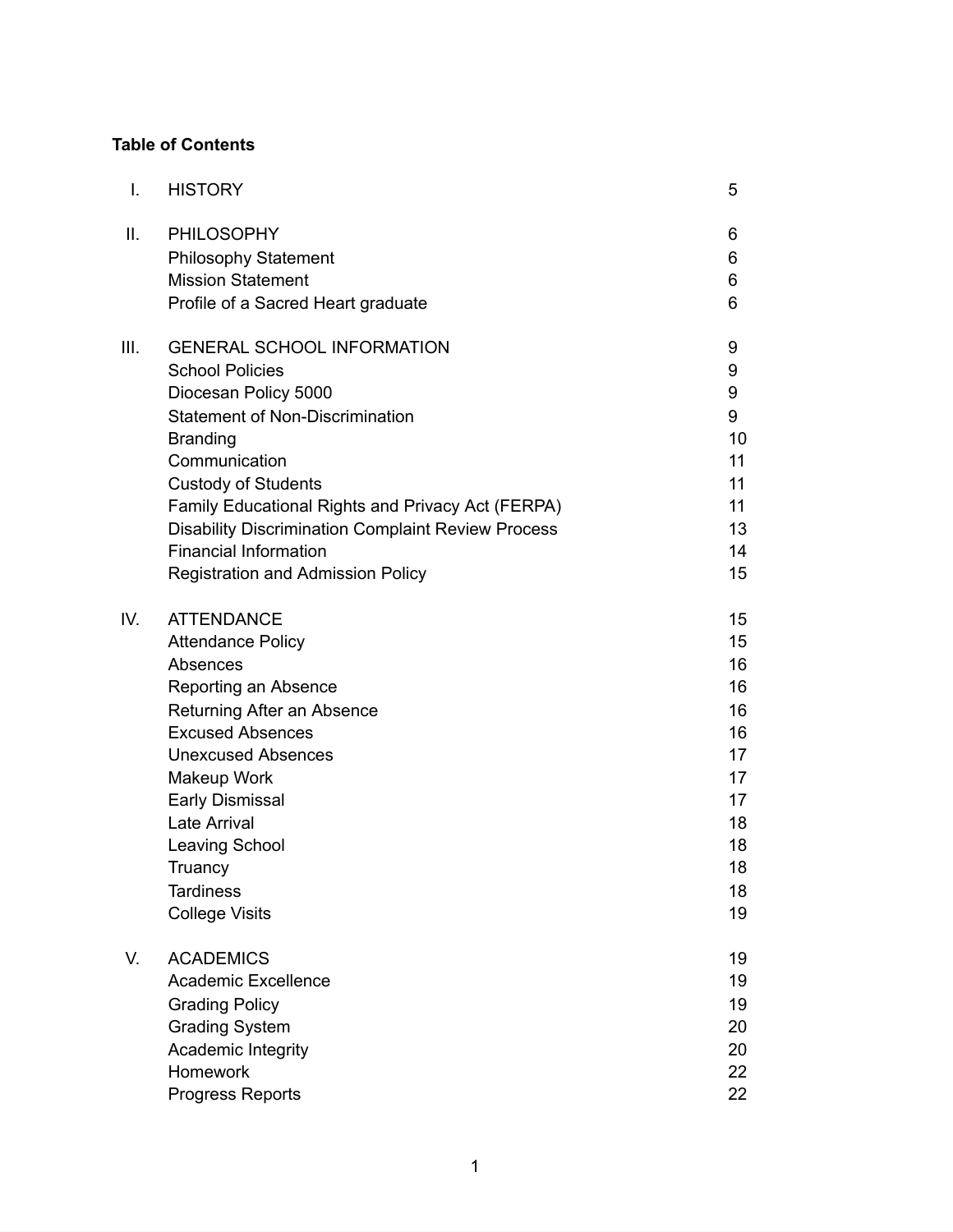|       | Renweb                                                | 23       |
|-------|-------------------------------------------------------|----------|
|       | <b>Report Cards</b>                                   | 23<br>23 |
|       | Transcripts<br><b>Transfer of Credits</b>             | 24       |
|       | <b>Academic Failure</b>                               | 24       |
|       | <b>Academic Probation</b>                             | 24       |
|       | <b>Dual Credit Courses</b>                            | 25       |
|       | <b>Schedules and Schedule Changes</b>                 | 25       |
|       | <b>Dropping Courses</b>                               | 25       |
|       | Prep Week and Final Exams                             | 25       |
|       | <b>Semester Exams</b>                                 | 26       |
|       | <b>Senior Exemption Policy</b>                        | 26       |
|       | <b>Academic Honor Roll</b>                            | 26       |
|       | <b>Independent Study Courses</b>                      | 26       |
|       | <b>National Honor Society</b>                         | 27       |
|       | <b>National Junior Honor Society</b>                  | 28       |
| VI.   | <b>GRADUATION</b>                                     | 28       |
|       | <b>Graduation Requirements</b>                        | 28       |
|       | <b>Graduation Ceremonies</b>                          | 30       |
|       | <b>Graduating Senior Honors</b>                       | 30       |
| VII.  | <b>CHRISTIAN MINISTRY</b>                             | 31       |
| VIII. | <b>CODE OF CONDUCT</b>                                | 32       |
|       | <b>Expectations of Behavior</b>                       | 32       |
|       | <b>Respect for Authority</b>                          | 33       |
| IX.   | SPECIFIC SCHOOL-WIDE BEHAVIOR EXPECTATIONS            | 33       |
|       | Disrespect for Property and Vandalism                 | 33       |
|       | Drug Deterrent and Screening                          | 33       |
|       | Drug and Substance Abuse Policy                       | 34       |
|       | <b>Communication Devices, Cell Phones and Earbuds</b> | 39       |
|       | Fighting                                              | 41       |
|       | Gambling                                              | 41       |
|       | Harassment                                            | 41       |
|       | Inappropriate Language                                | 42       |
|       | Pornography or Indecent Images<br>Off-Campus Conduct  | 42<br>42 |
|       |                                                       |          |
|       | <b>Student Parking</b><br>I.D. Cards                  | 42<br>42 |
|       | Lockers                                               | 43       |
|       | <b>Lunch Period</b>                                   | 43       |
|       | Mass during School Week                               | 43       |
|       |                                                       |          |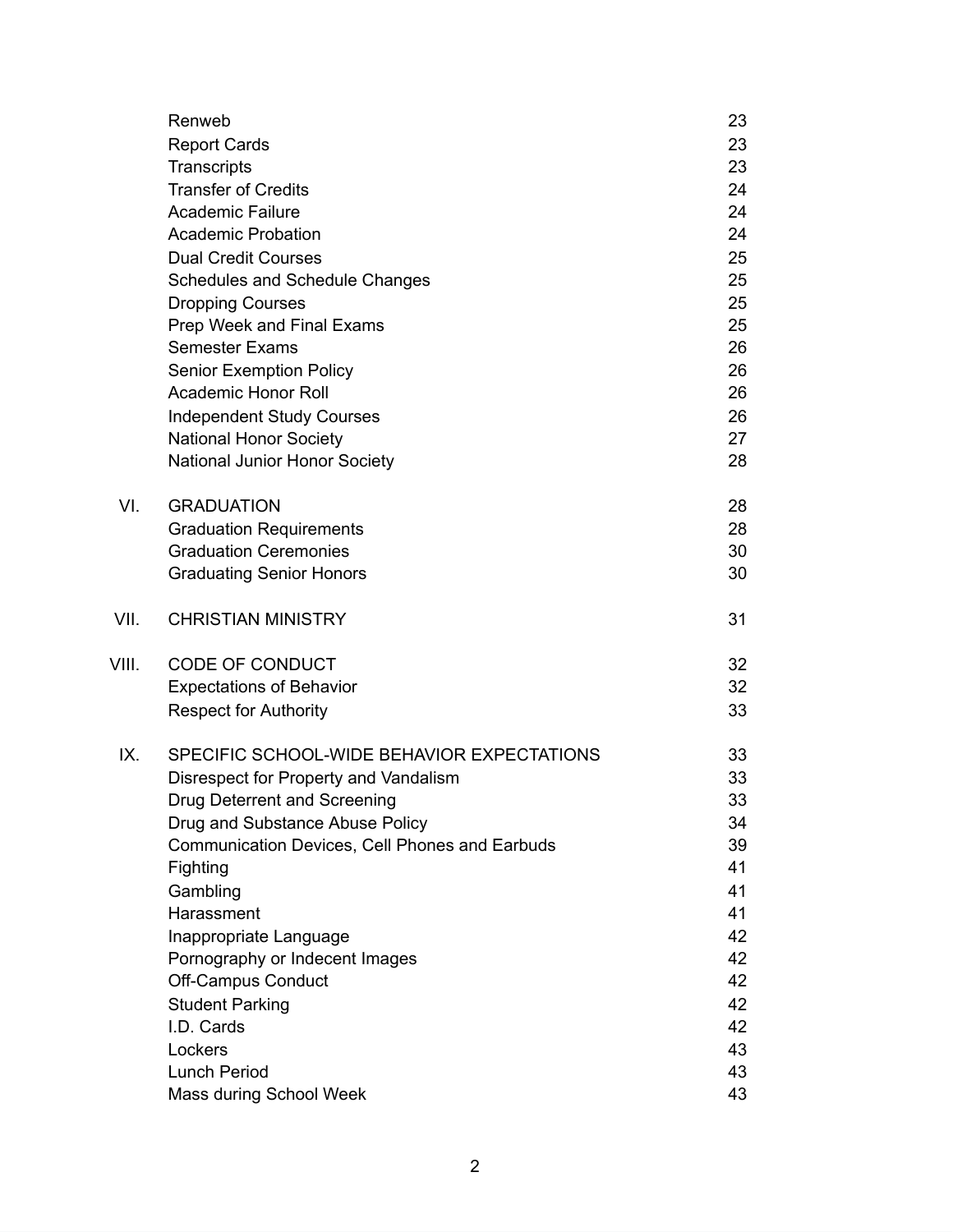|       | <b>Posters</b>                                        | 43 |
|-------|-------------------------------------------------------|----|
|       | <b>Public Displays of Affection</b>                   | 44 |
|       | Stealing                                              | 44 |
|       | <b>Technology Acceptable Use Policy</b>               | 44 |
|       | Tobacco/Nicotine/Smoking/E-Cigarettes/Paraphernalia   | 46 |
|       | Weapons                                               | 46 |
|       | <b>Searches</b>                                       | 46 |
| Х.    | <b>DISCIPLINARY CONSEQUENCES</b>                      | 46 |
|       | <b>Detention</b>                                      | 47 |
|       | <b>In-School Suspension</b>                           | 47 |
|       | Saturday School                                       | 47 |
|       | <b>Probationary Contract</b>                          | 47 |
|       | Expulsion                                             | 48 |
|       | Due Process                                           | 48 |
| XI.   | <b>DRESS CODE</b>                                     | 48 |
|       | <b>Dress Code and Grooming</b>                        | 48 |
| XII.  | <b>EXTRACURRICULAR ACTIVITIES</b>                     | 54 |
|       | <b>Student Council</b>                                | 54 |
|       | Dances, Socials and Other School-Sponsored Activities | 54 |
|       | <b>Formal and Semi-Formal Events and Dances</b>       | 55 |
|       | <b>Activities and Athletics Participation</b>         | 56 |
|       | <b>Eligibility for Athletics and Activities</b>       | 57 |
|       | <b>Interscholastic Athletics</b>                      | 57 |
|       | Letter Awards                                         | 61 |
|       | Letter Jackets                                        | 61 |
|       | <b>School Fight Song</b>                              | 62 |
| XIII. | <b>STUDENT STATUS</b>                                 | 62 |
|       | <b>Married Students</b>                               | 62 |
|       | Pregnancy                                             | 63 |
| XIV.  | <b>STUDENT SUPPORT</b>                                | 63 |
|       | Administration/Counseling                             | 63 |
|       | <b>Guidance Services</b>                              | 63 |
|       | Library                                               | 63 |
|       | <b>Computer Lab</b>                                   | 64 |
| XV.   | <b>HELPFUL INFORMATION</b>                            | 64 |
|       | <b>Alarms and Alerts</b>                              | 64 |
|       | <b>Asbestos Notice</b>                                | 64 |
|       | <b>Closed Campus</b>                                  | 64 |
|       |                                                       |    |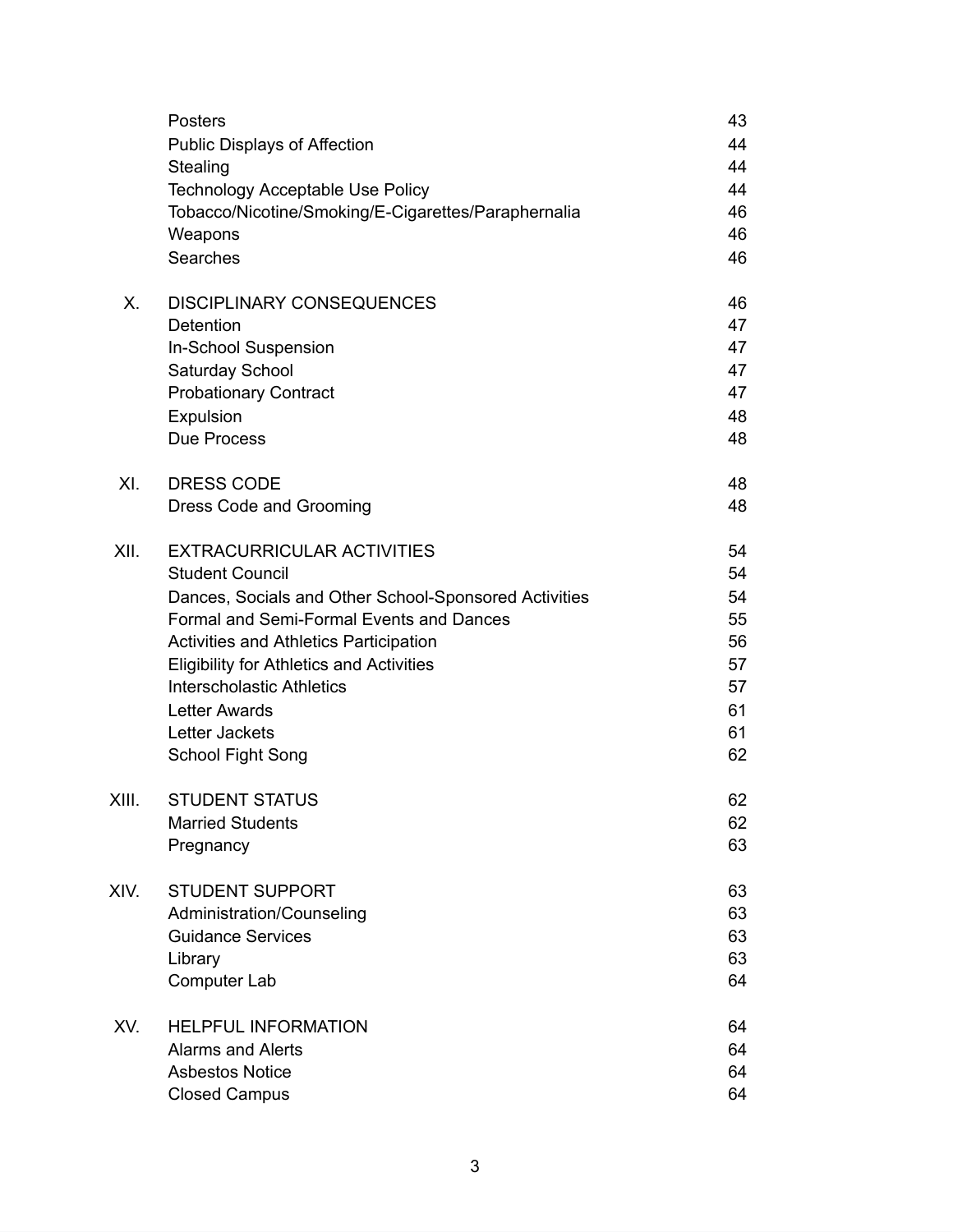| <b>Deliveries</b>                       | 65 |
|-----------------------------------------|----|
| Fundraising                             | 65 |
| Inclement Weather and Other Emergencies | 66 |
| <b>Medical Records</b>                  | 66 |
| <b>Medications</b>                      | 66 |
| <b>Accidents or Illness</b>             | 66 |
| Messages                                | 67 |
| <b>Parent Behavior</b>                  | 67 |
| Parties                                 | 68 |
| Prayer and Pledge of Allegiance         | 68 |
| <b>Student Information/Pictures</b>     | 68 |
| <b>Student Residency</b>                | 68 |
| <b>Supervision of Students</b>          | 68 |
| <b>Transportation Policy</b>            | 69 |
| <b>Visitors</b>                         | 69 |
| <b>Volunteers</b>                       | 69 |
|                                         |    |
| RECOMMENDED HANDBOOK REVISION FORM      | 70 |
| ACKNOWLEDGMENT OF RECEIPT OF HANDBOOK   | 71 |

THIS HANDBOOK IS SUBJECT TO CHANGES AT ANY TIME AND THOSE WILL BECOME EFFECTIVE IMMEDIATELY. ANY CIRCUMSTANCE OR OCCURRENCE NOT EXPLICITLY DESCRIBED IN THIS HANDBOOK WILL BE ADDRESSED AT THE DISCRETION OF THE ADMINISTRATION.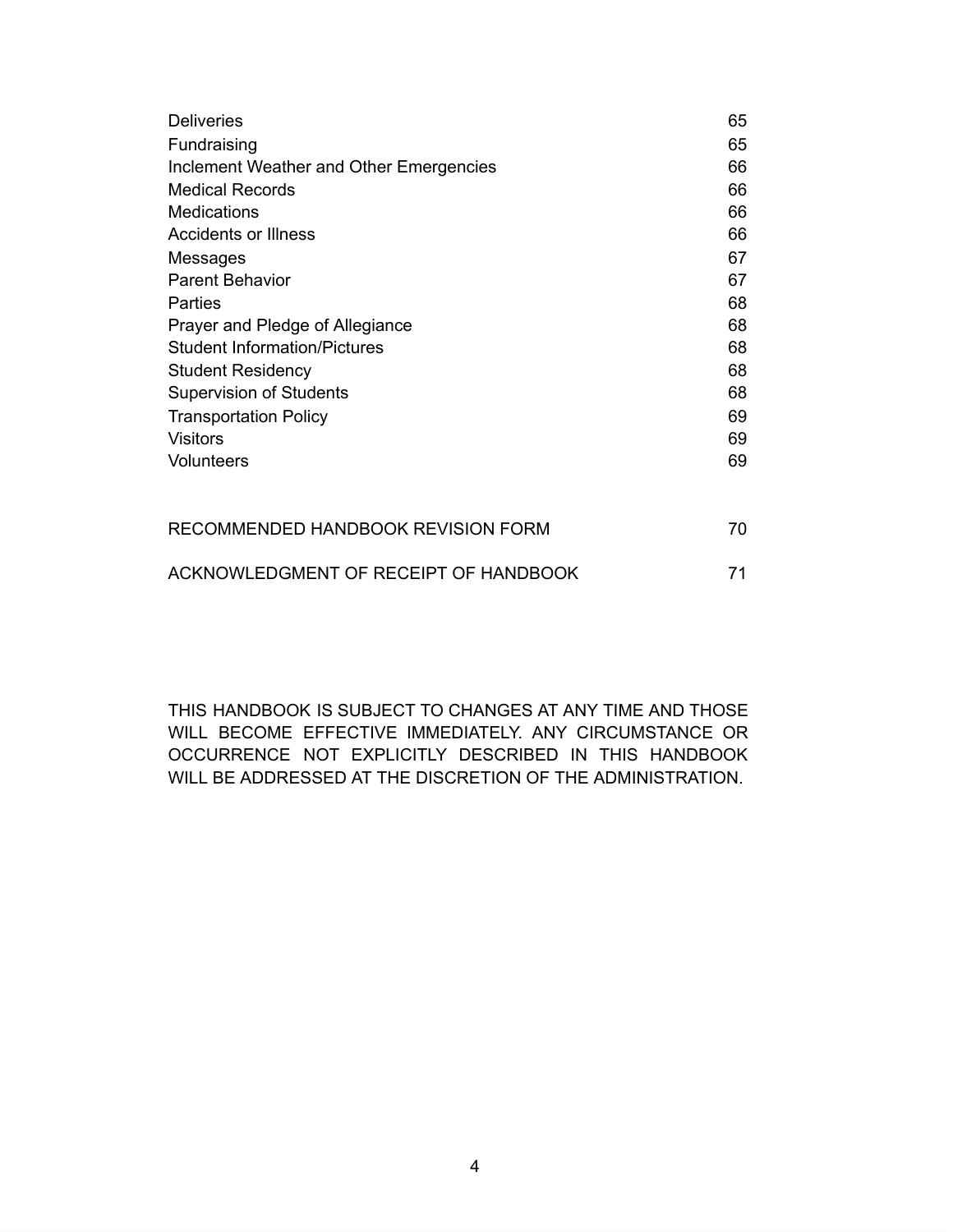#### **I. HISTORY**

Sacred Heart Catholic School is a parochial school located in the small north Texas community of Muenster. The community was established in 1889 by Emil and August Flusche, brothers who previously established communities in Iowa and Kansas. In seeking persons for their colonies, the Flusches specifically sought out German Catholics. When the contract of sale was drawn up for the land that became the Muenster town site, the sellers agreed to donate 25 acres of land for the establishment of a school, church, cemetery, and park.

On December 8, 1889, the feast of the Immaculate Conception, the first Catholic Mass was celebrated in Muenster marking the official birth of the town. On January 1, 1890, a meeting of the town's settlers was held. The attendees made plans to first build a school followed by a rectory and church for their nascent parish. By the spring a 14 x 24 wooden structure was erected, and Sacred Heart Catholic School was born.

Sacred Heart Catholic Church and School have a relationship with the Benedictine order that goes back over a century. In 1893, the first Benedictine priest, Rev. Bonaventure Binzeger, arrived from Subiaco Abbey. In 1895, Father Bonaventure reached out to the Benedictine Sisters of Jonesboro, Arkansas, and asked them to come teach in the parish's school. The Benedictine priests of Subiaco continued to provide priests for the parish until the 1990s. However, the Benedictine Sisters continue to support the school as teachers and support staff.

As the parish community grew, the original wooden school building was expanded. However, by the late 1910s the building was no longer adequate to meet the school's needs. In 1919, Rev. Frowin Koerdt, O.S.B, began to raise funds for a new parish school building. Magnificent for its times, the new building had a red brick facade and included eight classrooms, an auditorium, library, restrooms, and electric lighting among other items. The first classes held there were for the 1925-26 school year, and it continues to be used for grades one through eight.

By the late 1930s, parents and students advocated for the addition of high school classes. The first high school classes were held in the red brick elementary building, with a grade being added each year. To make room for the growing high school, renovations were made to the original wooden structure. The high school moved into its new home for the 1938-39 school year, which also marked the year that Sacred Heart conducted its first high school graduation, granting diplomas to three students. A new twenty-five thousand square foot facility became the home of the high school for the 1954-55 school year. That facility continues to be used for high school classes, with the addition of an athletic complex in 2013.

In 1982 a Montessori program was established off the parish grounds in a converted home. In 1985, new facilities for the Montessori program were built on parish grounds. Expansions to that facility took place in 2012 which houses the school's pre-K and Kindergarten program. With the addition of the Montessori program, Sacred Heart offers a Catholic education to students as young as three years.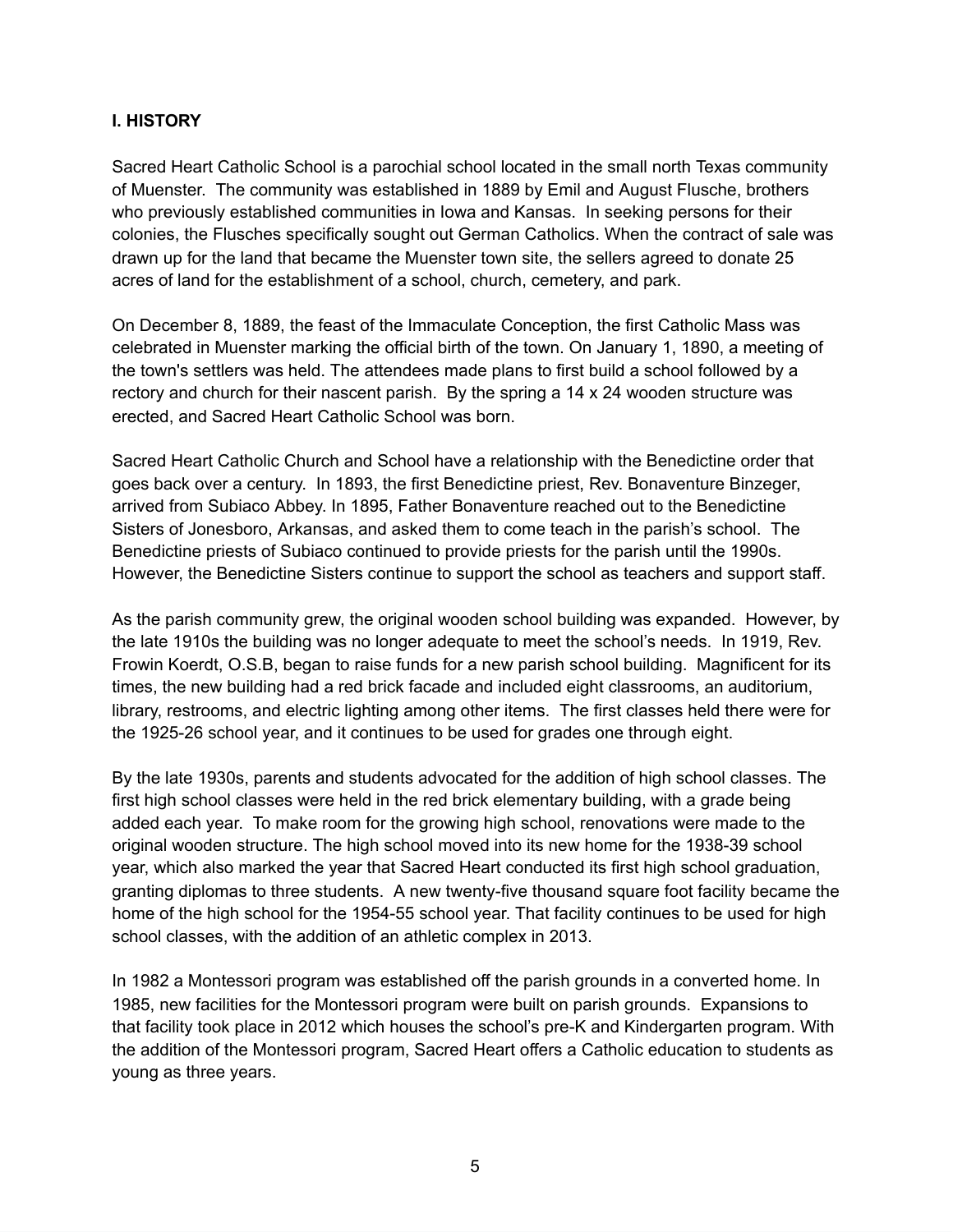## **II. PHILOSOPHY**

#### PHILOSOPHY STATEMENT

Sacred Heart Catholic School, in partnership with the Catholic Diocese of Fort Worth and the local community, is purposefully developing the whole person for the betterment of the body of Christ. Our parish, faculty and community sustain high standards while nurturing the development of a lifelong love of learning and community involvement. Catholic doctrine and social teaching provide a foundation for the growth of all students at Sacred Heart.

#### MISSION STATEMENT

Sacred Heart Catholic School is a community in which all members (parents, teachers, students and clergy) assume responsibility for living and imparting a life of faith, service and integrity. Our mission is to create faithful servants of the Sacred Heart of Jesus who will serve as spiritual, moral and intellectual leaders in our community and the wider world.

## PROFILE OF A SACRED HEART CATHOLIC SCHOOL GRADUATE

#### *Educate in Formation of Faith*

- 1. Spiritual
	- Seeks personal relationship with Christ
	- Is prayerful and reverent
	- Recognizes one's transcendent dignity
	- Maintains hope
	- Recognizes need for repentance

#### 2. Moral

- Knows the good, loves the good, and strives to do the good
- Embraces gospel values and church teaching, and relates them to his/her life
- 3. Intellectual
	- Has the ability to discern the truth
	- Searches for meaning in life
	- Has knowledge of scripture and church teaching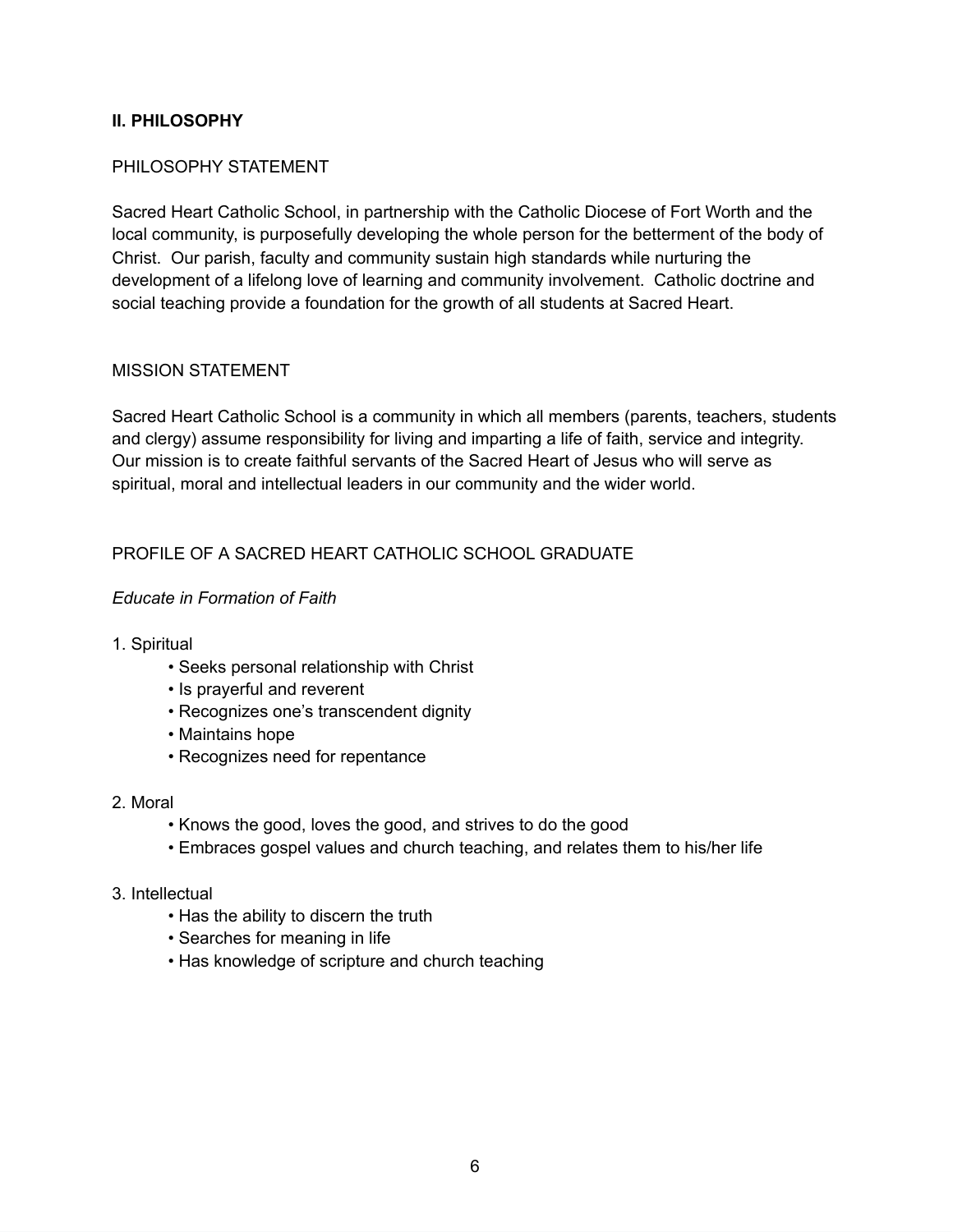*Provide an Integral Quality Education*

- 1. Moral
	- Is responsible
	- Is honest
	- Possesses discipline
	- Has the desire to develop character
	- Develops habits in moral action: prudence, temperance, justice, fortitude
- 2. Psychological/Social
	- Is self-confident
	- Is respectful
	- Has the ability to make a good first impression
	- Displays traits of a gentleman/lady; is courteous and generous
	- Has overcome fear of failure
	- Exhibits school pride
	- Possesses a sense of humor
	- Is a good role model
	- Has good manners
	- Has understanding of self-worth
	- Is able to develop healthy friendships with both sexes
- 3. Intellectual
	- Possesses ―right reason
	- Possesses a liberal education
	- Has an awareness of the roles of virtues
	- Is able to think critically
	- Has self-knowledge and the ability to look within
	- Takes pride in work well done
- 4. Physical
	- Has learned how to care for his/her body
	- Takes pride in personal appearance
	- Practices good personal hygiene
	- Is aware of threats to physical well-being

#### *Educate in Family Spirit*

1. Cultivates interpersonal relationships characterized by openness, respect, integrity, loyalty, and dialogue

2. Influences others by exhibiting the Christian traits of openness, hospitality, graciousness, and faith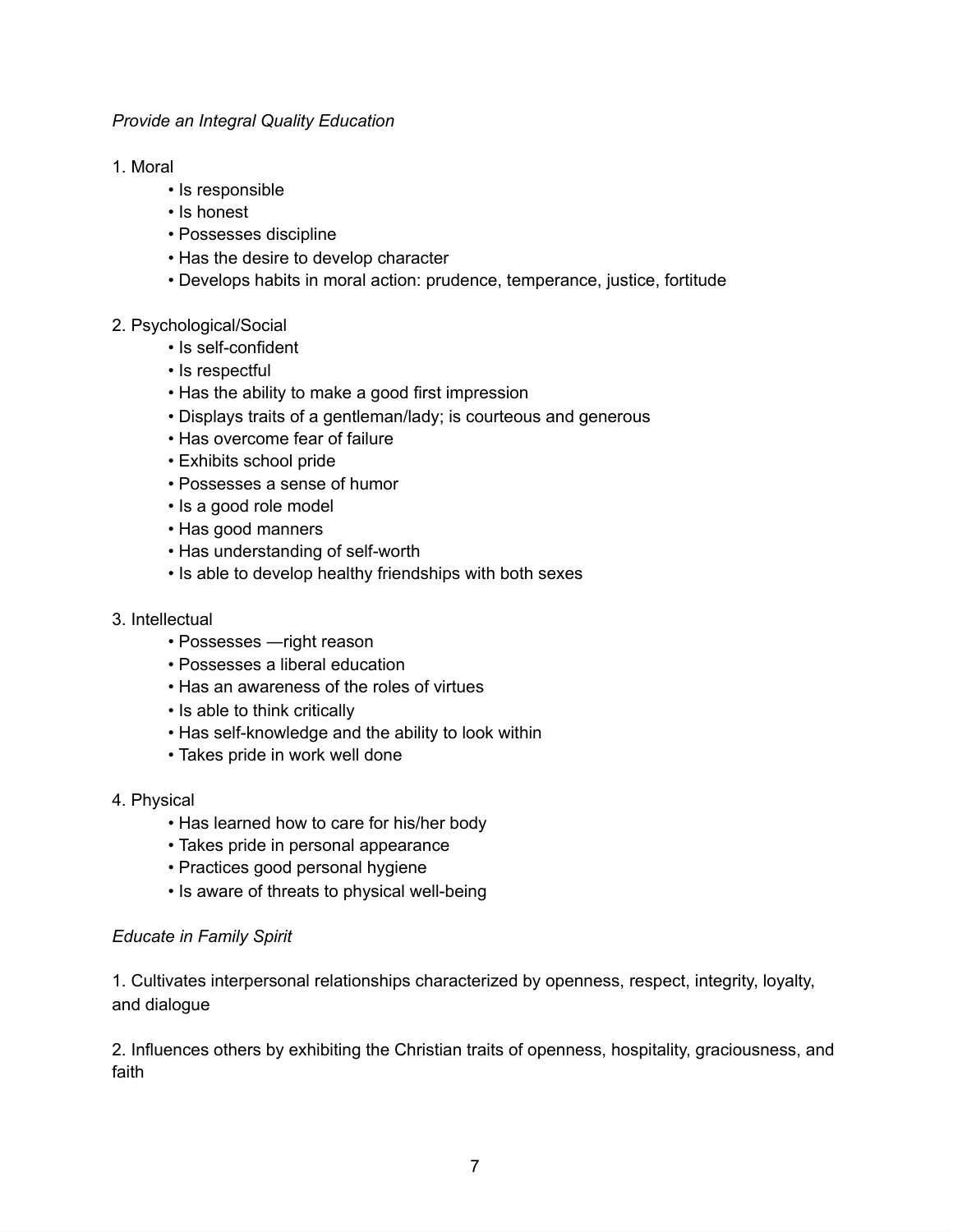- 3. Is able to forgive and ask for forgiveness
- 4. Recognizes a responsibility to the local Church
- 5. Exercises authority in a spirit of Christian love

*Educate for Service, Justice and Peace*

1. Has learned to be just by giving another his/her due

2. Recognizes institutional injustice and his/her obligation to participate in promoting just structures

3. Has obligation to fulfill the social teachings of the church

4. Exhibits virtues of compassion, simplicity, generosity, patriotism, and evangelical poverty

- 5. Is committed to the common good
- 6. Practices good stewardship, especially toward the poor and needy, and the environment
- 7. Looks to Jesus Christ as a model for service and concern for justice
- 8. Understands his/her role in promoting peace

#### *Educate for Adaptation and Change*

For the Christian believer, adaptation and change means furthering the kingdom of God.

- 1. Understands the promise of Christ present in one's life and in the world
- 2. Has begun to discern his/her vocation in life
- 3. Is a positive participant in adaptation and change, not merely a spectator
- 4. Is politically active as a way of ordering a just society
- 5. Is becoming aware of and understands his/her bias and how it affects adaptation and change
- 6. Is developing a necessary technological competence for dealing with the rapidity of change

7. From a faith perspective, is learning skills for being critically conscious, creative, and is developing decision-making skills.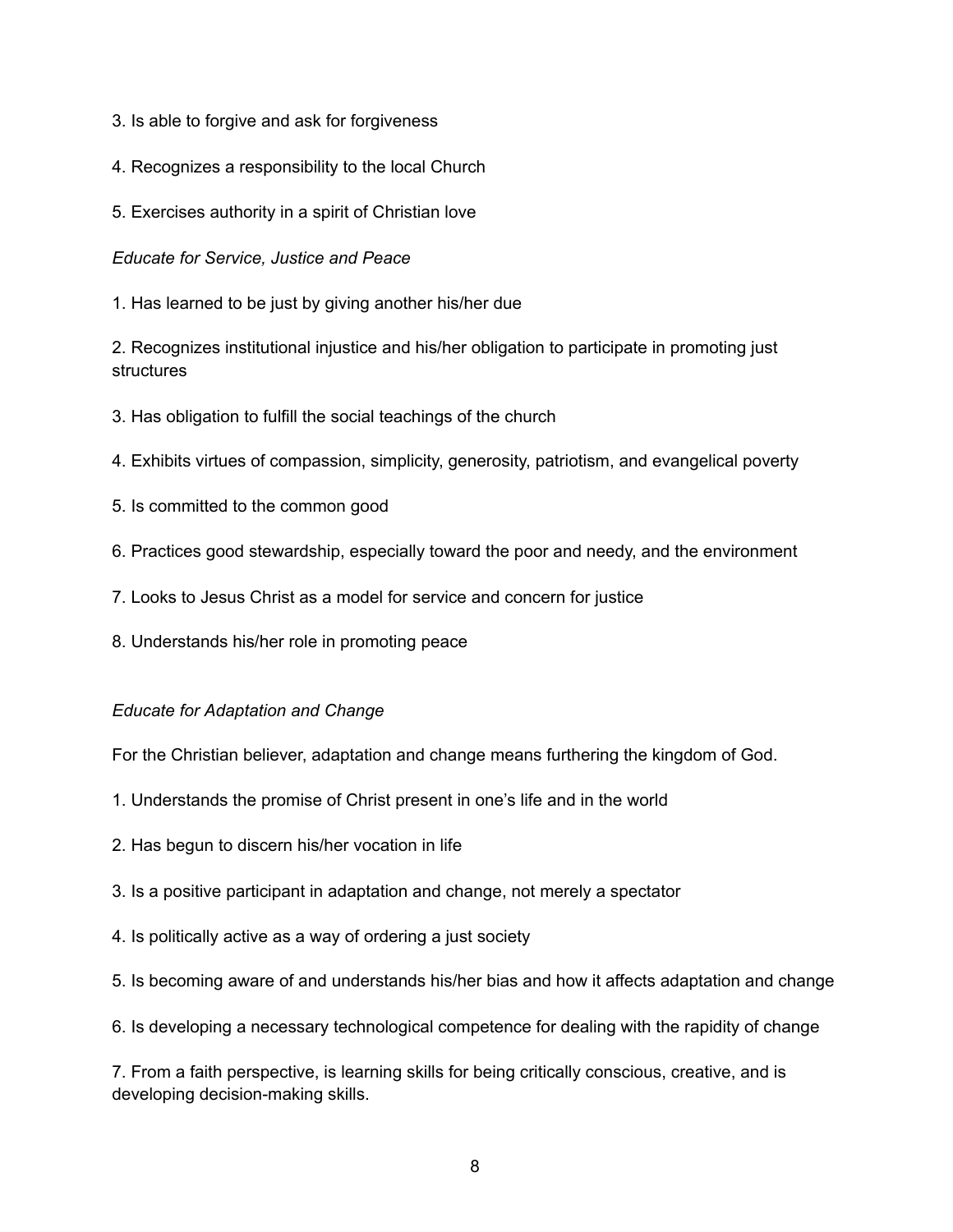## **III. GENERAL SCHOOL INFORMATION**

#### SCHOOL POLICIES

The Administration of Sacred Heart Catholic School reserves the right to make any and all judgments on matters not explicitly outlined in this handbook and reserves the right to amend the handbook.

Respect and community are two of the main principles of our school, therefore students and parents are always expected to behave in ways reflective of the philosophy and ideals of the Sacred Heart Catholic Community and in ways that do not impede the educational process. Faculty, staff and administration will be the judges as to what is appropriate in all facets of campus life. This handbook is not designed to be an inclusive treatise of all acceptable and unacceptable behaviors. The final decision on matters regarding this handbook ultimately lies with the administrators of Sacred Heart Catholic School.

If the school's mission and program are in conflict with the values of an individual parent or student, or if the student does not contribute positively to the academic and religious environment of the school, it is evident that Sacred Heart Catholic School is not the appropriate school for that student. Under such circumstances, the administration may ask the family to seek a more suitable educational environment.

#### DIOCESAN POLICY 5000

*"No student has a right to attend a diocesan school. The schools and the Diocese retain the* right not to allow a student to continue attending or to re-enroll in a school. No teacher, principal, or pastor has the right to agree to consent to any individual having a right to continue as a *student. Advanced enrollment, pre-enrollment, or continuing enrollment of a student is a conditional enrollment subject to review and termination by the school at any time. The conduct of the student or the student's parents may be grounds for the school revoking the enrollment of* a student. Prior to the first day of school, the school does not have to state the reasons or have *grounds for the revoking of a conditional enrollment of a student."*

#### STATEMENT OF NON-DISCRIMINATION

The School, mindful of its mission to be a witness to the love of Christ for all, admits students regardless of race, color, nationality, and/or ethnic origin to all rights, privileges, programs, and activities generally accorded or made available to students at the School.

The School does not discriminate on the basis of race, color, disability, sex, nationality, and/or ethnic origin in the administration of educational policies and practices, scholarship programs,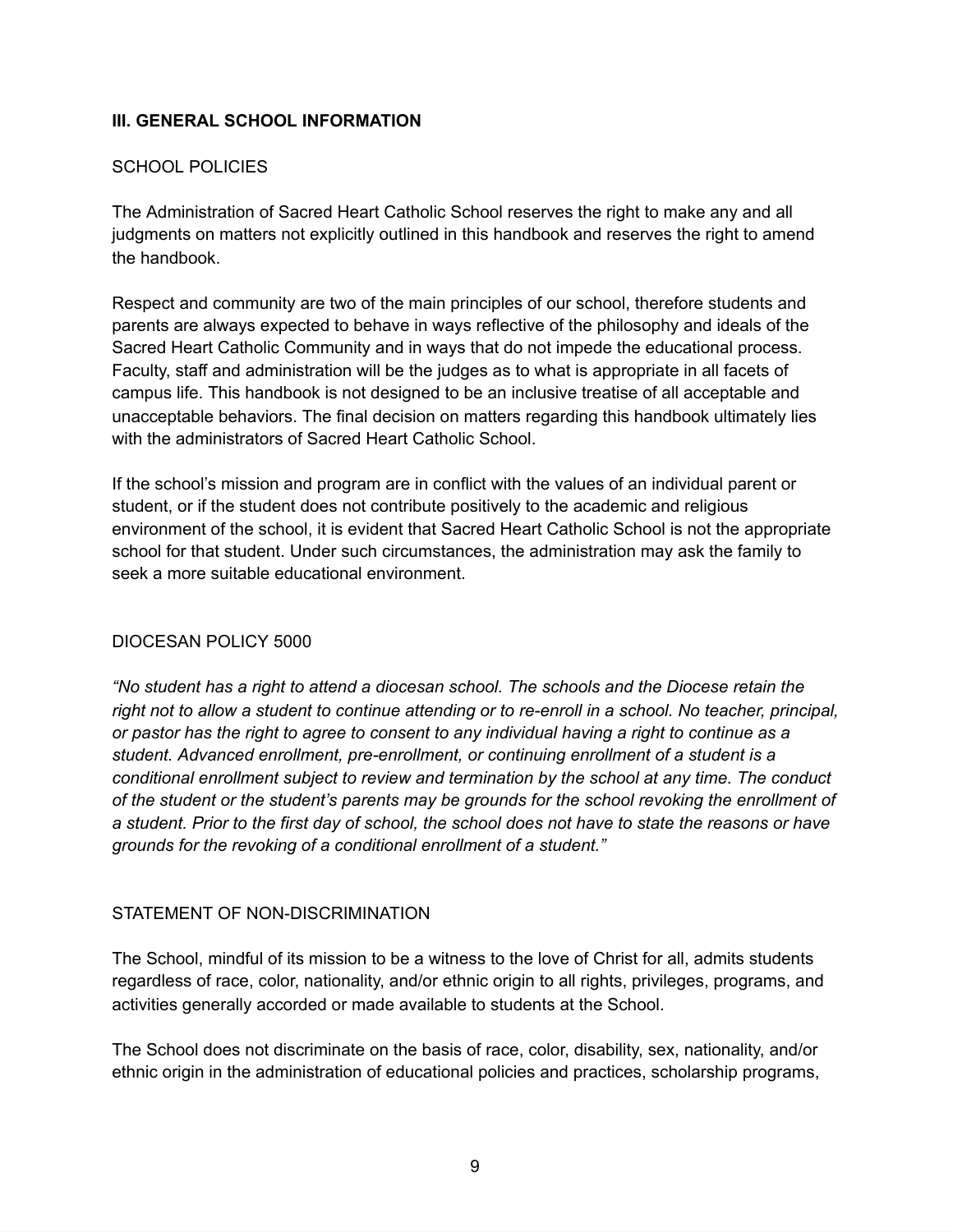and athletics and other school-administered programs, although certain athletics leagues and other programs may limit participation.

While the School does not discriminate against students with special needs, a full range of services may not always be available to them. Decisions concerning the admission and continued enrollment of a student in the school are based upon the student's emotional, academic, and physical abilities, and the resources available to the School in meeting the student's needs.

## BRANDING

Our brand is our identity - who we are and how we are perceived. Our brand is far more than our name, our logo, our mascot and our school colors. It's our reputation as well as the message we are sending about ourselves.

One aspect of our brand is our visual identity. Delivering a consistent visual identity will enhance and promote our school and its mission. We strengthen our alumni base, build our fan base in the community, continue traditions and even establish new ones through the consistent use of our visual identity.

Sacred Heart's official school colors are red and white. As with all graphic elements, our school colors have a rich historical tradition and are immediately identifiable amongst internal and external audiences. By wearing and displaying the official colors prominently, you declare that you are part of the Sacred Heart family.

Official apparel worn to represent SHCS, including athletics uniforms and cheer, will be red and white. Official SHCS golf shirts and polos are required to have an approved logo embroidered or screened in red or white and can include the name of the team, student organization or department. These shirt colors can be red, white, or neutral such as tan or gray, or a complex look such as a heathered color. School spirit t-shirts and other t-shirts designed to promote Sacred Heart teams or organizations will also be red and white. Neutral and complex looks such as a heathered color are permitted as long as the colors of red and white are prominent.

Color combinations which are representative of other schools in our area are not permitted. There may be exceptions to wearing red and white that are acceptable to the circumstance such as choir competitions when black dresses are worn by girls and white shirts with black pants are worn by boys.

In middle school, the mascot is Cubs for boys and Lady Cubs for girls. In high school, the mascot is Tigers for boys and Tigerettes for girls.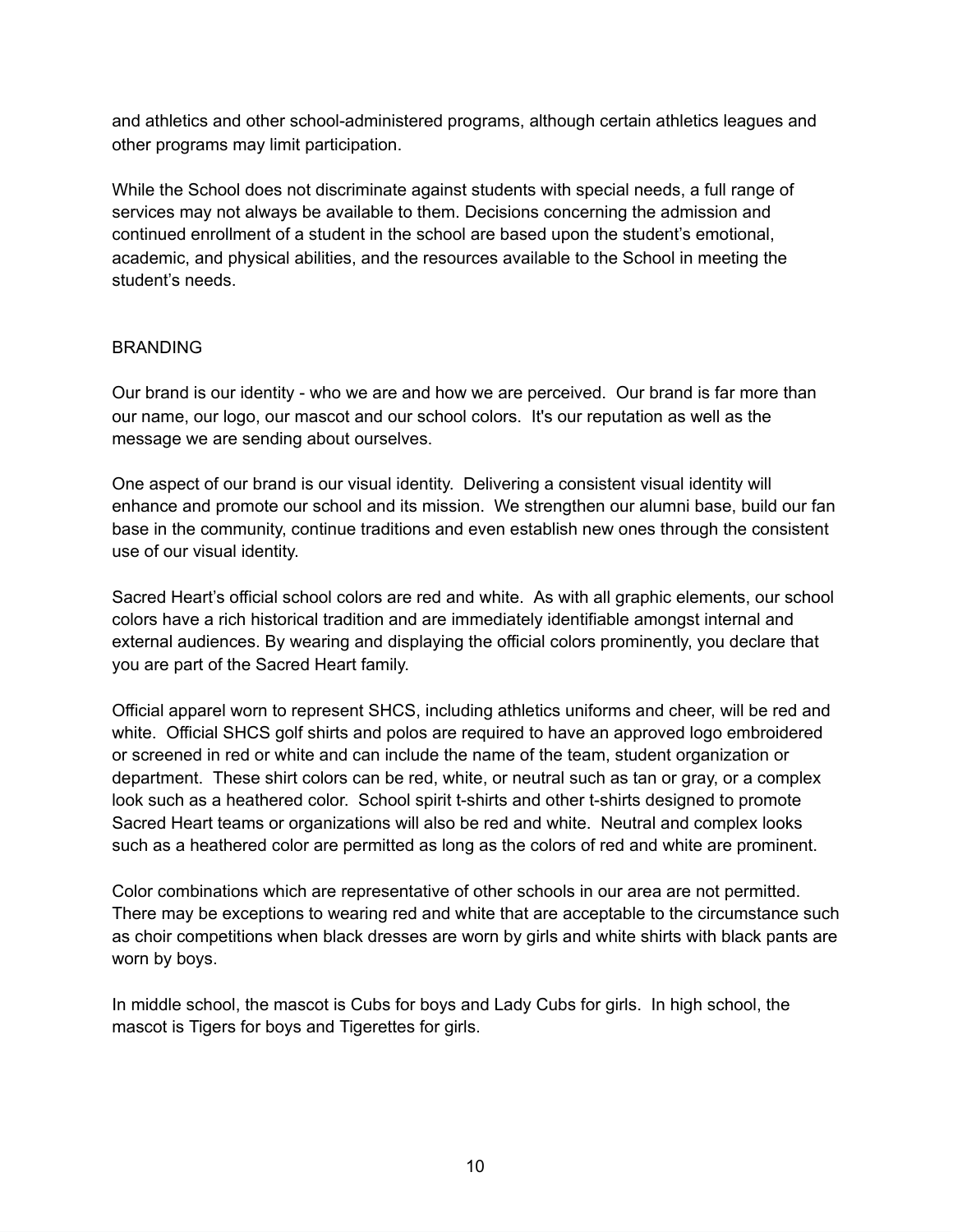### COMMUNICATION

It is the intention of the school to keep in close contact with parents and students alike. Many problems can be avoided if we all communicate regularly. In keeping with the church's principle of subsidiarity, problems should be solved as close to the issue at hand as possible. Thus it would be advisable that persons having problems go directly to that person before going to the person's superior. If a parent has a problem with a teacher, he/she should discuss it first with the teacher. After that the discussion could move to the Administration. Please do not visit a teacher's classroom without an appointment. Parents are welcome to email or call to set up a conference. Teacher/Parent written communication should be limited to email only to ensure proper documentation. Please routinely check RenWeb, email, and Facebook for any school news or updates.

## CUSTODY OF STUDENTS

The intent of SHCS is to be supportive of all families. To assist SHCS in providing the necessary information SHCS asks for the following:

Divorced or separated parents must file a court-certified copy of the custody section of the divorce or separation decree with the Principal's office. In the absence of a court order to the contrary, SHCS will provide the non-custodial parent with access to academic records and other school information regarding his or her child. If there is a court order specifying that information should not be given to the non-custodial parent, it is the custodial parent's responsibility to provide SHCS with a court-certified copy of the court order. The school will not be held responsible for failing to honor arrangements that had not been made known to the school in the appropriate manner.

## FAMILY EDUCATIONAL RIGHTS AND PRIVACY ACT (FERPA)

The Family Educational Rights and Privacy Act (FERPA) (20 U.S.C. § 1232g; 34 CFR Part 99) is a federal law that protects the privacy of student education records. The law applies to all schools that receive funds under an applicable program of the U.S. Department of Education.

FERPA gives parents certain rights with respect to their children's education records. These rights transfer to the student when he or she reaches the age of 18 or attends a school beyond the high school level. Students to whom the rights have transferred are "eligible students."

● Parents or eligible students have the right to inspect and review the student's education records maintained by the school. Schools are not required to provide copies of records unless, for reasons such as great distance, it is impossible for parents or eligible students to review the records. Schools may charge a fee for copies.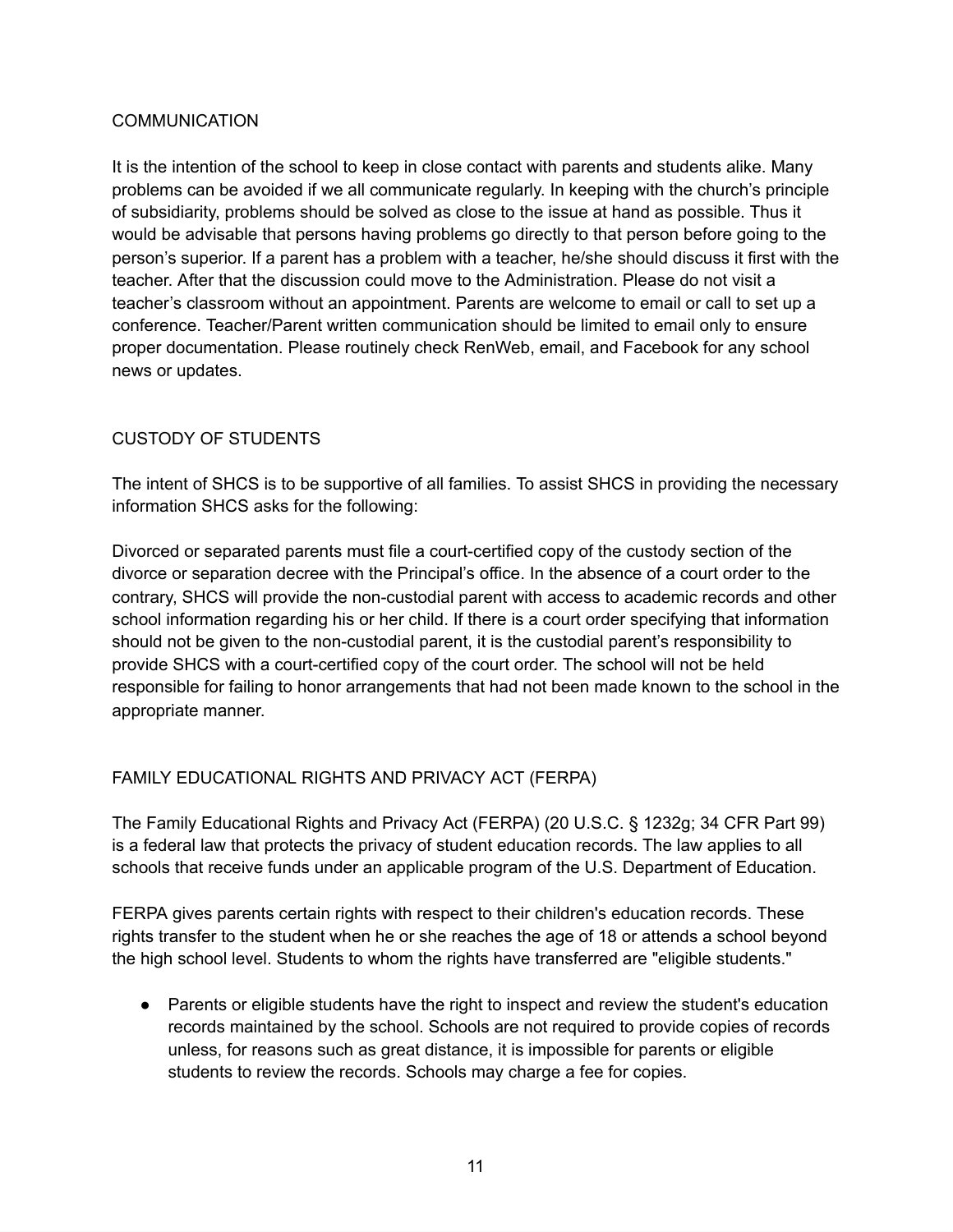- Parents or eligible students have the right to request that a school correct records which they believe to be inaccurate or misleading. If the school decides not to amend the record, the parent or eligible student then has the right to a formal hearing. After the hearing, if the school still decides not to amend the record, the parent or eligible student has the right to place a statement with the record setting forth his or her view about the contested information.
- Generally, schools must have written permission from the parent or eligible student in order to release any information from a student's education record. However, FERPA allows schools to disclose those records, without consent, to the following parties or under the following conditions (34 CFR § 99.31):
	- School officials with legitimate educational interest;
	- Other schools to which a student is transferring;
	- Specified officials for audit or evaluation purposes:
	- Appropriate parties in connection with financial aid to a student;
	- Organizations conducting certain studies for or on behalf of the school;
	- Accrediting organizations;
	- To comply with a judicial order or lawfully issued subpoena;
	- Appropriate officials in cases of health and safety emergencies; and
	- State and local authorities, within a juvenile justice system, pursuant to specific State law.
	- Schools may disclose, without consent, "directory" information such as a student's name, address, telephone number, date and place of birth, honors and awards, and dates of attendance. However, schools must tell parents and eligible students about directory information and allow parents and eligible students a reasonable amount of time to request that the school not disclose directory information about them.
	- Schools must notify parents and eligible students annually of their rights under FERPA. The actual means of notification (special letter, inclusion in a PTA bulletin, student handbook, or newspaper article) is left to the discretion of each school.

For additional information or technical assistance, you may call (202) 260-3887 (voice). Individuals who use TDD may call the Federal Information Relay Service at 1-800-877-8339.

You may also contact the Department of Education at the following address: Family Policy Compliance Office U.S. Department of Education 400 Maryland Avenue, SW Washington, D.C. 20202-5920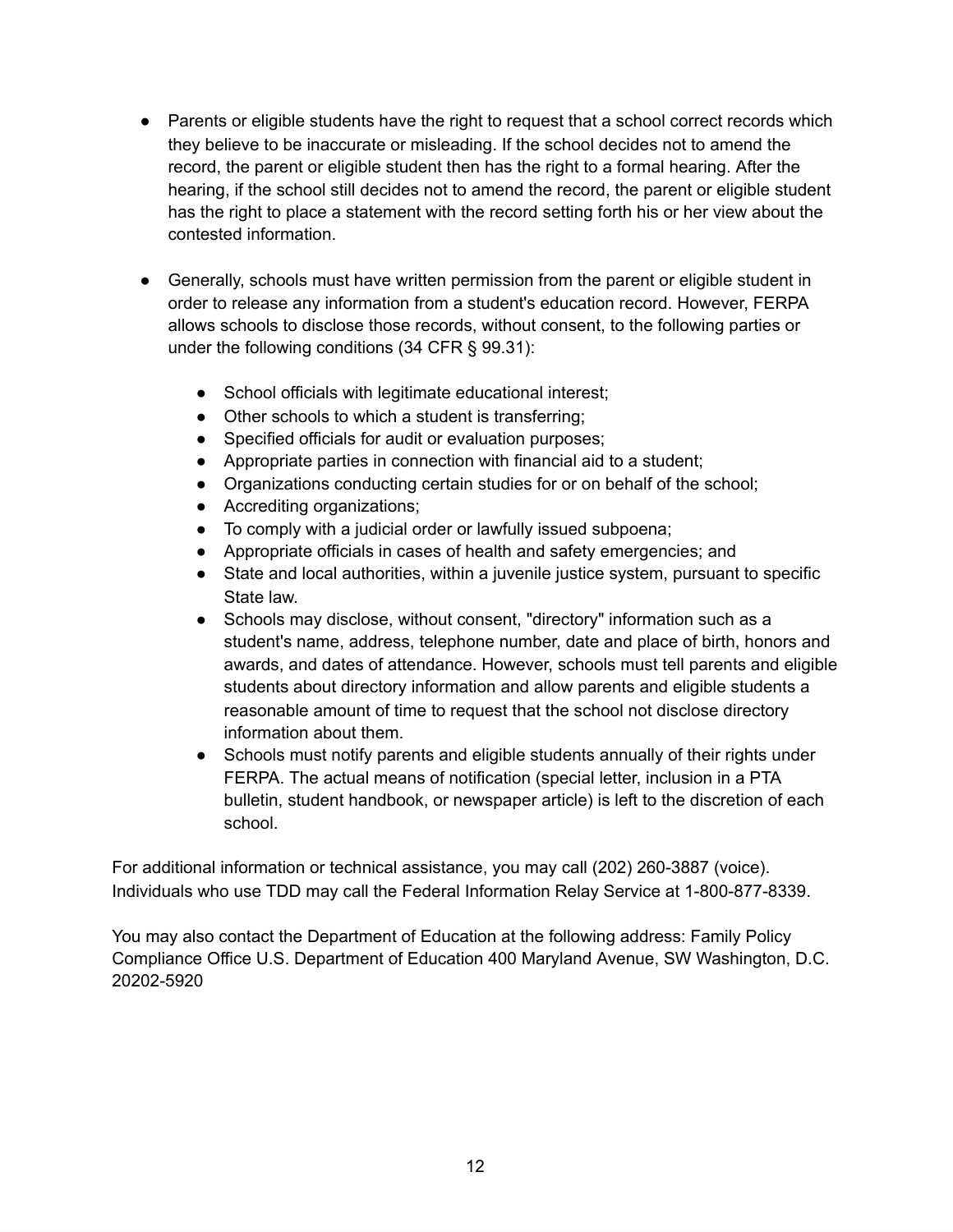## DISABILITY DISCRIMINATION COMPLAINT REVIEW PROCESS

Section 504 of the Rehabilitation Act of 1973 is a Federal statute that prohibits discrimination on the basis of disability. The purpose of this Complaint Review Process is to provide a structure for bringing about resolution and reconciliation when disagreements arise between a school family and the School arising out of a student's physical or mental impairment or disability.

Everyone involved in the Complaint Review Process is to be free from restraint, coercion, discrimination, or retaliation in any form. The Complaint Review Process should be used when issues arise at the School relating to your child's disability that have a significant impact on your child and you have been unable to reach a resolution with your child's teachers or other members of the School staff.

## *Initial Complaint Process*

- If you have a complaint or disagreement regarding your child's disability, you should first try to resolve your complaint by discussing it promptly with the person(s) involved.
- If you cannot reach a resolution or you are not comfortable with discussing the issue with the person(s) directly involved, you may bring the matter to the Principal of the School. Notification to the Principal must be written and within fifteen (15) days of the event which is the subject of your complaint. If you do not submit a written complaint to the Principal within the fifteen (15) day period, your complaint will be considered untimely.
- The Principal will conduct an investigation as promptly as possible. The scope and nature of the investigation will depend on the nature of the issue presented. The goal is to achieve a just resolution and reconciliation with everyone concerned. The parties are advised to maintain confidentiality. The Principal will advise you in writing of the outcome of the investigation and his or her decision of submission of your written complaint.

## *Review Level*

- If you disagree with the decision of the Principal, you may appeal the decision in writing to the next level for review within fifteen (15) days from the date of the Principal's written decision or your appeal will be considered untimely. The request for review must be sent to the Superintendent of the Catholic Schools of the Catholic Diocese of Fort Worth. The Superintendent can be reached at the address of The Catholic Center, 800 West Loop 820 South, Fort Worth, Texas 76108-2919, and telephone number (817) 560-3300.
- The Superintendent will set the date, time, and location for the review. Your review may be conducted by a single person or by a representative committee, as the case warrants. All persons involved in the complaint may select someone to help in preparation for the review, to attend the hearing, and to provide support during the process. No attorneys are allowed to appear at or participate in the hearing. The hearing will be set after receipt of your request for review, giving consideration to the schedules of all persons involved.
- At the Review Hearing:
	- You explain your complaint, present relevant documentation, and answer questions the reviewer(s) may have.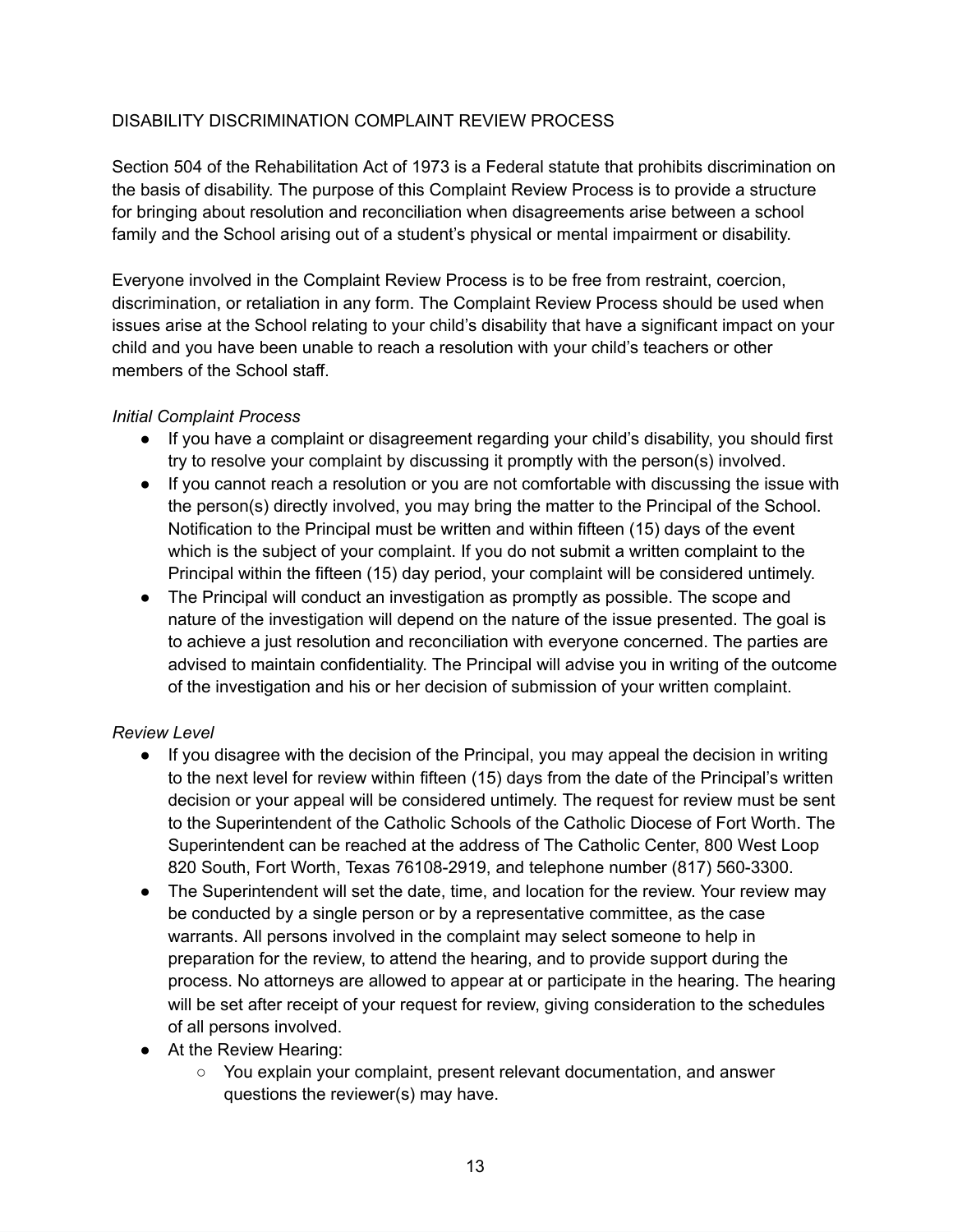- $\circ$  The reviewer(s), interview(s), or other parties involved in the case, giving each an opportunity to respond to the complaint and present relevant facts and documentation.
- The reviewer(s) will encourage the parties to reconcile their differences and come to a mutual agreement on some or all issues.
- $\circ$  If the complaint cannot be resolved at the review hearing, the reviewer(s) will prepare a final, binding decision, which will be communicated to all parties, in writing, within ten (10) days of the hearing. The decision of the reviewer(s) is final and is not to be subject to any other grievance, arbitration, review, or reconciliation procedure of the Catholic Diocese of Fort Worth.

Your participation in this Complaint Review Process does not prevent you from making a complaint to an applicable government agency.

## *How to Request a Minor Adjustment Pursuant to Section 504 of the Rehabilitation Act of 1973*

If you feel that your child with a disability needs a minor adjustment to enable him/her to participate in the general education curriculum of the School, please talk to your child's teacher and/or Principal of the School. Be prepared to submit medical documentation to verify both your child's disability and the nature and extent of the requested minor adjustment.

## FINANCIAL INFORMATION

## *Registration*

A non-refundable fee is assessed for registering a student at Sacred Heart Catholic School. Notification will be provided to returning students with a due date. If registration is received after the due date a late fee may be assessed.

#### *Tuition*

Tuition rates for all grades are recommended by the local School Advisory Council.

## *Payment Methods*

The school utilizes FACTS, an online billing and payment service, for all financial transactions. In an effort to assist families, there are payment options:

- Full payment by June 1
- Semester payments due June 1 and December 1
- Ten monthly payments
- Full or partial financing for the 2020-2021 school year through Muenster State Bank, other local lenders, or the Texas Catholic Credit Union arranged through SHCS by the designated date in July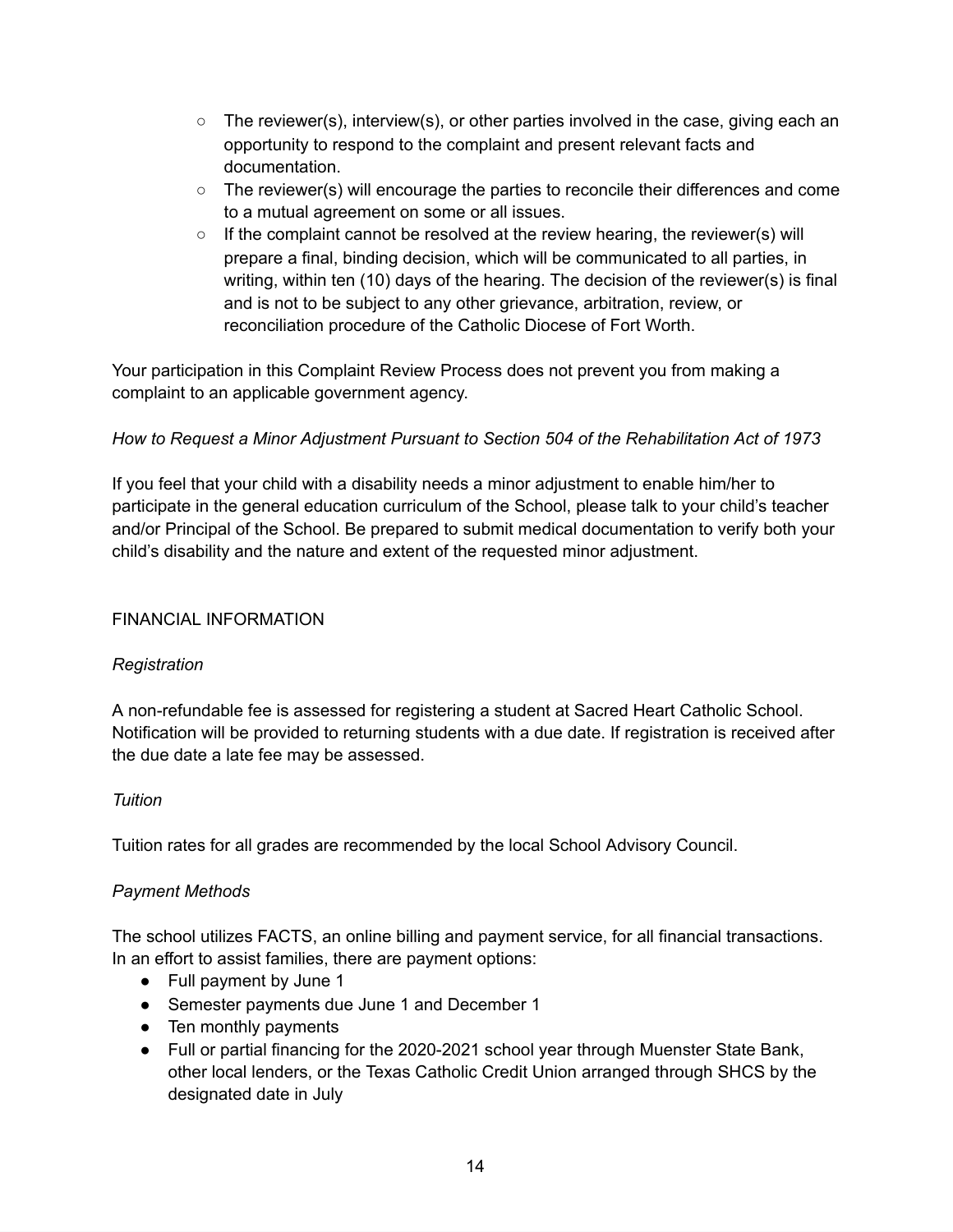## *Late Fees*

FACTS will assess any late fees, when necessary.

## *Tuition Refund Policy*

Tuition is non-refundable once the second semester begins. Refunds prior to the second semester will be prorated based on the cost-per-day to educate your child. The Registration Fee, Student Fees, and Tuition Late Fees are non-refundable.

#### *Outstanding Financial Obligations*

If there are outstanding financial obligations to SHCS for a student:

- A financial hold will be placed on all student records.
- Diplomas and transcripts will be withheld for graduating seniors and students transferring out of SHCS.
- Students may not be allowed to register for the upcoming school year.

## REGISTRATION AND ADMISSION POLICY

Students enroll at SHCS annually. SHCS and the Diocese retain the right to deny a student reenrollment. The registration process for the following school year usually begins in February with the deadline for returning materials in July. Pre-registration is a conditional enrollment subject to review and determination by the school. The conduct of a student or the student's family may be grounds for the school revoking the enrollment of a student. Prior to the first day of school, the school does not have to state the reasons or have grounds for the revoking of a conditional enrollment of a student.

## **IV. ATTENDANCE**

#### ATTENDANCE POLICY

Class attendance is directly related to academic success. In terms of learning, every absence counts, both excused and unexcused. Making attendance a top priority is the first step to learning. Parents can assist the learning process by excusing their children only when absolutely necessary.

A student who misses more than nine days of school in one semester (ten percent) in any given course may be denied credit in that course. The Principal will determine whether credit for academic courses will be given or denied. It is the family's responsibility to contact the Principal or his/her designee if a student has a valid reason for missing more than nine days, and to make arrangements to pick up the student's work. Parents will be notified when students have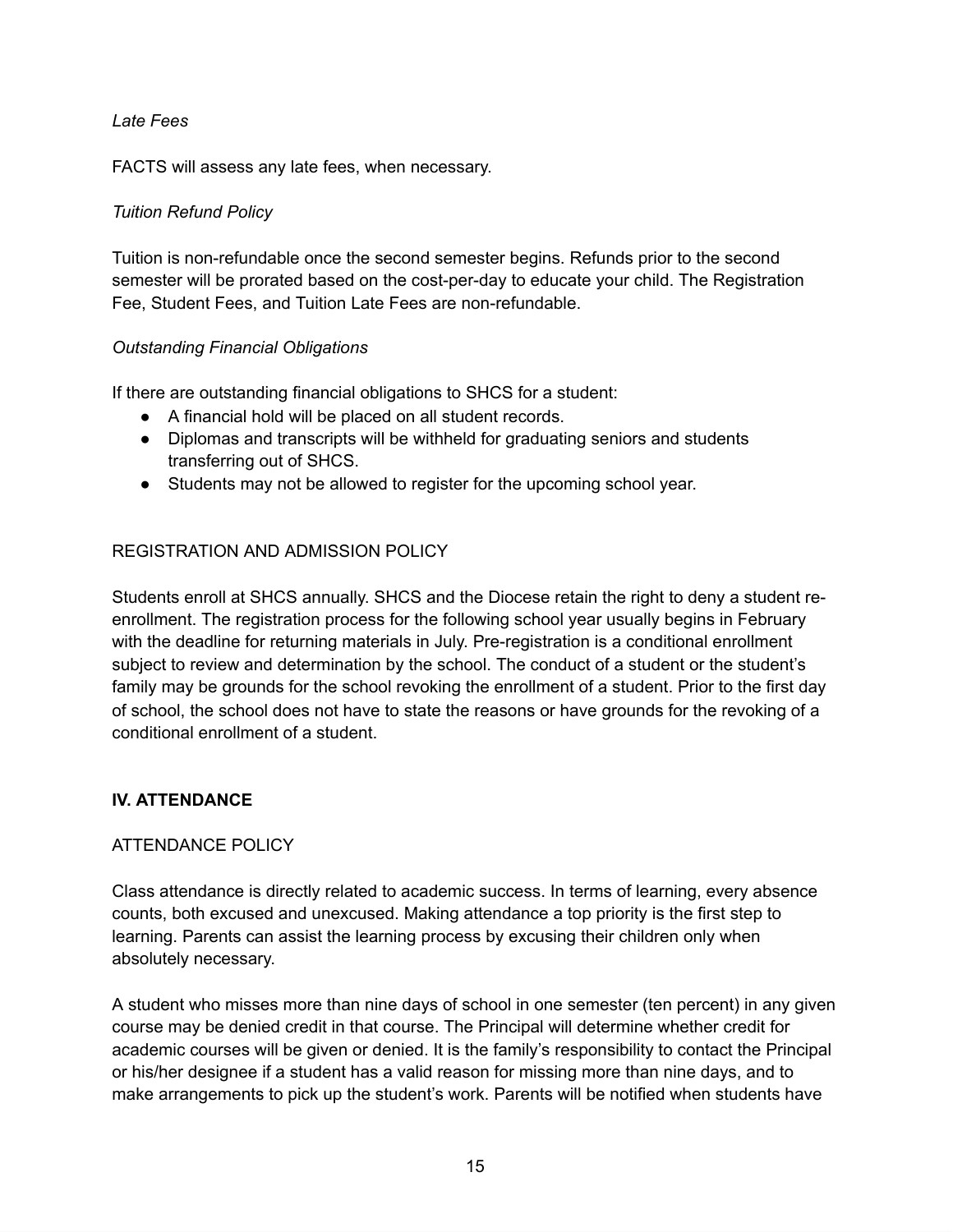accumulated seven absences and are in danger of possibly being denied credit for the semester. The discretion of the administration will be exercised in the case of excessive absences due to injury, illness, etc. These will be considered on a case by case basis. The final decision will be made by the Principal.

#### **ABSENCES**

We believe that attendance is critical for academic success. Therefore, the school wants to work with parents/guardians on this issue to encourage the very best for our students. We count on your support. An absence is any time a student is not in school or at a school-sanctioned function.

## REPORTING AN ABSENCE

When a parent deems it necessary for a student to miss school, we ask that they please notify the school by 9:00 a.m. either by phone or email. This should be done even if the absence is only for a half day.

Phone: 940-759-2511 #22 Email: secretary[@shmuenster.com](mailto:attendance@shmuenster.com)

## RETURNING AFTER AN ABSENCE

When a student returns to school after any absence, he/she is required to report to the School Secretary with a written note signed and dated by a parent explaining the absence. If a student is late or misses any part of the school day due to a doctor, dental, or orthodontic appointment, he/she may bring a card or other verification from that doctor's office which could substitute for a note from a parent. Failure to present a note to the School Secretary in a timely manner of three school days may cause the absence to be labeled as unexcused. Upon a student's return to class, he/she is to present a pass from the office so the teacher knows if the absence is deemed excused or unexcused.

If a student is out of school for four or more days due to illness, a doctor's statement is required.

Students who present a forged note will be suspended, with zeroes, for the day. Repeat offenders will be put on probation.

#### EXCUSED ABSENCES

An absence is considered excused (with a written note from the parent/guardian) for one or more of the following reasons: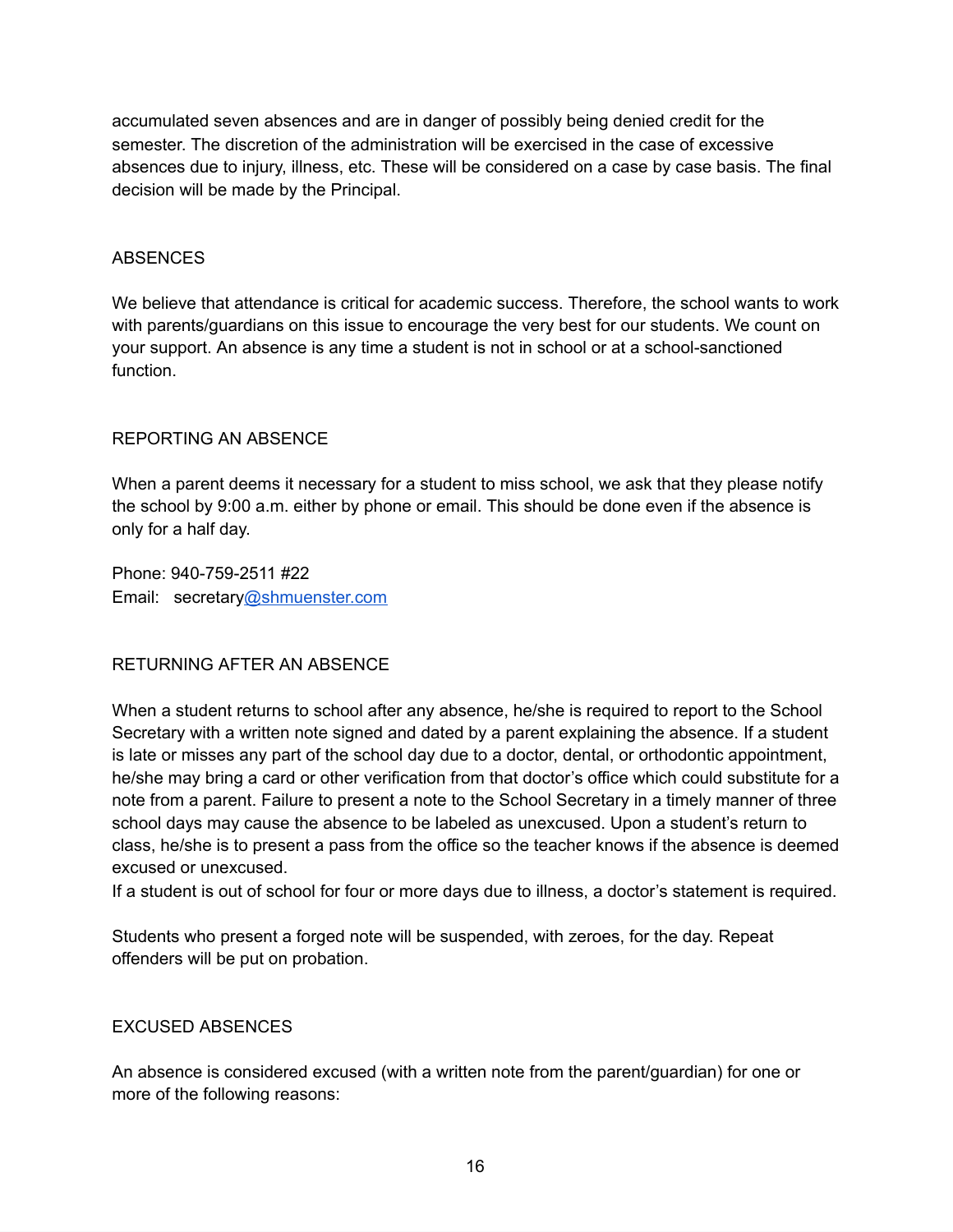- Medical or dental appointments (confirmed by a note from the physician/dentist)
- Illness of the student
- Serious illness or death in the family
- A personal excuse confirmed by parent/guardian
- Approved school activities
- Approved college visits

### UNEXCUSED ABSENCES

Absences for other reasons than those listed above are considered unexcused. The unexcused absence may be resolved as an excused absence once a note from the parent/guardian has been provided to the Secretary.

When a student has an unexcused absence that cannot be resolved by a parent/guardian note, the disciplinary measures may include any of the following: in-school suspension, out-of-school suspension, Saturday school, meeting with the parents, and/or signing of a probationary contract.

#### MAKE-UP WORK

Make up work is allowed for excused absences. Students are responsible for contacting all teachers for any necessary make-up work, quizzes, or tests. Parents are welcome to email teachers and pick up make-up work/books at the School Secretary's office. When a student is legitimately absent from school, he/she will automatically be given the number of days missed plus one to complete make-up work. However, teachers will determine when missed quizzes or tests are to be taken. Extra time for assignments can be allotted per the teacher's discretion on a case by case basis. In the case of illness lasting more than three days, or if there are serious extenuating circumstances, parents must communicate with teachers so that appropriate time to complete all outstanding assignments can be arranged. Teachers may opt to post materials and assignments to Google Classroom, which is accessible via the student's school google account.

#### EARLY DISMISSAL

SHCS cannot release a student from school without written permission from a parent or guardian. If parents are requesting an early dismissal for their student, a note must be presented to the School Secretary. The student will receive an early dismissal slip. This can then be presented to the teacher at time of dismissal. The parents must pick up the student for early dismissal unless the student drives. If a student knows that he/she will be leaving for an appointment at the beginning or during the athletics period, he/she must check in with the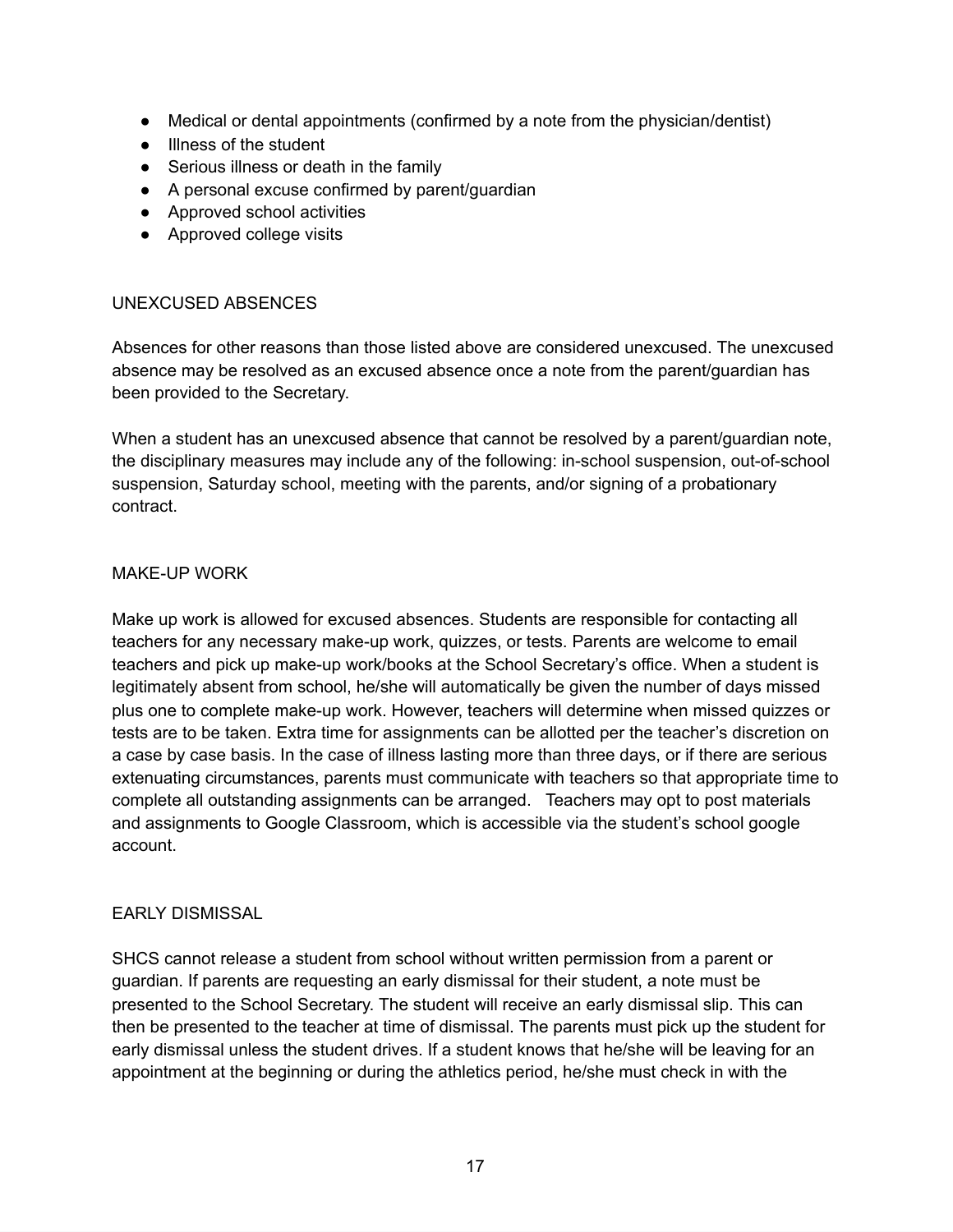coach, then report to the office. All students must check with the School Secretary (and sign out and sign in) before they leave and when they return.

## LATE ARRIVAL

Upon arriving late in the morning after an appointment, students must present a note from a medical or dental practice, or a parent/guardian. Medical and dental appointments are the only excused tardies. Official verification from the doctor must be provided.

## LEAVING SCHOOL

Once a student arrives on campus, he/she is considered officially in school and may not leave without proper permission. If a student leaves campus without proper permission, he/she will be considered truant.

## **TRUANCY**

Truancy is an absence from class or any part of the school day without the knowledge and consent of parents/guardians or school authorities. In the event of truancy, the parents will be notified. Academic credit will be withheld for work missed. Disciplinary consequences for truancy may include any of the following: in-school suspension, out-of-school suspension, Saturday school, meeting with the parents, and/or signing of a probationary contract.

## **TARDINESS**

Being tardy represents a lack of discipline that is detrimental to a student's future life. Being tardy also shows a lack of courtesy to teachers and fellow classmates.

Students are expected to be at classes, class meetings, assemblies, practices, and other gatherings punctually. Any student showing up for school later than 7:50 a.m. is considered tardy. Classroom teachers are responsible for monitoring and recording tardiness to their individual classes. Chronic tardiness to class will be referred to Administration by individual teachers.

Unexcused tardies apply to a student's late arrival to any class/period and are counted on a quarterly basis.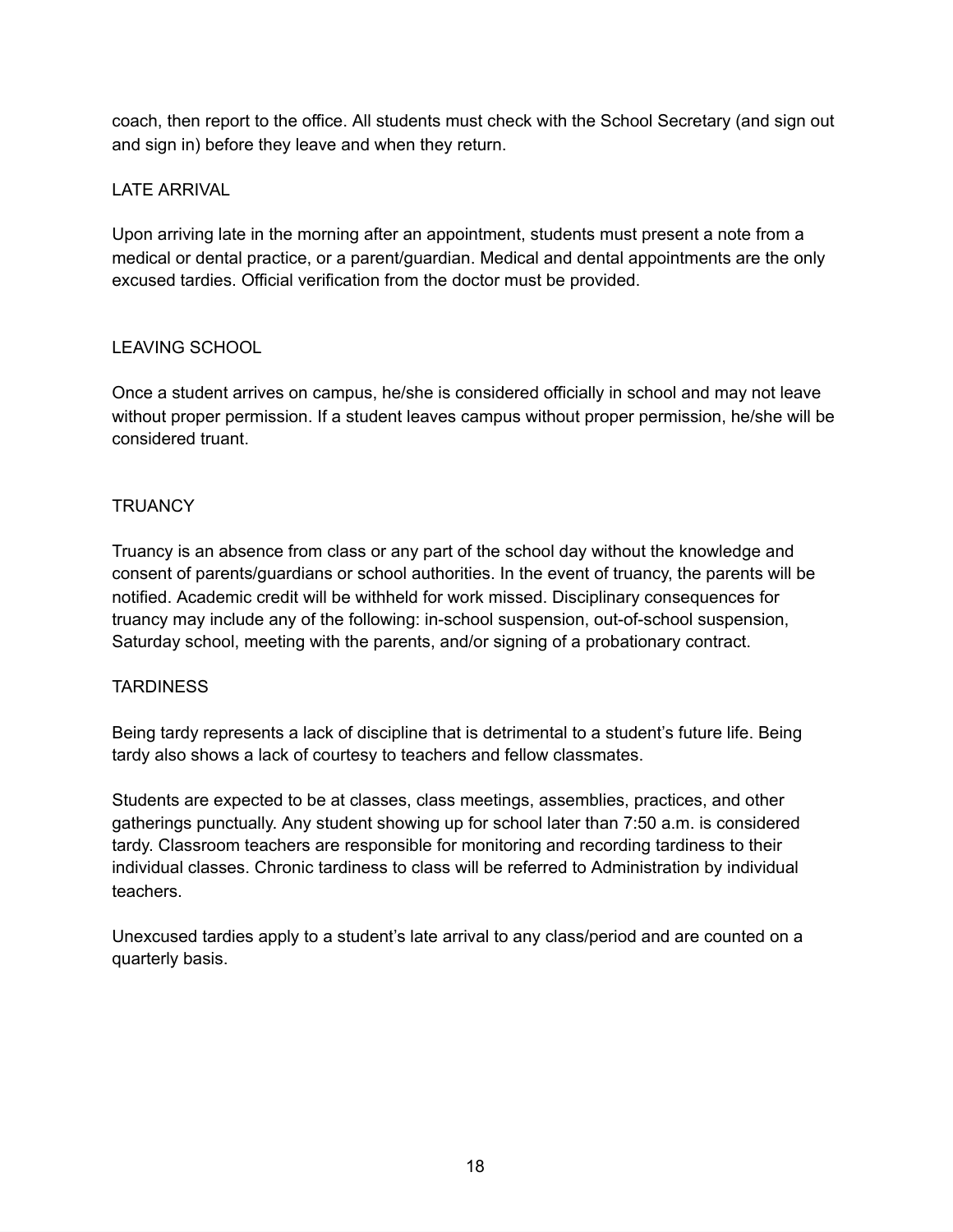Escalating Consequences:

- 3 Tardies: Parent/guardian notification and detention.
- 6 Tardies: Parent/guardian phone call and detention.
- 9 Tardies: Parent/guardian meeting and possible in-school suspension.
- 12 Tardies: Parent/guardian meeting and possible out-of-school suspension.

Students who exceed 12 tardies may be placed on a probationary contract.

## COLLEGE VISITS

It is sometimes advisable or necessary to visit a prospective college or university in order to make an informed decision about possible attendance. Juniors and seniors are allowed up to three days for college visits. College visits are excused absences, however, the days do count toward the total number of absences. Absences from individual classes will also count if the student attends a presentation by a college rep on SHCS's campus. Each student is responsible for obtaining all assignments and taking any quizzes or tests missed. Proof of the college visit must be presented to the School Secretary upon return to school.

## **V. ACADEMICS**

## ACADEMIC EXCELLENCE

Sacred Heart Catholic School's curriculum offers a wide range of subjects and subject levels. Students are placed in the level deemed appropriate by prior and current teachers as well as administration to skill and preparation so that each student has the opportunity to excel.

#### GRADING POLICY

The primary purpose of evaluation is to assess the student's understanding of delivered content. This level of achievement is to be determined through a systematic process and conveyed to the student and his/her parents in the form of a grade.

In high school, grades determine the extent to which a student meets course objectives. Therefore, it is the teacher's responsibility to state clearly those objectives in writing at the beginning of the semester. The teacher defines the conditions that must be met by the student to receive a passing grade and what weight is assigned to each component of the final grade (test, reports, homework, class performance, etc.). Course work assessment is an essential aspect of every course.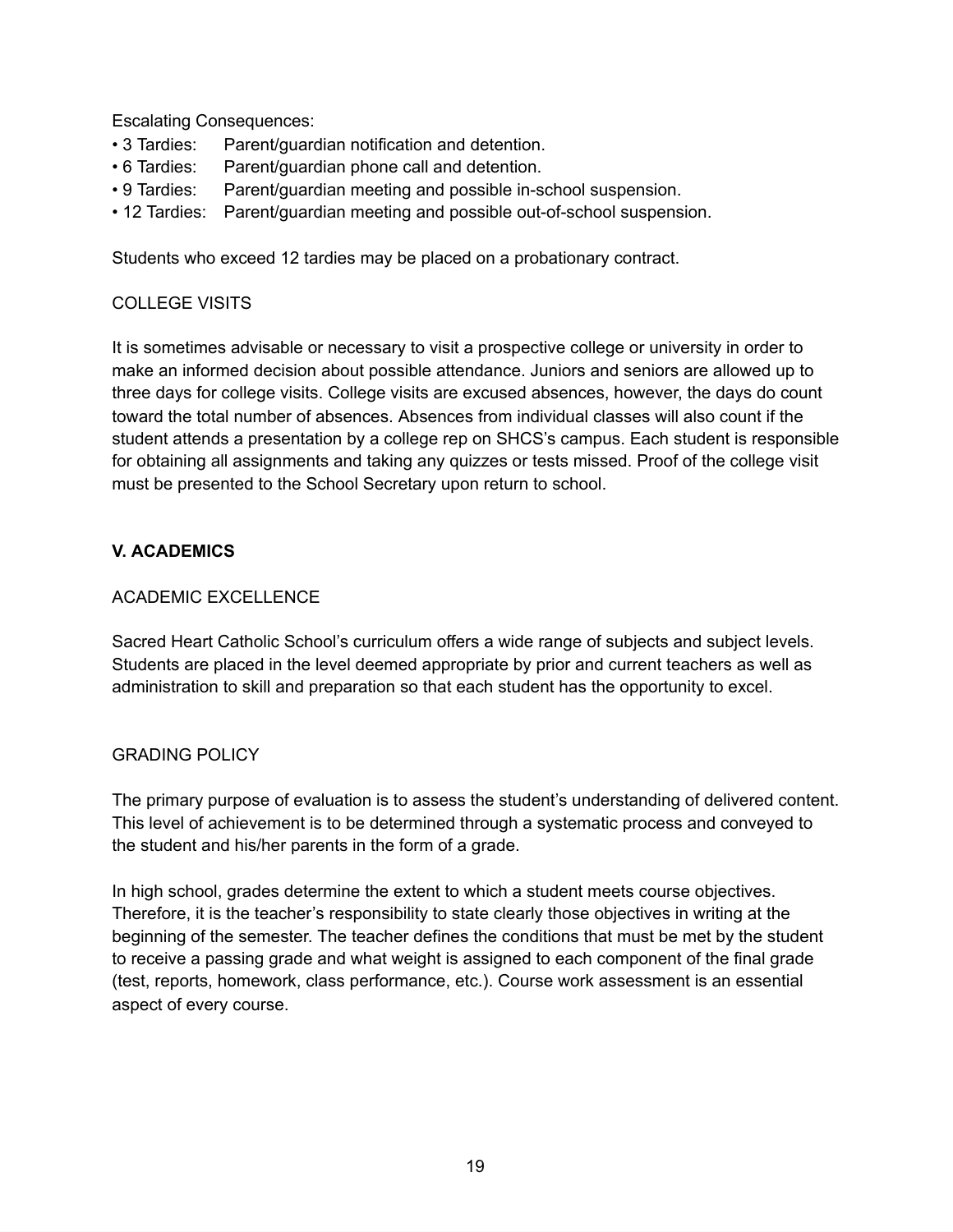#### GRADING SYSTEM

Montessori grades are given based on mastery of defined skills. A record of grades is kept with each student's teacher. Parents may schedule a meeting with their child's teacher to review progress.

In grades 1-3, numeric grades are assigned based on the aforementioned criteria.

In grades 4-8, the semester grades are an average of 50% for the 1st quarter and 50% for the second quarter.

High school semester grades are an average of 40% for the 1st quarter and 40% for the 2nd quarter, plus 20% for the semester exam.

A bonus of six points will be added to Honors and Dual Credit courses when computing grades of 85 and above, and are added at the end of each semester grading period.

On the high school transcript, each student will have an unweighted grade point average based on a 4.0 scale along with a weighted cumulative numerical average based on a 100-point scale which takes into account the difficulty in the level of classes. The cumulative numerical average is calculated by adding each semester grade (including any bonus points) for classes that count toward the Distinguished Graduation Program in the order they are taken, and dividing by the total number of semesters.

Cumulative numerical average is used to determine the valedictorian and salutatorian. SHCS does not numerically rank students beyond the top two students. Students that rank within the top 25% of their class will have an indication of this on their transcripts for college admittance and scholarship purposes.

Both GPA and cumulative numerical average are calculated in RenWeb.

- A: 94-100 Excellent
- B: 86 93 Above Average
- C: 76 85 Average
- D: 70 75 Below Average
- F: 0 69 Failure/Work Below Ability

Grades of 70 and above are passing. Grades of 69 and below are failing.

#### ACADEMIC INTEGRITY POLICY

Sacred Heart Catholic School subscribes to widely-accepted norms requiring that students exhibit the highest standards regarding academic integrity, meaning they are honest in all of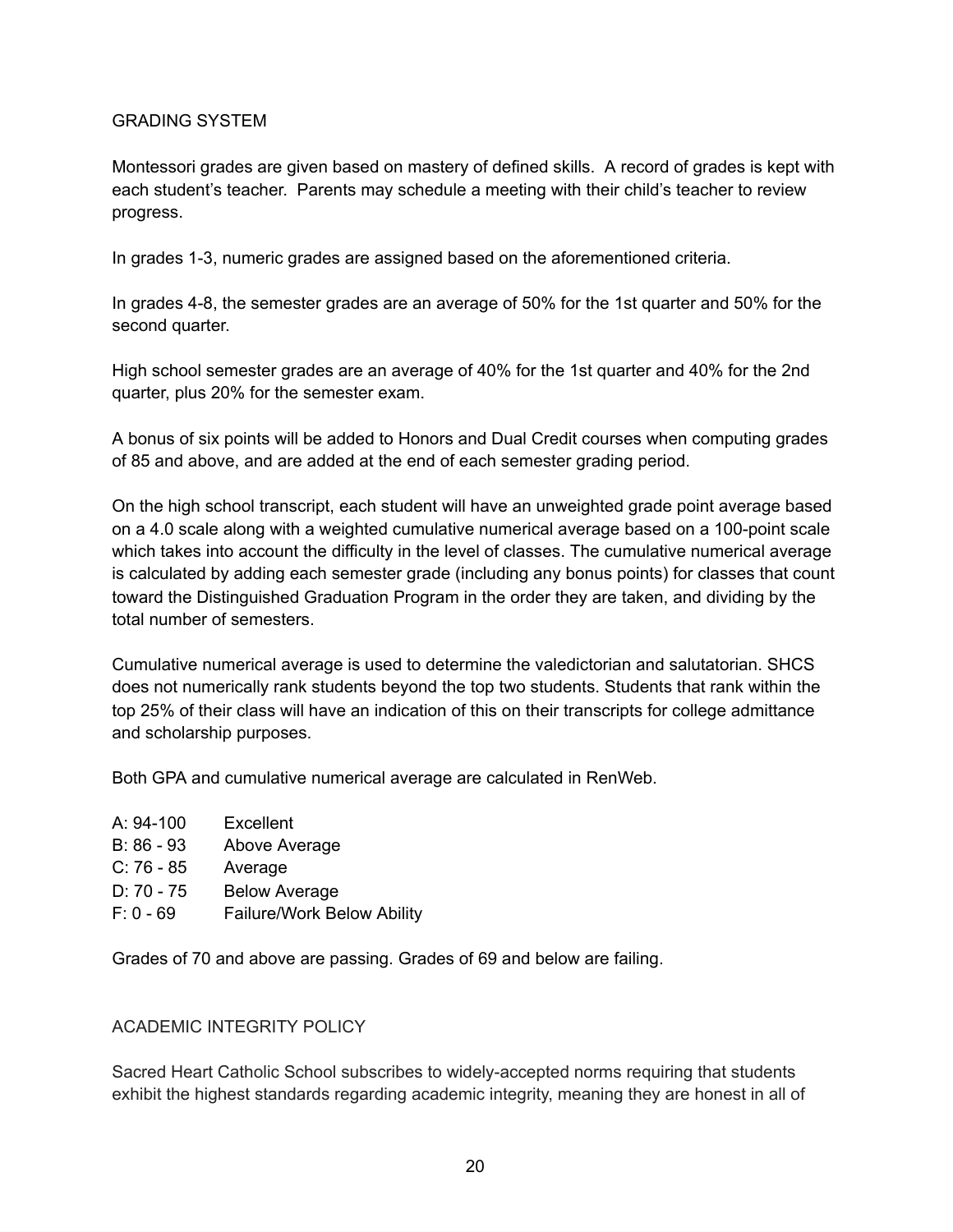their work. SHCS recognizes that academic dishonesty of any kind is contrary to the philosophy of the school. SHCS's Academic Integrity Policy prepares students for the world of college and beyond, where cheating and plagiarism have serious consequences.

Academic dishonesty on any assignment or assessment includes cheating, plagiarism, copying the work of another person or group, using technology for illegitimate purposes, engaging in any unauthorized communication between students for the purpose of gaining an advantage during an examination, and submission of another person's work. The faculty and administration consider academic dishonesty to be a serious offense that is strictly prohibited. Teachers cannot properly measure a student's performance when academic dishonesty occurs.

Cooperation and collaboration is distinct from plagiarism. Teachers often expect and/or encourage students to work on assignments collectively. This is acceptable as long as permission from the teacher is explicitly granted and each student's work is clearly identifiable and noted.

SHCS interprets academic dishonesty as follows, including but not limited to:

- Plagiarism To commit literary theft, to steal and submit as one's own ideas or words, and/or to create the production of another work. When using someone else's words through the use of quotation marks or paraphrasing, the writer or speaker must be credited by citing the source. Some internet users believe that anything available online is public domain; such is not the case. Ideas belong to those who create and articulate them. To use another's words or ideas without giving credit to the originator is stealing.
- Copying or giving an assignment/answers to another student to be copied (unless explicitly permitted by the teacher) – using, supplying, or communicating in any way unauthorized materials including textbooks, notes, calculators, computers or other unauthorized technology during an exam, project, or assignment is prohibited and considered cheating.
- Giving or receiving answers to quizzes, tests, assignments, or exams.
- Possession of unauthorized materials or use of technology (i.e. cell phones, smart watches, etc.) to aid during an exam or assignment.
- Forgery, stealing, and other serious academic offenses, including, but not limited to, gaining unauthorized access to exams or answers to an exam, altering computer or gradebook records, or forging signatures for the purpose of academic advantage.
- Submission of another person's work, including purchasing or otherwise obtaining an assignment for submission, or hiring another person to complete an assignment.

Plagiarism is a serious breach of academic integrity and is further defined by St. Louis University School of Law:

*"Plagiarism results from the unacknowledged use of material found in print sources, oral presentations, or visual, electronic or other media sources. Plagiarism does not require an intention to deceive. It can result when a student submits as his or her own work ideas, language, data or other material contained in a source not acknowledged by the student, if the*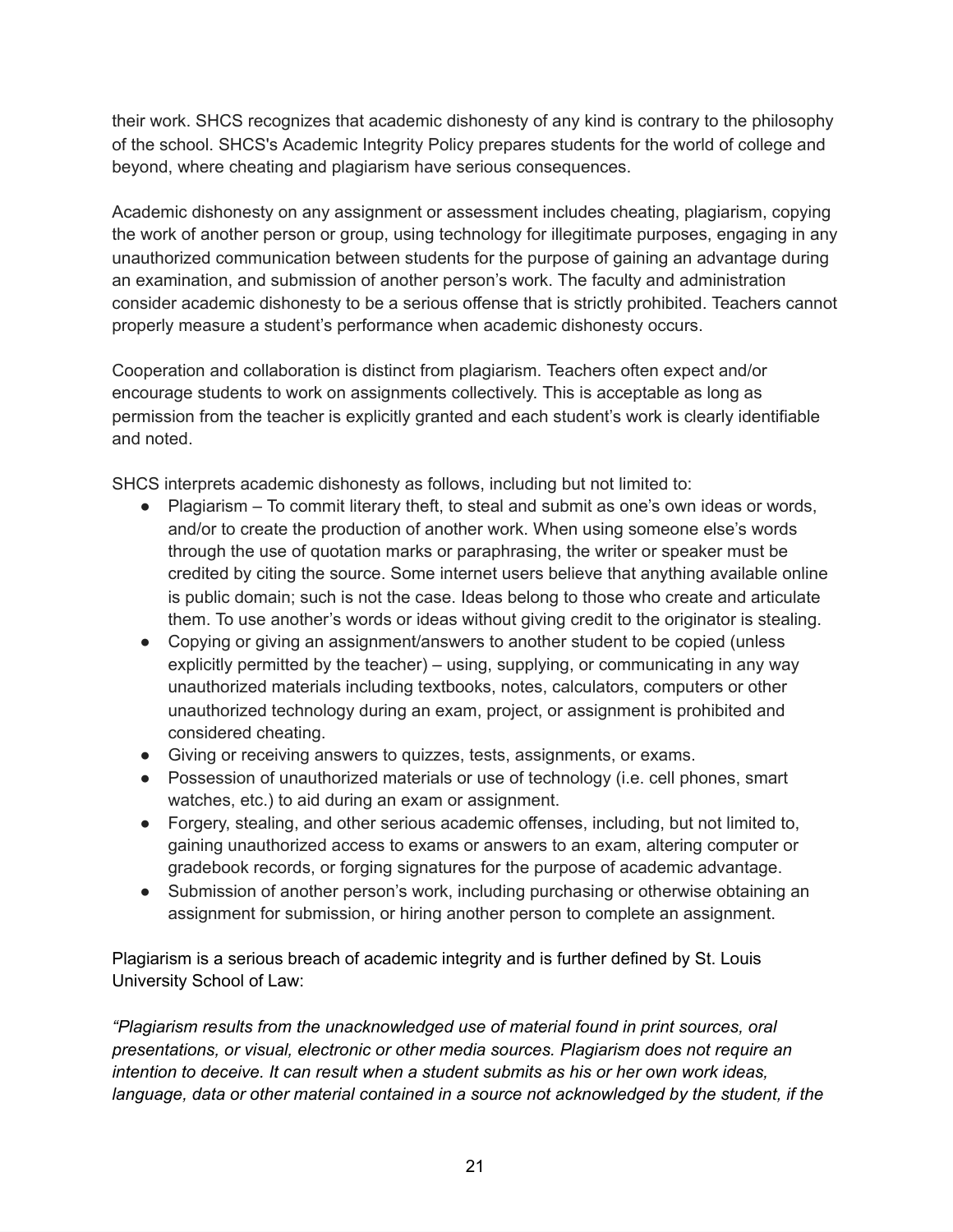*student knew or should have known that such an acknowledgement was required. Plagiarism includes, without limitation, the following:*

*A. Submitting another author's published or unpublished work, in whole, in part, or in paraphrase, as one's own work, without fully and properly crediting the other author with footnotes, citations or other bibliographical reference.*

*B. Submitting as one's own original work any material, including data, tables, graphs, charts, or other visual material obtained from any source, without acknowledgement and citation of the source.*

*C. Submitting as one's own original work material produced through unacknowledged collaboration with others, unless such collaboration is specifically permitted by the instructor."*

The determination that a student has engaged in academic dishonesty is based on specific evidence provided by the classroom teacher or supervising staff employee, written materials, observations, and/or information from others. If there is reasonable suspicion that a student has engaged in any form of academic dishonesty, that student will be subject to disciplinary as well as academic penalties. If it has been determined that a student is in violation of the Academic Integrity Policy, the following actions will be taken:

- score of zero on the assignment/exam,
- parent notification, and
- issuance of a detention and/or participation in an academic integrity seminar at the discretion of the Principal.

Any student in violation of the Academic Integrity Policy may be disqualified from extracurricular activities, academic awards and honors.

## **HOMEWORK**

| The following is the normal amount of homework expected: |  |  |  |
|----------------------------------------------------------|--|--|--|
|                                                          |  |  |  |
|                                                          |  |  |  |
|                                                          |  |  |  |
|                                                          |  |  |  |

## PROGRESS REPORTS

Progress reports allow the student and parent to know how a student is doing in each class and may cite deficiencies in a student's work or subject mastery. Parents and students may view grades at any time by logging onto RenWeb. Teachers update grades weekly for students in grades 4 - 12. If a family does not have internet access, the family must notify the teacher(s) and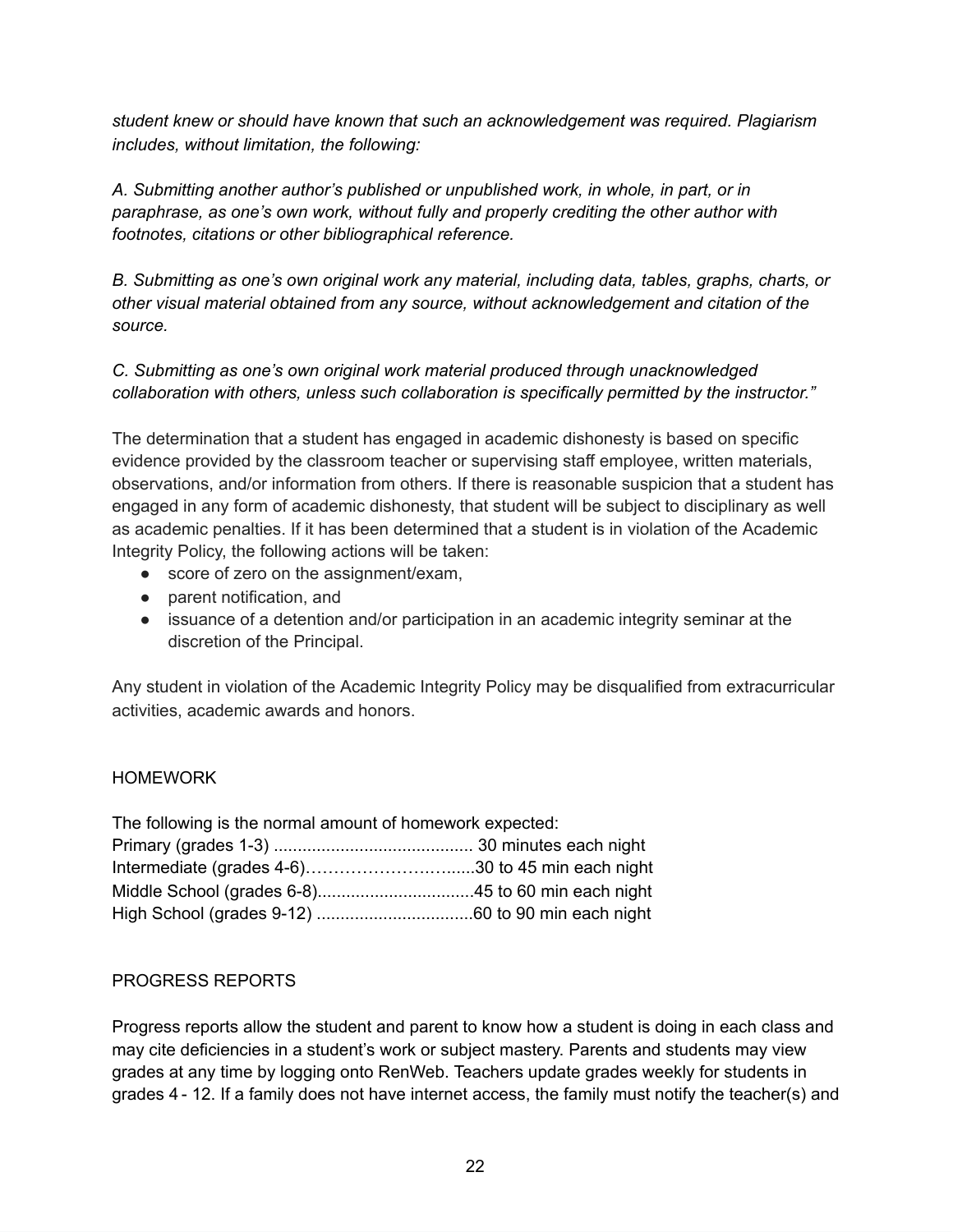a paper version of the progress report(s) can be mailed. Grades of 76 or below indicate that a student is in danger of failing. If a student is in danger of failing, the child's teacher is responsible for contacting the parent. Because it is possible that a student may perform satisfactorily up to the middle of the quarter in a subject, but may do poorly in the second half of the same quarter, a passing quarter grade cannot be guaranteed based on the progress report. If this situation occurs, the teacher will notify the parents.

Parents are encouraged to keep in touch with the teachers by email. Appointments for family conferences can be made at any time by contacting the teacher via email to set up an approved time. If a return call is requested, parents are asked to list telephone numbers and times available for contact. Visits to the classroom to discuss problems are not appropriate during class time.

## RENWEB

SHCS uses the RenWeb Student Information System as a portal for student grades, transcripts, class schedules, course syllabi and lesson plans, and tracking of Christian Ministry hours among other services such as FACTS. Parents and students may access this portal at any time to view grades and other student and family information.

## REPORT CARDS

Report cards are emailed to parents/guardians at the conclusion of every quarter via RenWeb. At the conclusion of the spring semester (fourth quarter), report cards are physically mailed to the parents/guardians. Final report cards for the cumulative school year are mailed only if all financial obligations with SHCS have been settled.

## **TRANSCRIPTS**

Transcripts are the official record of each student and contain the following vital statistical information:

- all courses taken for high school credit
- approved transfer credits
- first and second semester grades for each course
- weighted cumulative numerical grade
- unweighted grade point average
- credits earned for graduation
- summer school courses taken for credit recovery
- annual absences and tardies
- Christian Ministry Hours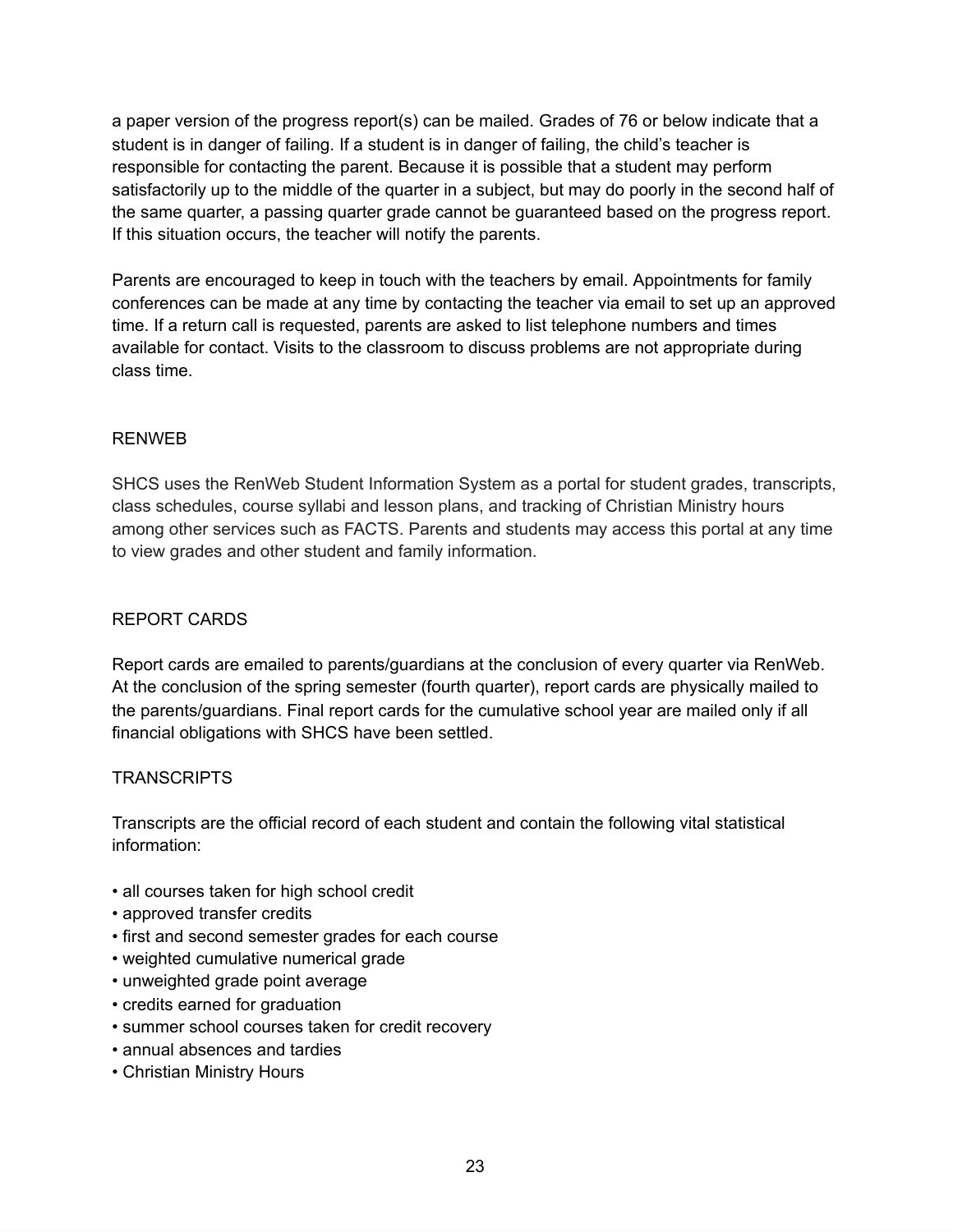SHCS does not numerically rank students with the exception of Valedictorian and Salutatorian. However, students in the top 25% of his/her class will have it noted on the transcript for admission and scholarship purposes. SHCS will send transcripts to the institution requested free of charge. No transcripts will be sent until all financial obligations to SHCS have been settled.

Students wishing to acquire a copy of the transcript must request a transcript by using the official transcript request form available in the academic advisor's office. At the minimum, students must request transcripts three school days prior to when it is actually needed.

## TRANSFER OF CREDITS

Students must have the approval of the Principal to take coursework for transfer at any other institution. No grade below 76 or C will be transferred. Any coursework taken for enrichment or without approval of the Principal will not appear on the transcript.

## ACADEMIC FAILURE

In order for the student to maintain good academic status and remain on target to graduate, he/she must work diligently to pass all assigned courses.

If a student fails three or more courses (a total of 1 and  $\frac{1}{2}$  or more credits), he/she may be denied readmission to the school. The student who experiences failure in one or two courses (total of one-half to one full credit) must retake the courses during the summer months. A student may be denied readmission if the make-up courses are not passed. A course is considered to be a failed course if an overall semester average is below 70.

## ACADEMIC PROBATION

If a student fails two or more classes during one semester he/she is placed on academic probation. A student placed on academic probation must have no failing grades at the end of the probation period (one semester). If, at the end of the probation period, there is a failing grade, the student may be dismissed from SHCS. If a student is placed on academic probation, the Academic Adviser and Principal will contact the parent(s)/guardian and student, informing them that the student has been placed on probation and communicate the terms of the probation. At the end of the probationary period, the Administration will review the student's status and recommend whether a student should be dismissed from SHCS due to academic difficulty. A reentry meeting will be scheduled at the end of the following grading period.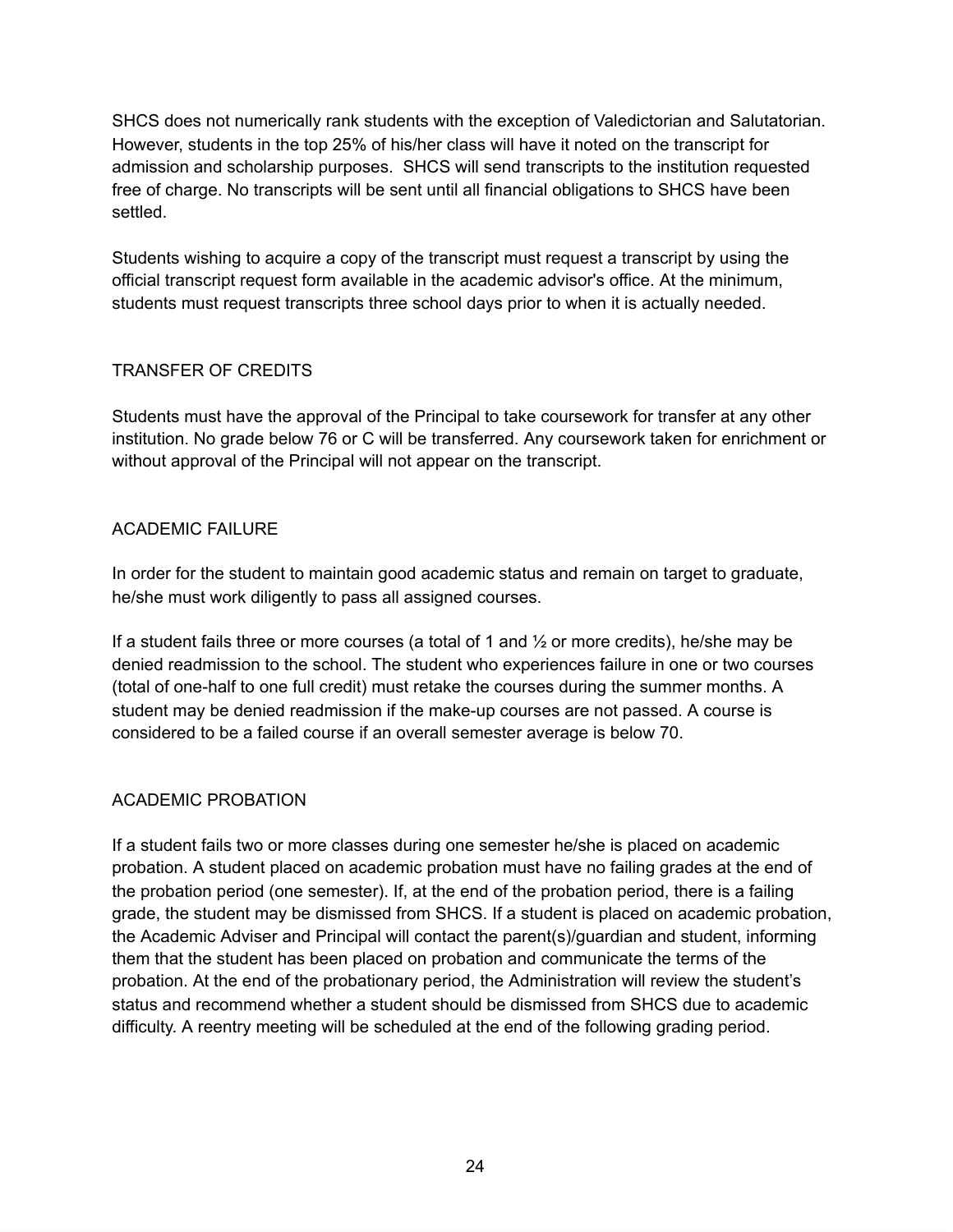## DUAL CREDIT COURSES

Dual Credit courses taken in conjunction with North Central Texas College offer our students the opportunity to get college credit while completing high school work. These courses are available to qualified, highly motivated students in grades 9-12. A student must achieve a grade of 85 or higher in order to receive the six-point bonus in Dual Credit courses. These points will be added at the end of each grading period. For students to be eligible to take a Dual Credit course, the student must have a B or better high school average, score in the 85th percentile or better on Standardized Achievement Tests in the subject matter which he/she is seeking a DC class, AND receive approval of the Principal and the Academic Advisor.

## SCHEDULES AND SCHEDULE CHANGES

Based upon pre-registration information, courses are scheduled, and teachers are employed for the next school year. Thus, choices will be considered permanent. Schedules are found on RenWeb. Any schedule change must be approved by the administration.

Among justifiable reasons for schedule changes are:

- administrative request
- student lacking prerequisite course requirements
- student not scheduled for a course for which he was recommended
- student scheduled for a course in which he/she already has credit
- senior student requiring a course for graduation
- physical impairment or disability which prevents adequate class participation

Administration may authorize changes should a situation arise not covered by the aforementioned criteria.

#### DROPPING COURSES

On rare occasions it may be necessary and in the student's best interest to drop a course from the student's schedule if the course is not required for graduation. Approval to drop a course is gained through a request to Administration. A WF (Withdrew Failing) may be entered on the transcript and a 69 calculated into the student's cumulative numerical average. At the discretion of Administration, a course may be dropped for non-academic reasons. For on-site SHCS courses, students must drop the course by the end of the first quarter. For dual credit courses, that drop date will be governed by North Central Texas College.

#### PREP WEEK AND FINAL EXAMS

Prep week is commonly referred to as the week before final exams in each semester which can be a stressful time for high school students who may need additional hours for studying or for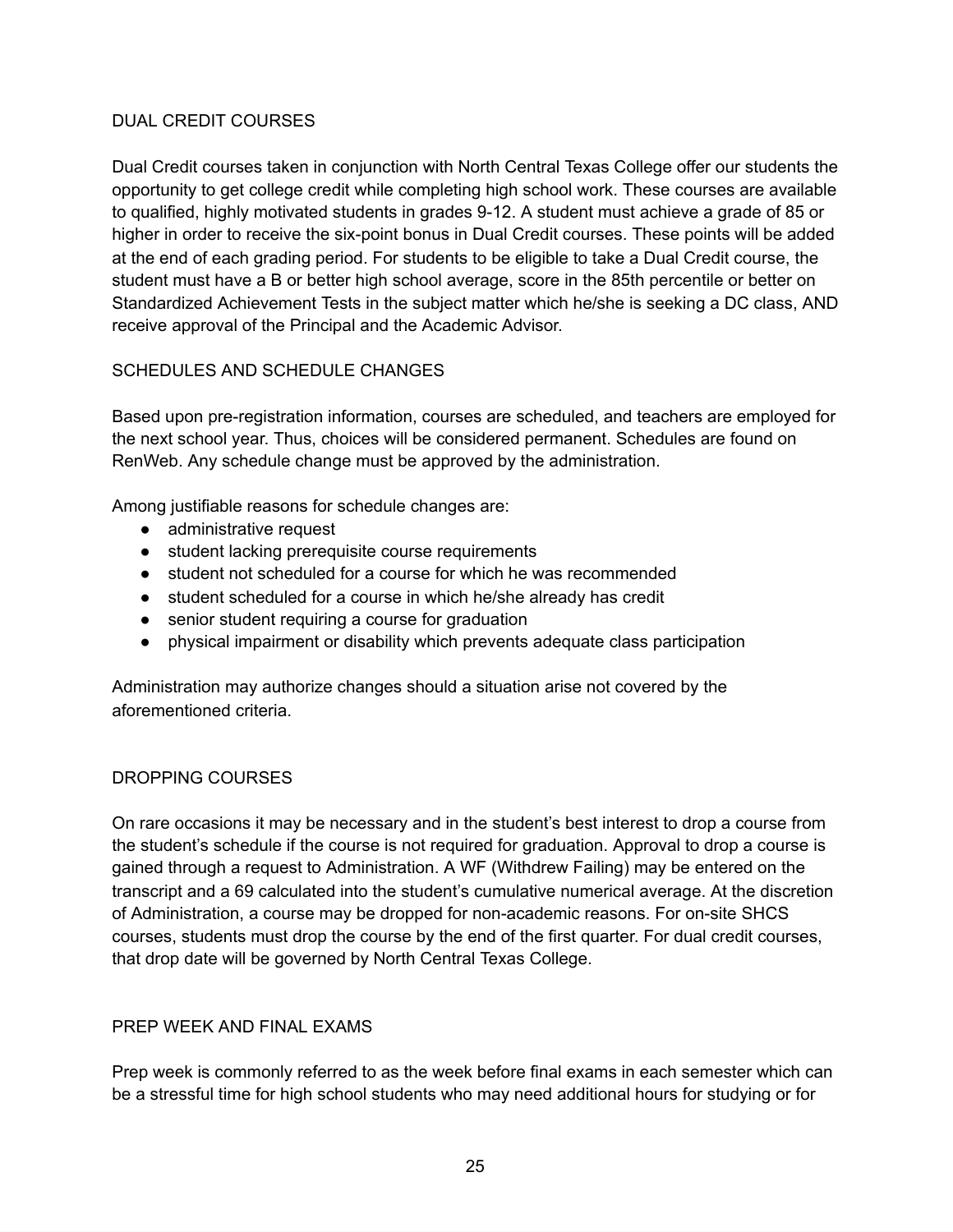completing a project. Students should use this time to prepare and to perform to their highest potential academically. If a potential conflict with this policy arises, administration will communicate all options with parents to determine what activities may be offered during these weeks.

## SEMESTER EXAMS

Exams must be taken at appointed times. Exam days are considered regular school days. Parents and students are not to schedule family vacations, trips, or other activities during these days. The teacher's decision is final with regard to exam exemptions. Exam schedules for the semester will be announced at the beginning of the semester. Administrative discretion will be exercised to determine if a situation warrants an exam being rescheduled.

## SENIOR EXEMPTION POLICY

Subject to the teacher's discretion, seniors with a semester class average of 94 or above before honors points are added may be exempt from the semester exam. The final exam grade will be determined by averaging the two nine week's grades. The senior exemption policy applies to the second semester only for year long classes. Seniors may be exempt from a one-semester class final exam in either semester by meeting the same criteria as for year long classes. In addition to the 94 average, seniors requesting exemption from exams must be in good standing as deemed so by the administration.

## ACADEMIC HONOR ROLL

Academic Honor Roll is awarded to students in grades 4-12 at the end of each quarter and is based on the most recent completed quarter's grades solely. To achieve the Principal's Honor roll, all grades must average 95% with no averaged quarter grade less than 94%. To achieve the "A" Honor Roll, all grades must average 94% with no averaged quarter grade less than 86%. All students awarded the "B" Honor Roll must average 86% with only one averaged quarter grade between 76% and 85%.

#### INDEPENDENT STUDY COURSES

Independent Study Courses will only be available to students who are in need of a course credit due to failure of a course, coming from a different school that did not offer that course, or due to long-term absence (i.e. long term illness). **INDEPENDENT STUDY COURSES MAY NOT BE USED TO REPLACE A PREVIOUSLY EARNED PASSING GRADE IN A COURSE TO SIMPLY RAISE A STUDENT'S OVERALL GRADE POINT AVERAGE.** Independent Study Courses will be deemed necessary on a case-by-case basis by the course instructor, academic advisor, and the Principal.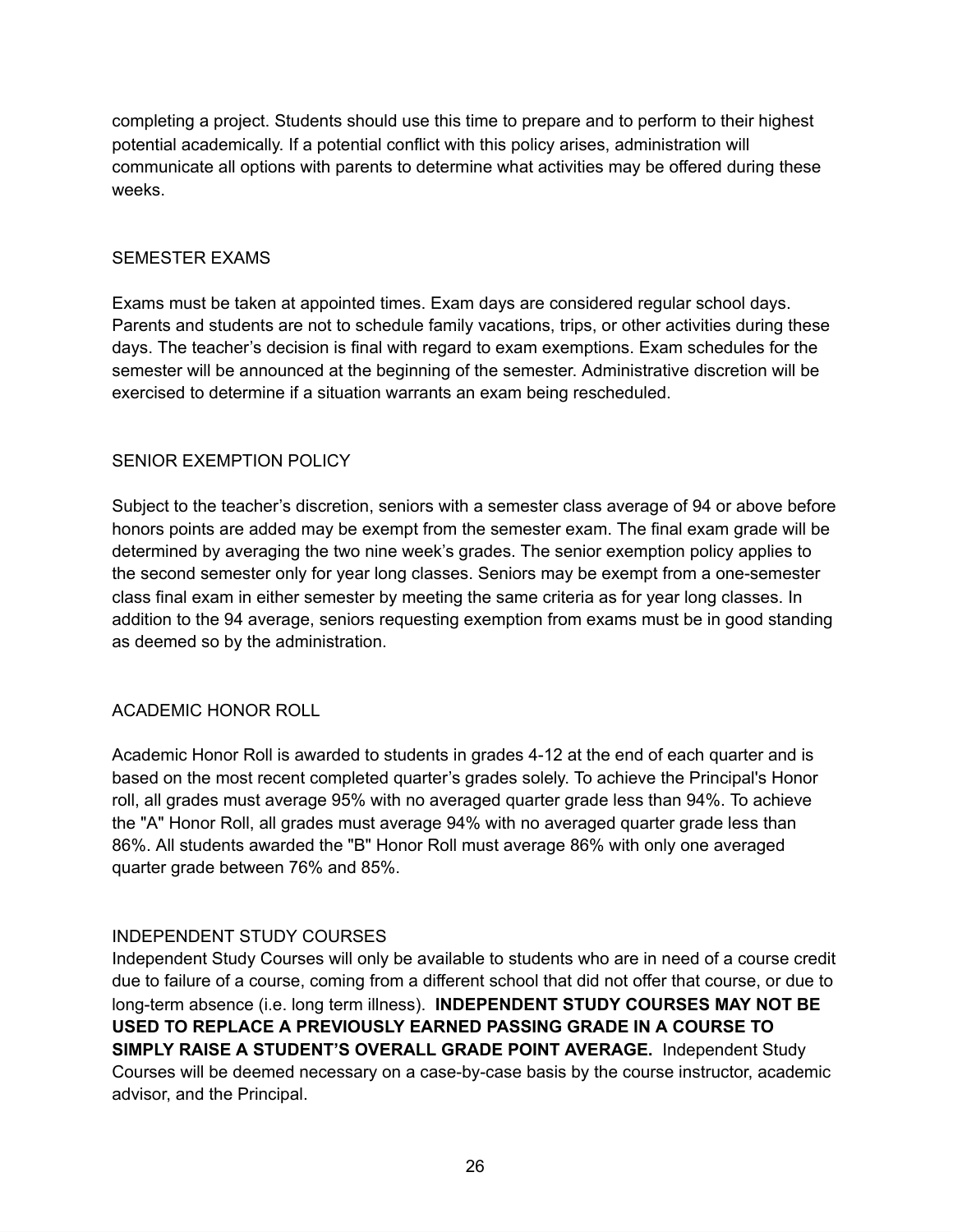## NATIONAL HONOR SOCIETY

Membership in the National Honor Society is a privilege and is not solely based on academic achievement. Students having a numerical quarterly average of 96 with no classes below a 90 are informed of their candidacy. Invitational letters are given out during the first week of school and must be returned by a specified date announced by the sponsor at the time the letter is received. Students eligible for membership are 10<sup>th</sup>, 11<sup>th</sup> and 12<sup>th</sup> grade students. The final decision is made by a faculty committee based on the following qualities of:

- Leadership
	- based on teacher and self-evaluation. Members are expected to lead by example of a good student and respectful citizen.
- Service
	- based on completing the required number of service hours. Hours are to be turned in to sponsor by the date announced at the beginning of each school year. Hours can be completed during the summer before the school year. Hours are unique to NHS and cannot be counted as the required Christian Ministry hours as a SHCS student.
- Character
	- based on teacher and committee assessment. Members are expected to exemplify the definition of character in their lives both in the classroom and outside of the classroom.
- Scholarship
	- Candidates must have an overall numerical average of 96 for each quarter with no class averages under 90.

To remain a member in good standing of our chapter, all members must embody every pillar of the National Honor Society. These standards are aligned with the national criteria. Members who do not meet the above criteria will be considered on probation. They will remain on probation for the duration of the current quarter and until grades have been checked by the sponsor. If at the end of the probationary quarter a student is still not in good standing, he/she will be permanently removed from our chapter of the National Honor Society. If service hours are not completed by the previously determined date, students will be automatically removed from our chapter of the National Honor Society. Administration has the final say on a student's membership status.

National Honor Society officer elections will be held during the first two weeks of the school year. Current seniors who were installed prior to the current school year are eligible to run for officer as long as they have never been on probation with our chapter of NHS and are demonstrative of the four pillars on which the society was founded. Elections will be held electronically via Google forms and all current members are eligible to vote. If a tie occurs for an office, a run-off election will be held. If an additional tie occurs following the run-off election, then the tie will be determined by administration.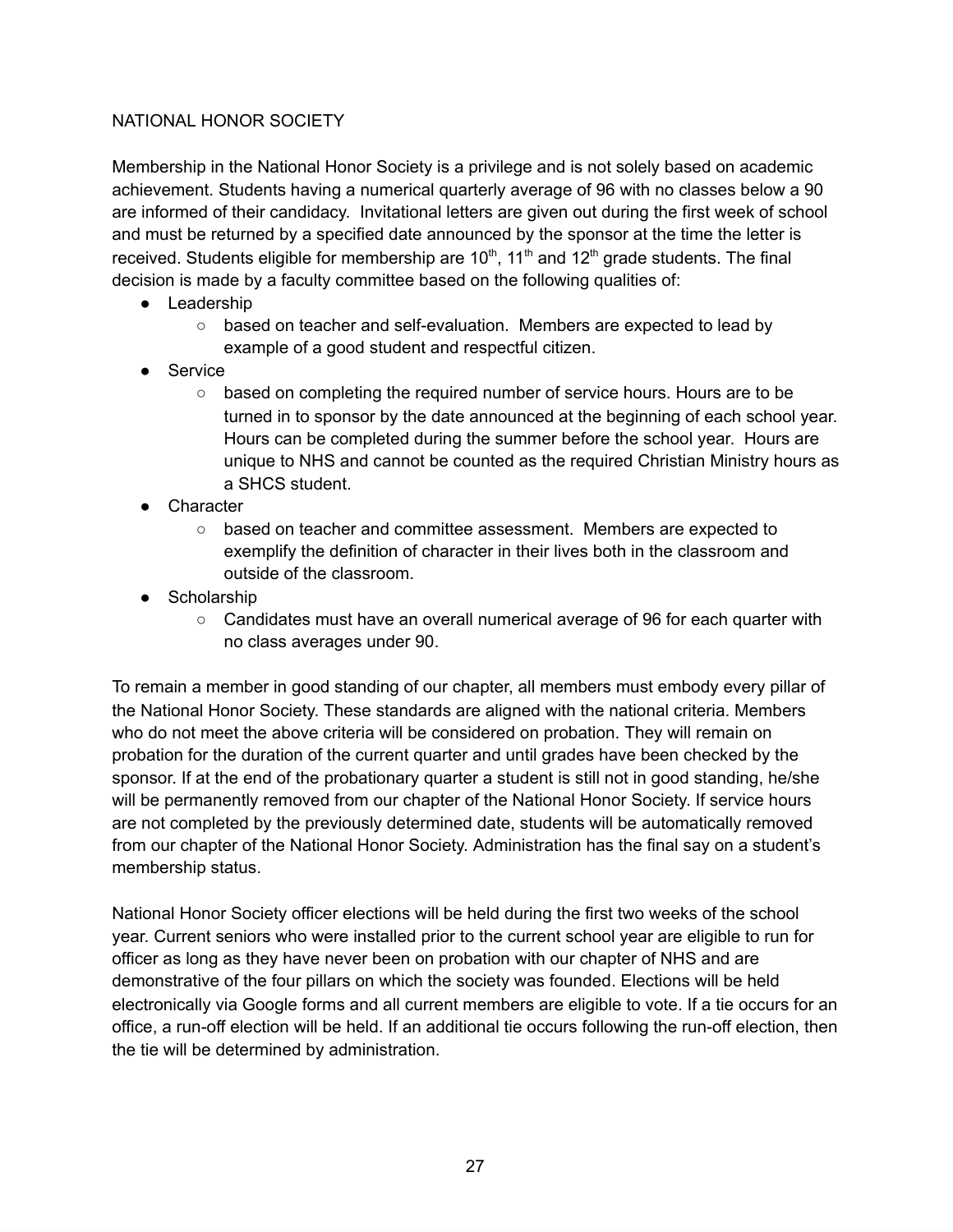## NATIONAL JUNIOR HONOR SOCIETY

Membership in the National Honor Junior Society is a privilege, not a right. Students eligible for membership are 7<sup>th</sup>, 8<sup>th</sup> and 9<sup>th</sup> grade students with an overall quarterly average of 96 and no class averages below 90.. The qualifications for membership are:

- Leadership
	- based on teacher and self-evaluation. Members are expected to lead by example of a good student and respectful citizen.
- Service
	- $\circ$  based on completing the required number of service hours (10 for each year). Hours are to be turned in to sponsor by the date announced at the beginning of each school year. Hours can be completed during the summer before the school year.
- Character
	- based on teacher and committee assessment. Members are expected to exemplify the definition of character in their lives both in the classroom and outside of the classroom.
- Scholarship
	- Candidates must have an overall average of 96 for each quarter with no class averages below 90.

Grades are checked by the sponsor quarterly. Any members that fall below the 96 average are considered on probation until the end of the next quarter when the sponsor will recheck their grades. If the student is still below a 96 average, he/she will be permanently removed from our chapter of the National Junior Honor Society. If a student fails to complete the 10 hours for the school year, he/she will be removed from our chapter of the National Junior Honor Society. Administration has the final say on a student's membership within the society.

National Junior Honor Society officer elections will be held during the first two weeks of the school year. Current freshmen who were installed prior to the current school year are eligible to run for officer as long as they have never been on probation with our chapter of NJHS and are demonstrative of the four pillars on which the society was founded. Elections will be held electronically via Google forms and all current members are eligible to vote. If a tie occurs for an office a run-off election will be held. If an additional tie occurs following the run-off election, then the tie will be determined by administration.

# **VI. GRADUATION**

## GRADUATION REQUIREMENTS

The diploma plan offered at Sacred Heart Catholic School specifies 30 credit hours to be earned by each student for successful completion of the Distinguished High School Program. The graduation requirements in the chart on the next page are those listed by the Texas Catholic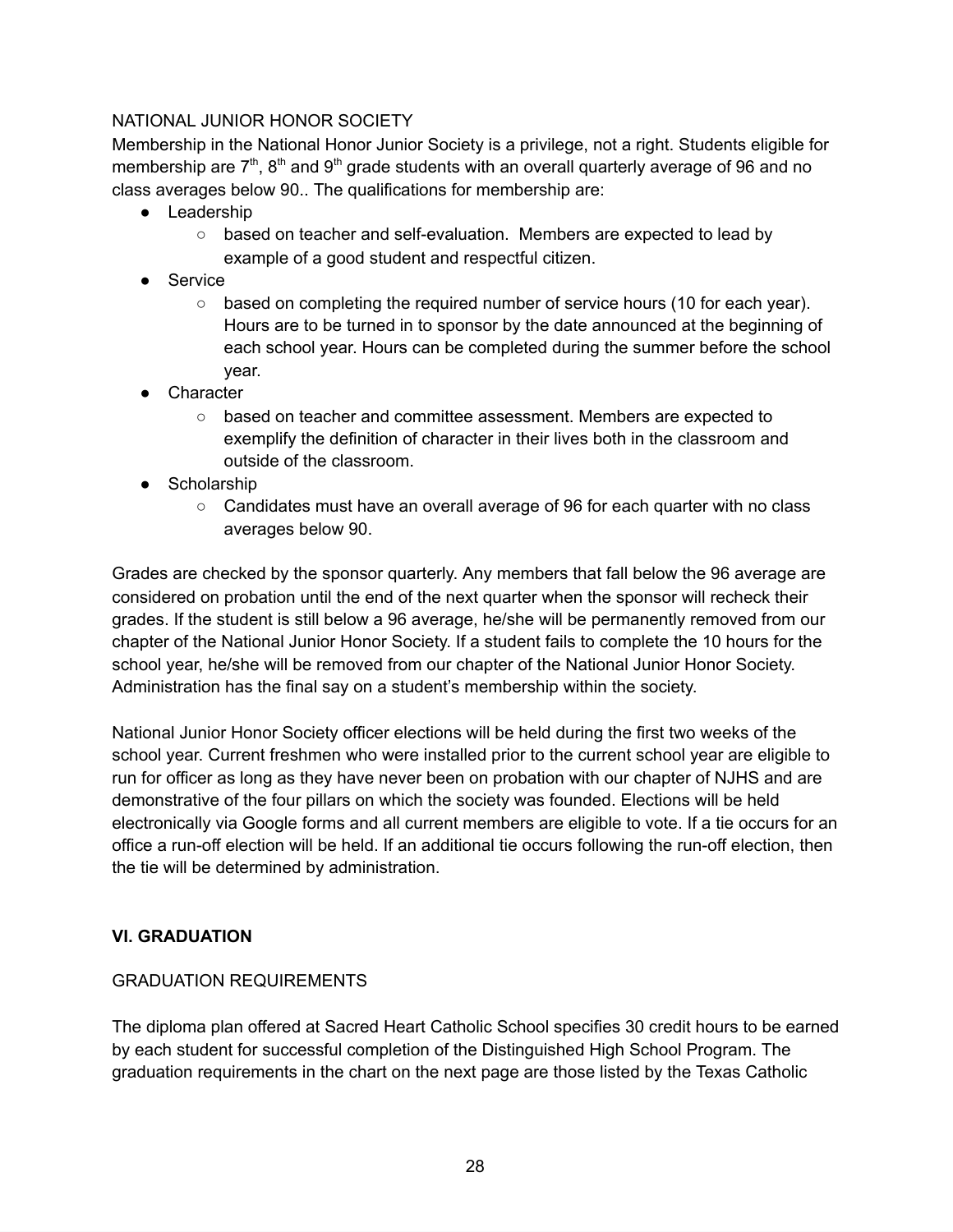Conference Education Department. For compelling reasons, students with diagnosed learning disabilities may be allowed to graduate on the minimum or recommended programs.

Any course that is failed must be made up promptly through correspondence, summer school, or by arrangement with the Principal.

High school students are also required to complete a minimum of 25 Christian Ministry hours per year to fulfill a 100-hour graduation requirement.

| <b>Discipline</b>                   | <b>Foundation HSP</b>                                                                                                                                                                               | <b>Minimum HSP</b>                                                                                                                                                                                                     | <b>Recommended HSP</b>                                                                                                                                                                                                                               | <b>Distinguished HSP</b>                                                                                                                                                                                                                                     |
|-------------------------------------|-----------------------------------------------------------------------------------------------------------------------------------------------------------------------------------------------------|------------------------------------------------------------------------------------------------------------------------------------------------------------------------------------------------------------------------|------------------------------------------------------------------------------------------------------------------------------------------------------------------------------------------------------------------------------------------------------|--------------------------------------------------------------------------------------------------------------------------------------------------------------------------------------------------------------------------------------------------------------|
| English<br><b>Language Arts</b>     | <b>Four Credits:</b><br>English I<br>$\bullet$<br>English II<br>$\bullet$<br>English III<br>$\bullet$<br>An Advanced English<br>$\bullet$<br>Course                                                 | <b>Four Credits:</b><br>English I<br>$\bullet$<br>English II<br>$\bullet$<br>English III<br>$\bullet$<br>English IV or an<br>$\bullet$<br>approved alternate<br>course                                                 | <b>Four Credits:</b><br>English I<br>$\bullet$<br>English II<br>$\bullet$<br>English III<br>$\bullet$<br>English IV<br>$\bullet$                                                                                                                     | <b>Four Credits:</b><br>English I<br>$\bullet$<br>English II<br>$\bullet$<br>English III<br>$\bullet$<br>English IV                                                                                                                                          |
| <b>Mathematics</b>                  | Three credits:<br>Algebra I<br>$\bullet$<br>Geometry<br>$\bullet$<br>An advanced math<br>$\bullet$<br>course                                                                                        | Three credits:<br>Algebra I<br>$\bullet$<br>Geometry<br>$\bullet$<br>SBOE approved<br>$\bullet$<br>math course                                                                                                         | Four credits:<br>Algebra I<br>$\bullet$<br>Algebra II<br>$\bullet$<br>Geometry<br>$\bullet$<br>An additional math<br>$\bullet$<br>course                                                                                                             | Four credits:<br>Algebra I<br>$\bullet$<br>Algebra II<br>$\bullet$<br>Geometry<br>$\bullet$<br>An additional math<br>$\bullet$<br>course                                                                                                                     |
| <b>Science</b>                      | Three credits:<br>Biology<br>$\bullet$<br>IPC or an advanced<br>$\bullet$<br>science<br>An advanced science<br>$\bullet$                                                                            | Two credits:<br>Biology<br>$\bullet$<br>IPC or Chemistry<br>$\bullet$<br>and Physics (one of<br>the two serves as an<br>academic elective)                                                                             | Four credits:<br>Biology<br>$\bullet$<br>Chemistry<br>$\bullet$<br>Physics<br>$\bullet$<br>An additional science<br>credit                                                                                                                           | Four credits:<br>Biology<br>$\bullet$<br>Chemistry<br>$\bullet$<br>Physics<br>$\bullet$<br>An additional<br>science credit                                                                                                                                   |
| <b>Social Studies</b>               | Three credits:<br>U.S. History<br>$\bullet$<br>U.S. Government<br>$\bullet$<br>(one-half credit)<br>Economics (one-half<br>$\bullet$<br>credit)<br>World History or<br>$\bullet$<br>World Geography | Three credits:<br>U.S. History (one<br>$\bullet$<br>credit)<br>U.S. Government<br>$\bullet$<br>(one-half credit)<br>Economics (one-half<br>$\bullet$<br>credit)<br>World History or<br>World Geography<br>(one credit) | Four credits:<br>U.S. History (one<br>٠<br>credit)<br>U.S. Government<br>$\bullet$<br>(one-half credit)<br>Economics (one-half<br>$\bullet$<br>credit)<br>World History (one<br>$\bullet$<br>credit)<br>World Geography<br>$\bullet$<br>(one credit) | Four credits:<br>U.S. History (one<br>$\bullet$<br>credit)<br>U.S. Government<br>$\bullet$<br>(one-half credit)<br>Economics<br>$\bullet$<br>(one-half credit)<br>World History (one<br>$\bullet$<br>credit)<br>World Geography<br>$\bullet$<br>(one credit) |
| <b>Physical</b><br><b>Education</b> | One credit                                                                                                                                                                                          | One credit                                                                                                                                                                                                             | One credit                                                                                                                                                                                                                                           | One credit                                                                                                                                                                                                                                                   |
| Languages<br>Other than<br>English  | Two credits in the same<br>language<br>Two credits from Computer<br>Science I, II, and II (other<br>substitutions)                                                                                  | None                                                                                                                                                                                                                   | Two credits in the same<br>language                                                                                                                                                                                                                  | Three credits in the same<br>language                                                                                                                                                                                                                        |
| <b>Fine Arts</b>                    | <b>One Credit</b>                                                                                                                                                                                   | <b>One Credit</b>                                                                                                                                                                                                      | <b>One Credit</b>                                                                                                                                                                                                                                    | <b>One Credit</b>                                                                                                                                                                                                                                            |
| Speech                              | Demonstrated proficiency in<br>speech skills                                                                                                                                                        | One-half credit from either of<br>the following:<br>Communication<br>Applications<br>Professional<br>$\bullet$<br>Communications<br>(CTE)                                                                              | One-half credit from either of<br>the following:<br>Communication<br>$\bullet$<br>Applications<br>Professional<br>$\bullet$<br>Communications<br>(CTE)                                                                                               | One-half credit from either of<br>the following:<br>Communication<br>$\bullet$<br>Applications<br>Professional<br>$\bullet$<br>Communications<br>(CTE)                                                                                                       |
| Health                              | One-half credit                                                                                                                                                                                     | One-half credit                                                                                                                                                                                                        | One-half credit                                                                                                                                                                                                                                      | One-half credit                                                                                                                                                                                                                                              |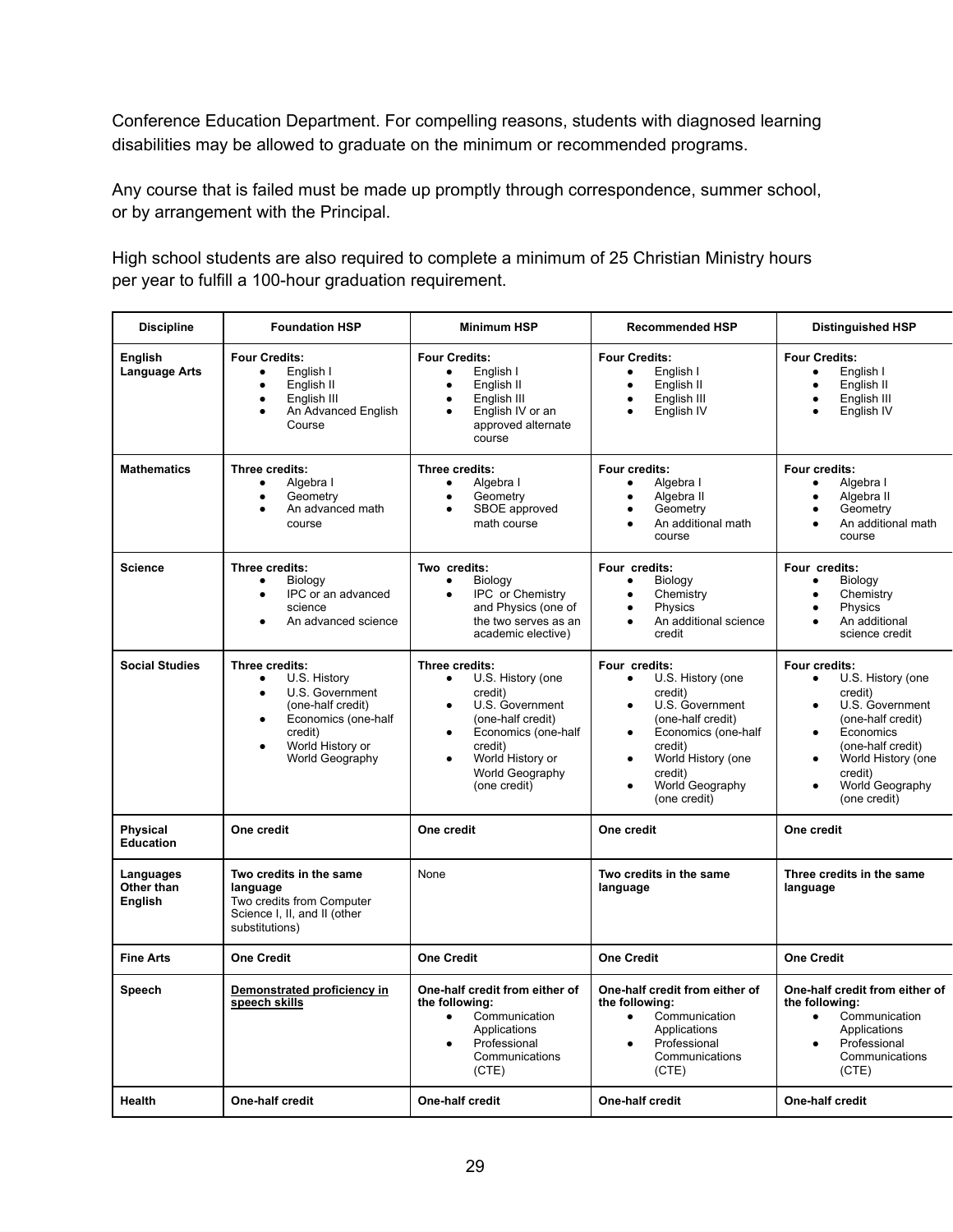| Religion @<br><b>SHCS</b> | Four credits:<br>Religion I<br>Religion II<br>$\bullet$<br>Religion III<br><b>Religion IV</b> | Four credits:<br>Religion I<br>Religion II<br>Religion III<br><b>Religion IV</b> | Four credits:<br>Religion I<br>Religion II<br>Religion III<br><b>Religion IV</b> | Four credits:<br>Religion I<br>٠<br>Religion II<br>$\bullet$<br>Religion III<br><b>Religion IV</b> |
|---------------------------|-----------------------------------------------------------------------------------------------|----------------------------------------------------------------------------------|----------------------------------------------------------------------------------|----------------------------------------------------------------------------------------------------|
| <b>Electives</b>          | Four and one-half credits                                                                     | Seven credits (one must be<br>an academic elective)                              | <b>Five credits</b>                                                              | <b>Four credits</b>                                                                                |
| <b>Total Credits</b>      | 26                                                                                            | 26                                                                               | 30                                                                               | 30                                                                                                 |

## GRADUATION CEREMONIES

Participation is required in Sacred Heart Catholic School's Graduation Mass and Commencement Ceremonies for all graduating seniors, as is participation in rehearsals. Failure to be present could result in the diploma and final transcript being withheld. **If a student is unable to be present, communication between administration and parent/guardian must occur.** Attendance at Sacred Heart Catholic Church's Baccalaureate Mass and the school's All Awards Banquet is highly encouraged although not a requirement. (Baccalaureate Mass is celebrated in unity with all Catholic graduates within the Sacred Heart Parish.)

## **All financial obligations and checked out equipment to SHCS must be settled before a student is allowed to participate in commencement.**

#### GRADUATING SENIOR HONORS

Honors and awards are determined based on the cumulative numerical average of the first seven semesters of high school. Valedictorian and salutatorian will be announced after all grades are official after the fall semester of senior year. Cords and medallions will be presented early in the spring semester so seniors may have them for graduation photos and announcements.

Valedictorian - gold medallion on a white ribbon

The honor of valedictorian is given to the graduating senior with the highest cumulative numerical average (over seven semesters, the last five of which must be at Sacred Heart) in his/her class.

Salutatorian - silver medallion on a white ribbon

The honor of salutatorian is given to the graduating senior with the second highest cumulative numerical average (over seven semesters, the last five of which must be at Sacred Heart) in his/her class.

In the case of a tie, the following steps will be taken to determine the valedictorian and the salutatorian: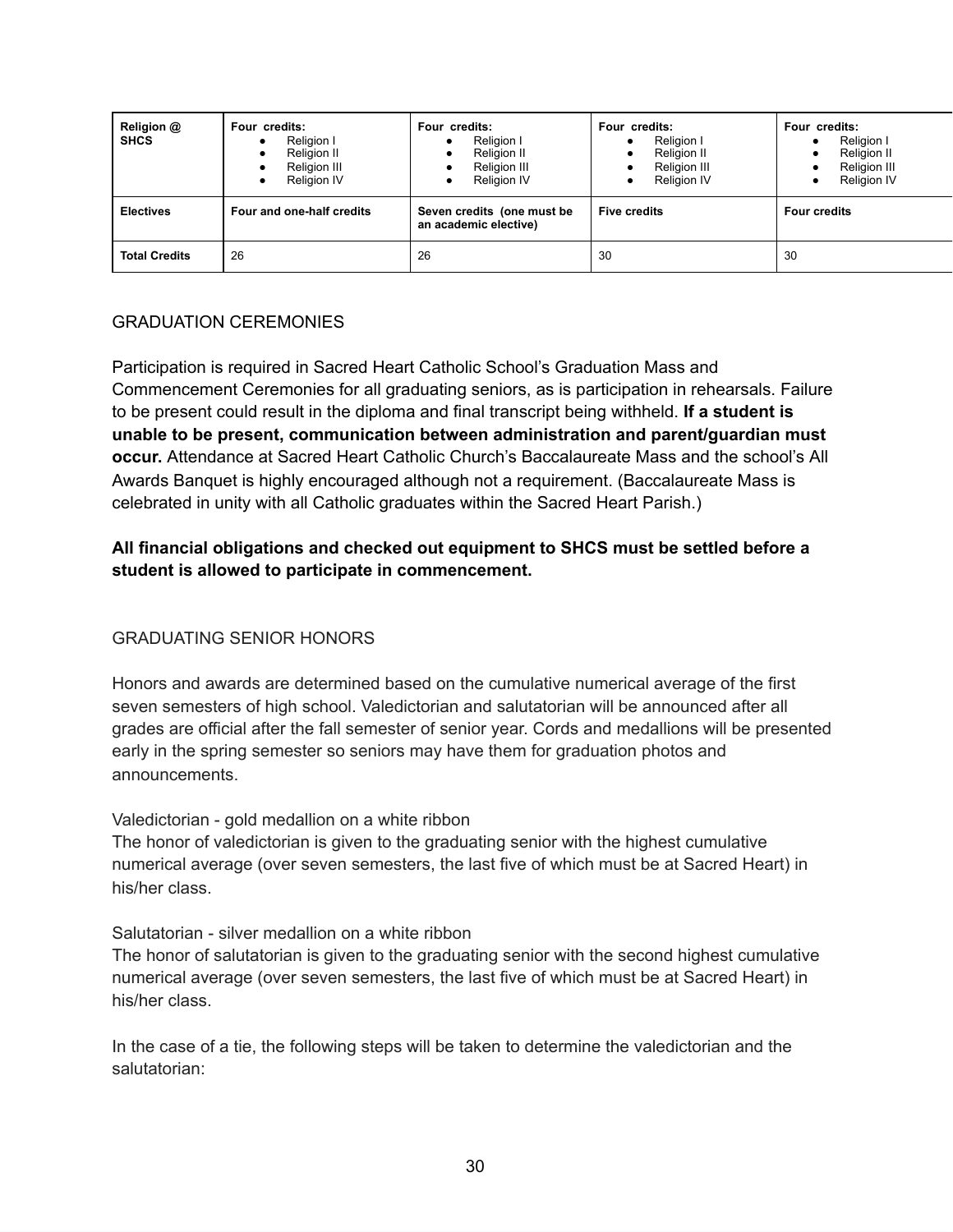- The cumulative numerical average will be calculated to three decimal points; if the tie remains,
- The cumulative numerical grade point average will be calculated to the necessary number of decimal points until the tie is broken.

Summa Cum Laude (Highest Honors) - double gold and single red/white cords 98.000 grade point average or higher No semester grade below a 70

Magna Cum Laude (High Honors) - double gold cords 96.000 - 97.999 grade point average No semester grade below a 70

Cum Laude (Honors) - single gold cord 94.000 - 95.999 grade point average No semester grade below a 70

Christian Ministry Honors - single silver cord All graduating seniors who have accumulated a total of 200 hours during their four-year high school career. All hours must be turned in and approved no later than the first Friday in May.

Graduation Stoles and Other Cords - Graduation stoles and other cords signify different achievements or acknowledgements in a student's life. Members of the National Honor Society are encouraged to wear their white stole over their graduation gown. If a student has a stole or cord that they would like to wear at graduation, they must submit a request to the Senior Class Advisor no later than 30 days prior to the date of graduation. The Senior Class Advisor will review the request with the Principal who will determine if the stole or cord can be worn at graduation, and will communicate this to the student in writing within seven days. Some stoles and cords that could be considered may include those representative of heritage and culture, or such as earning the Eagle Scout Award or Girl Scout Gold Award.

## **VII. CHRISTIAN MINISTRY**

Sacred Heart Catholic School believes that Christian Ministry (also known as volunteer service) is an important component of religious instruction in that it provides experiences for students to grow and mature in their faith and to participate in serving our brothers and sisters in Christ. Christian Ministry (CM) hours can be accumulated by a student when he/she willingly performs a service that is unpaid and is a benefit to another person, group or the community. Students are encouraged to seek volunteer opportunities not only during the school year but during the summer months as well when they may have more time. **CM Hours are hours that are completed without compensation of any kind, and done outside of school hours.**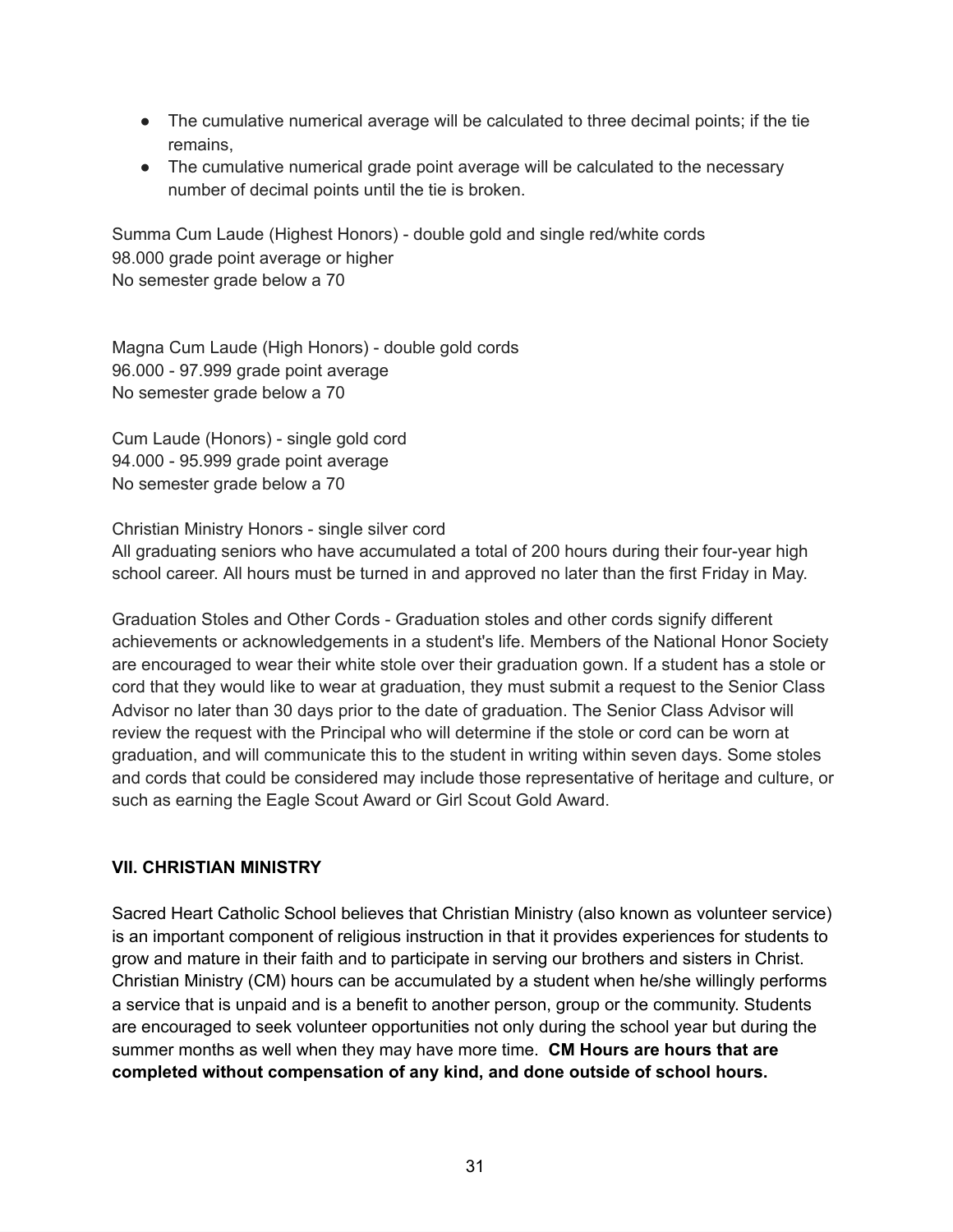Students who serve at Mass or sing at Mass cannot count the actual Mass time, but can count any rehearsals that are done outside of the normal school hours to prepare for the Mass.

In order to ensure that all students participate in volunteer service, SHCS has established criteria which must be met for high school graduation. A student must complete 25 hours of service by the end of 9th grade, 50 hours by the end of the 10th grade, 75 hours by the end of 11th grade, and a total of at least 100 hours must be completed by the end of senior year. Students not meeting the grade level requirement for service hours will be placed on probation and a note will be placed on the transcript documenting the deficiency until the hours have been completed, submitted, accepted, and processed. Communication of the deficiency will be sent to parent(s)/guardian(s). Any student on probation will be barred from participation in any extracurricular activity. Current CM hours will be logged and tracked in RenWeb. This includes but is not limited to all clubs, sports, Student Council, National Honor Society, etc. The restriction is lifted when the student becomes compliant with CM hours. Hours must be submitted within two weeks of the completion date. Any hours older are considered void. The exception is summer hours, which will be accepted during the first two weeks of school in the Fall Semester. Administration will monitor student CM hours. All service hours are to be signed off by the person for which they were performed or the student's parent/guardian.

It must be noted that hours working for a partisan political organization or a for-profit organization cannot be used to meet the requirements for volunteer service hours. Court-mandated community service does not count for these purposes as well. **Any hours completed by students to satisfy the NHS/NJHS hours are NOT permitted to be counted towards the CM total.**

# **VIII. CODE OF CONDUCT**

# EXPECTATIONS OF BEHAVIOR

The transition from young child to young adult involves learning. Making decisions is part of the growth process. Sacred Heart Catholic School students are expected to become mature and responsible in their decisions as part of their character development. To assist students in learning personal responsibility and leadership, SHCS has established rules of discipline. The rules and procedures are intended to help guide students into the profile of a Sacred Heart Catholic School graduate. The Principal is the final recourse in all disciplinary situations and may waive any disciplinary rule for just cause at his/her discretion.

While it is impossible to address every situation or incident that may arise, the following information has been developed for the purpose of providing guidance to the students, parents, faculty, and administration. The nature and seriousness of a particular situation or incident may result in disciplinary action by the administration which is less than or which exceeds that set forth in these guidelines.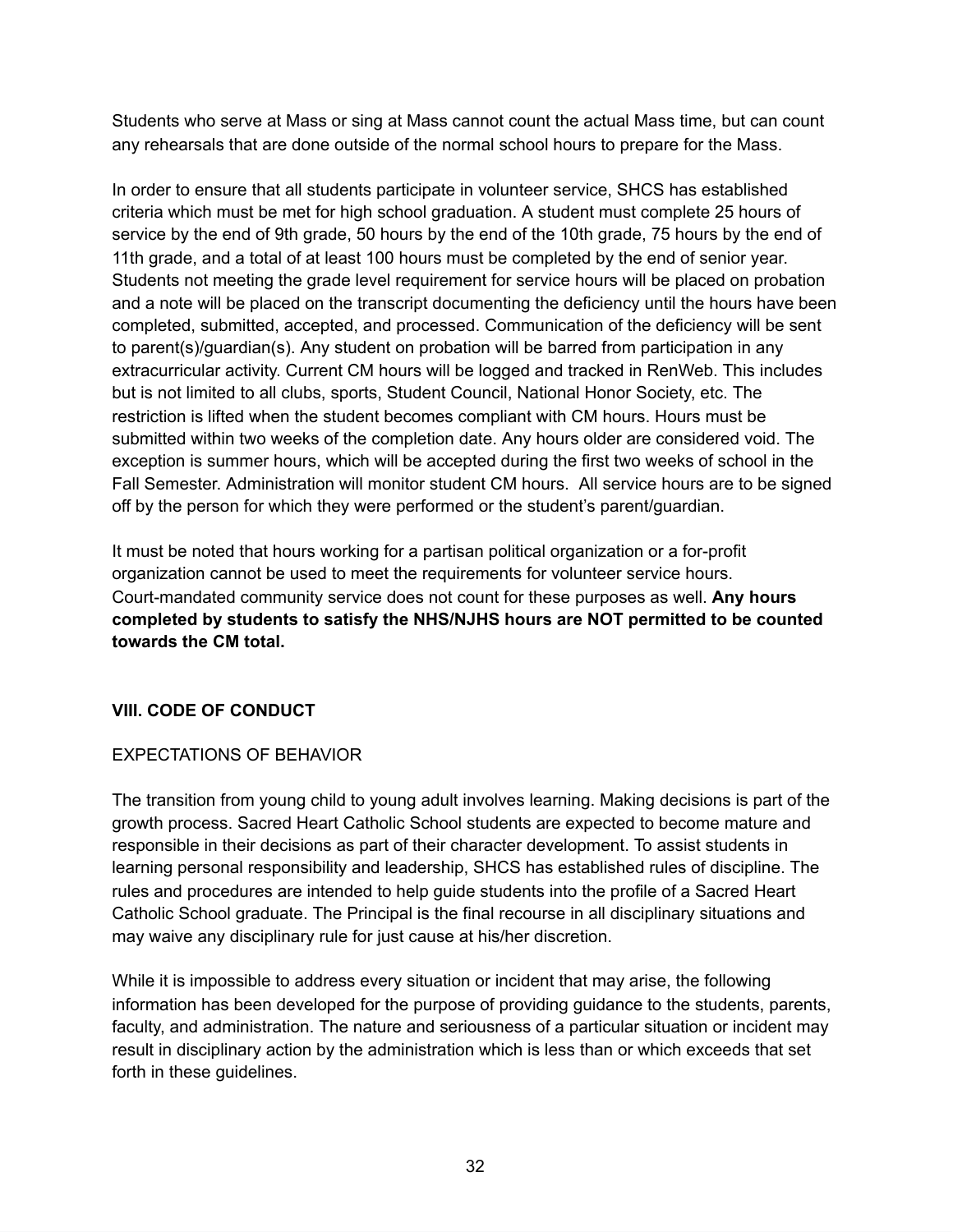## RESPECT FOR AUTHORITY

Disrespect for teachers, substitute teachers, staff, volunteer parents, etc., or general disregard for school authority is counter to the spirit and mission of the characteristics of Catholic Education. This includes general thwarting of school rules and guidelines. The discipline would be dependent on the circumstances and seriousness of the situation. Disciplinary consequences may include (but not be limited to) any of the following: detention, in-school suspension, Saturday school, out-of-school suspension, meeting with parents/guardians, signing of a probationary contract, expulsion.

## **IX. SPECIFIC SCHOOL-WIDE BEHAVIOR EXPECTATIONS**

## DISRESPECT FOR PROPERTY AND VANDALISM

Any act which demonstrates a lack of respect for the property of the school or others is not acceptable. Any student guilty of vandalism, destruction of property, graffiti, or making an unnecessary mess, etc. will be subject to disciplinary action by the Dean of Students. The discipline would be dependent on the circumstances and seriousness of the situation. Disciplinary consequences may include (but not be limited to) any of the following: detention, in-school suspension, Saturday school, out-of-school suspension, meeting with the parents/guardians, signing of a probationary contract, expulsion. Financial restitution for damages may also be assigned. At the discretion of administration, local law enforcement may be contacted.

## DRUG DETERRENT AND SCREENING

In the spirit of providing a safe environment for our students, Sacred Heart Catholic School is committed to being proactive against drugs, alcohol and controlled substances. The school may hire a drug detection agency to come in during the school year to do random drug searches. Please be aware that according to state law, anything on the parish/school property is legally subject to search. This includes student vehicles parked on school grounds, lockers, school bags, etc., namely anything but people. Drug dogs may be present and students may be required to pass a breathalyzer test to enter all dances. If a student is suspected of being under the influence during the school day or at a school function, breathalyzers may be used or the school may request the student submit to school-designated drug screening at the expense of the parent/guardian.

These rules are intended to protect the common good/safety of the SHCS community. By enrolling in SHCS, a family/student consents to the policies of the school with regards to searching of vehicles. For more detailed information, see the Drugs and Substance Abuse Policy.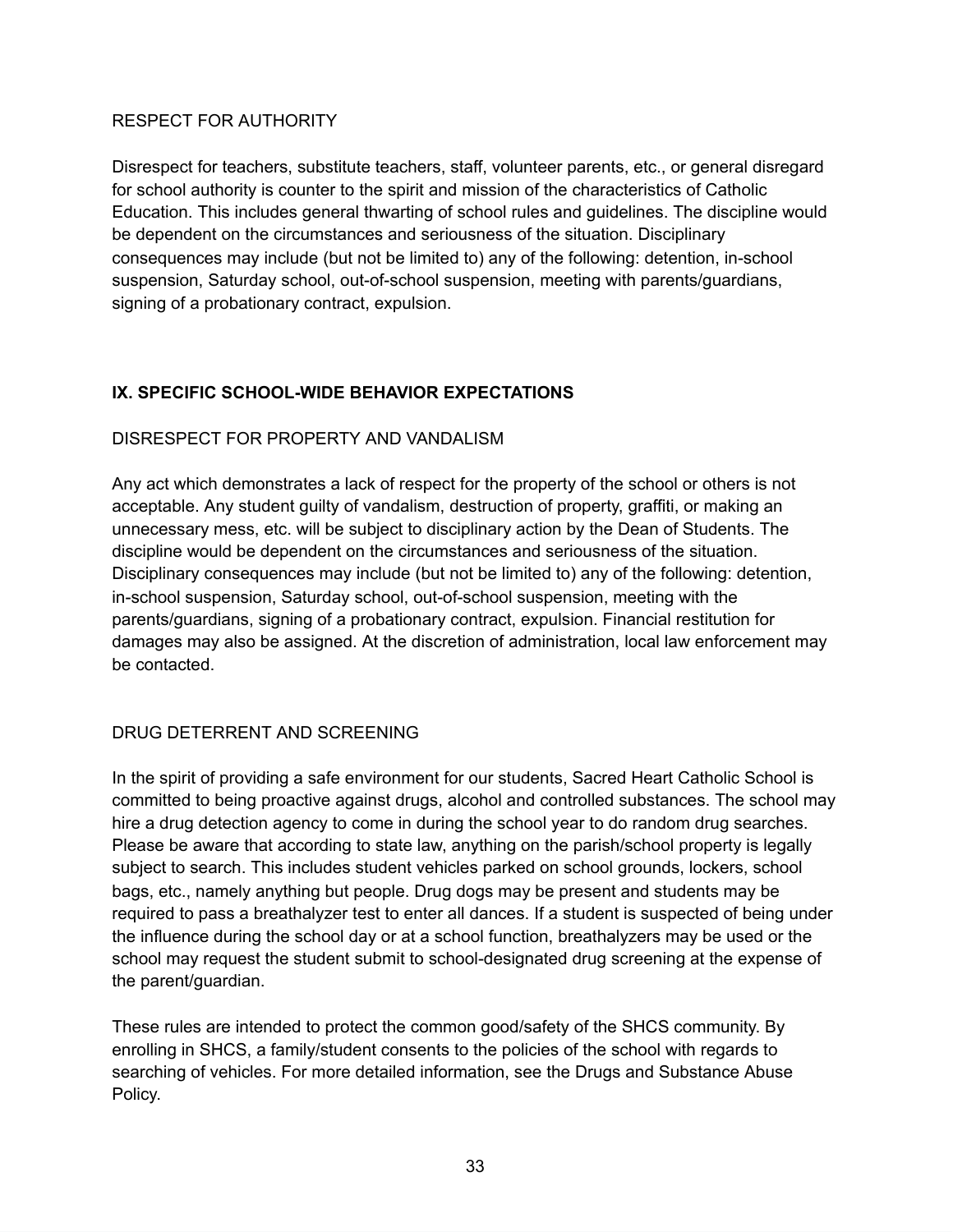### DRUGS AND SUBSTANCE ABUSE POLICY

#### PURPOSE

The administration, faculty and staff are dedicated to the welfare of the students attending Sacred Heart Catholic School. As an educational institution, SHCS shall strive to protect the health, safety and welfare of all concerned and to prevent abuse of controlled substances and other health endangering compounds.

## DELEGATION OF RESPONSIBILITY

#### *Responsibility of School Personnel*

In partnership with parents and the community, SHCS offers various instructional opportunities to meet present and future needs related to drugs and alcohol abuse, and for those students affected, directly or indirectly, by drugs, alcohol, mood-altering substances and other health endangering compounds.

To assist students in keeping themselves and the school environment free of substance abuse so that optimum learning can occur and be maintained, the following measures have been adopted:

- Whenever possible, planned courses of instruction will be introduced to address such topics as decision making and communication skills. These courses will enable students to make informed choices involving the use and abuse of drugs, alcohol, mood-altering substances and other health endangering compounds. The ultimate goal is for a no-use message to be woven throughout the entire curriculum.
- The administration, faculty and staff of SHCS shall work toward a positive school climate which promotes a positive attitude about the school as a place to learn.
- SHCS's Code of Conduct related to chemical use shall be consistently and fairly enforced.
- The principal, with the faculty and staff, will adhere to the procedures, which shall be published and distributed in student handbooks, supplemental contracts, and rules for chaperones. These procedures will be followed as published in all school sponsored activities as well as classes.

#### STUDENT VIOLATION – LEVEL ONE – POSSESSION

A student shall be in violation of this policy for possession of alcohol, drugs, mood altering or controlled substances, or other health endangering compounds while under school jurisdiction.

#### *Immediate Actions*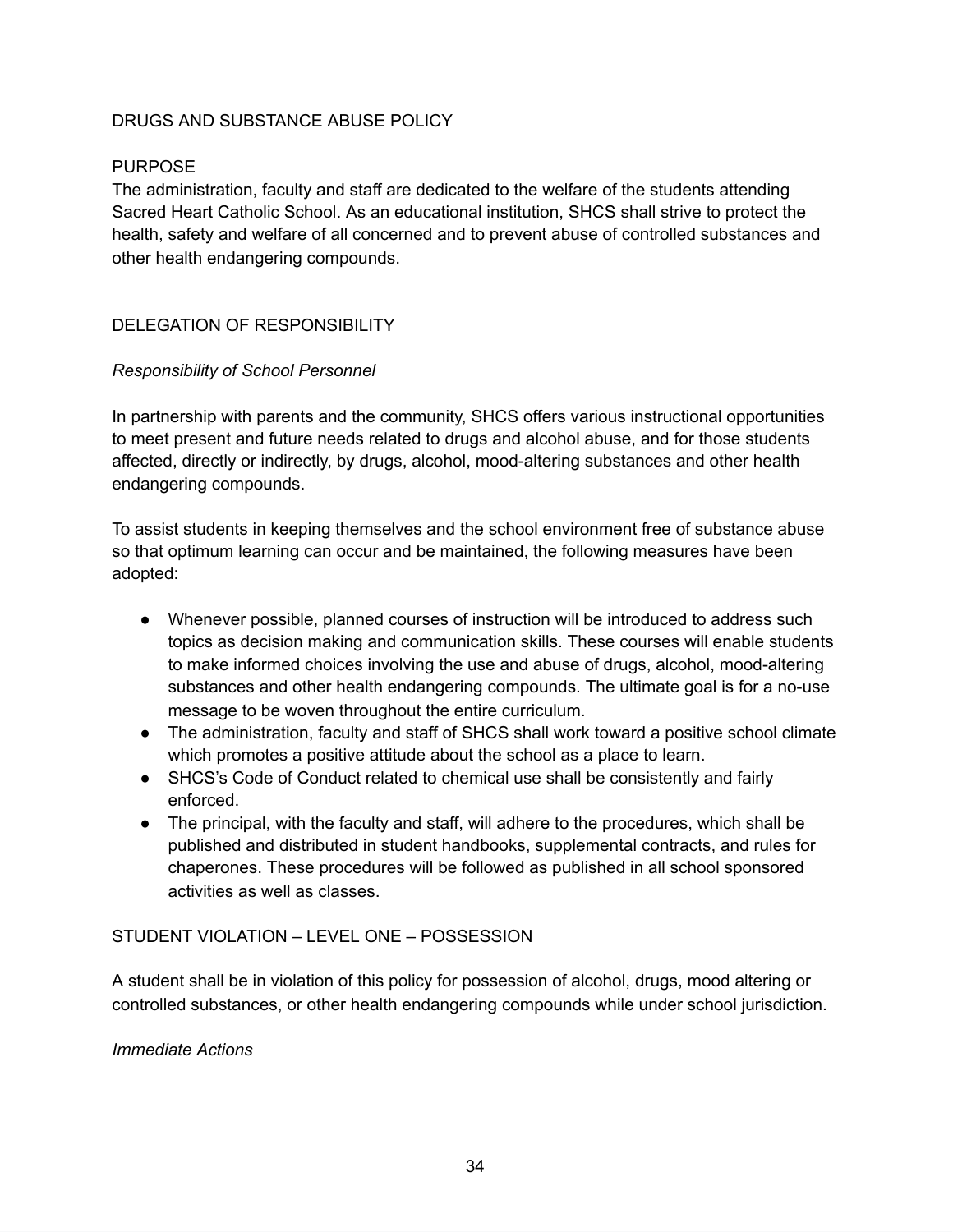- Parents or guardians shall immediately be contacted by administration or school designee. The student shall be sent home or removed from the school for medical attention if necessary. If parents or guardians cannot be reached, the decision to get medical attention for the student or to isolate the student from other students shall be made by school administration or their designee.
- Administration may notify the Muenster police department and the student may be referred for appropriate action.
- Initially, the student will be suspended for a minimum of three school days. School work must be made up, for a maximum grade of 60.
- Parents will receive notification of the date, time, and location of a conference to discuss the matter and to issue consequences. If this verification is verbal, a written letter will follow.

## *Parental Conference*

- Within the three-day period mentioned above, a conference will be held with the student, his /her parents or guardian, the Administrative Team, and any other person who, in the judgment of the administration, could make contributions to aid in determining the course of action. As a result of the meeting, the administration may impose the following:
- Full suspension for up to ten school days for first-time offenders with a maximum grade of 60 for all assignments.
- Referral to the appropriate law enforcement agency
- Students violating the SHCS's Drugs and Substance Abuse Policy will be placed on a probationary contract with the understanding that the next violation would lead to an immediate withdrawal.
- The contract will require a request for a Substance Abuse Subtle Screening Inventory evaluation, immediate complete drug and alcohol screen, and compliance with the recommendations of the SASSI; 10 additional hours of community service, random drug testing during the life of the contract, no major violations of other rules or regulations as stated in handbook and regular meetings with the guidance counselor.

# STUDENT VIOLATION – LEVEL TWO – USE OR UNDER INFLUENCE

A student shall be in violation of this policy while using or under the influence of alcohol, drugs, mood-altering or controlled substances, or other health endangering compounds while under school jurisdiction.

## *Immediate Actions – Same as Level One*

● Parents or guardians shall immediately be contacted by administration or school designee. The student shall be sent home or removed from the school for medical attention if necessary. If parents or guardians cannot be reached, the decision to get medical attention for the student or to isolate the student from other students shall be made by the school administration or their designee.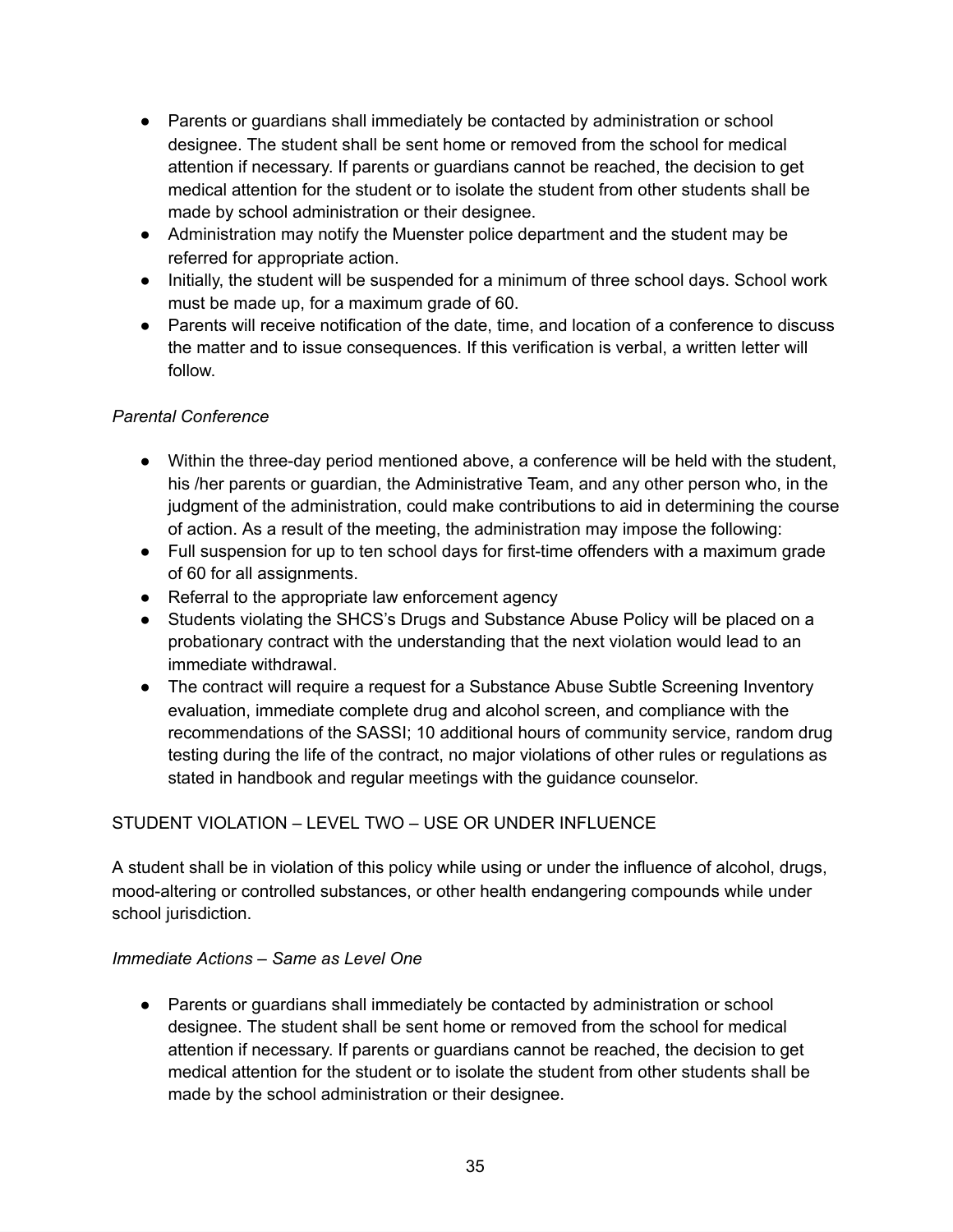- Administration shall notify the Muenster police department and the student shall be referred for appropriate action.
- The student initially will be suspended for a minimum of three school days. Assignments must be made up for a maximum grade of 60.
- Parents will receive notification of the date, time, and location of a conference to discuss the matter and consequences. If this verification is verbal, a written letter will follow.

# *Parental Conference – Same as Level One*

- Within the three day period noted above a conference will be held with the student, his/her parents or guardian, the Administrative Team, and any other person who, in the judgment of the administration, could make contributions to aid in determining the course of action. As a result of the meeting, the administration may impose one or more of the following.
- Full suspension for up to ten school days for first-time offenders with a maximum grade of 60 for all work turned in.
- Referral to the appropriate law enforcement agency.
- Students violating the SHCS Drugs and Substance Abuse Policy will be placed on contract with the understanding that the next violation would lead to an immediate request for withdrawal from school.
- The contract will require a request for a Substance Abuse Subtle Screening Inventory evaluation, immediate complete drug and alcohol screen, and compliance with the recommendations of the SASSI; 10 additional hours of community service, random drug testing during life of contract, no major violations of other rules or regulations as stated in handbook; and scheduled meetings with the guidance counselor.

# STUDENT VIOLATION – LEVEL THREE – SALE, DISTRIBUTION

A student shall be in violation of this policy when distributing, manufacturing, selling, when aiding in the procurement or when attempting to distribute alcohol, drugs, mood-altering or controlled substances or other health endangering compounds while under school jurisdiction.

### *Immediate Actions*

- Parents or guardians shall immediately be contacted by the administration or other school designee. The student shall be sent home or removed from the school for medical attention if necessary. If parents or guardians cannot be reached, the decision to get medical attention for the student or to isolate the student from other students shall be made by the school administration or their designee.
- Administration shall notify the Muenster Police Department and the student shall be referred for appropriate action.
- Initially, the student will be suspended for a minimum of three school days.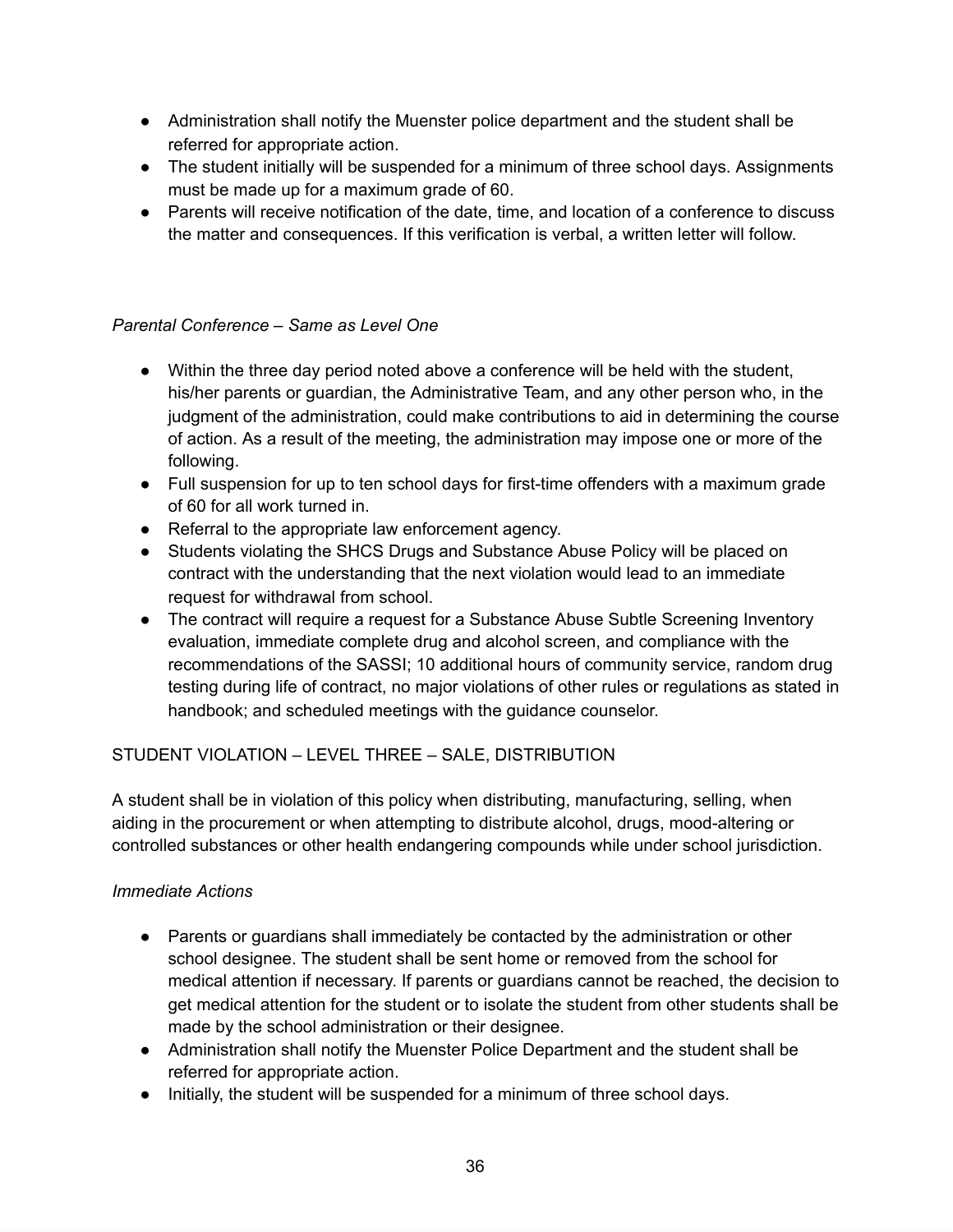● Parents will receive notification of the date, time, and location of the informal hearing. If this verification is verbal, a written letter will follow.

## *Informal Hearing*

- Within the three day period mentioned above, an informal hearing shall be held with the student, his /her parents or guardian, local police (if appropriate), the school administration, and any other person who, in the judgment of the administration, could make contributions to aid in determining the course of action.
- Referral to the Administrative Team for immediate expulsion.

# *Transfer or Intent to Transfer "Look-Alike Drugs" (see definitions at end of section)*

A student who, while under the school's jurisdiction, is found to transfer or intends to transfer look-alike drugs shall be subject to conditions outlined above.

# *Procedures and Practices: Dealing with Suspects*

All students, faculty, and staff of Sacred Heart Catholic School shall report to the principal, or designee, any person suspected of soliciting, distributing, appearing to be under the influence, or using alcohol or other drugs, narcotics, mood altering or controlled substances or other health endangering compounds on or about school property or while attending any school related functions.

- Persons who have been in a position to make such a report and have failed to do so shall be subject to disciplinary action by the principal when reasonable evidence is presented indicating that such person has ignored the responsibility.
- With probable cause school administrative personnel shall have the authority to require students or other persons under their jurisdiction to submit to a thorough search of lockers, vehicles on premises, and personal belongings. If a student fails to cooperate in this investigation, it may be grounds for dismissal.
- School officials shall take possession of any unauthorized materials suspected of being in a student's possession and preserve the chain of custody for possible prosecution.
- Students who refuse to submit to a reasonable cause search as outlined in this policy shall immediately be suspended from school and referred to the Dean of Students office for disposition which shall include any of the enumerated designations in the ―Informal Conference‖ section of this policy.
- Persons found to possess, use, abuse, distribute, or be suspected of being under the influence of alcohol or other drugs, narcotics, mood altering substances or other health endangering compounds are to be promptly subjected to the steps outlined in this policy.
- Persons who, after submitting to a search, are found not to be in possession of alcohol or other drugs, narcotics, mood- altering substances or other health endangering compounds, are to be promptly excused and no further action is to be taken. A report of the incident shall be filed with the Dean of Students for future reference, but shall not be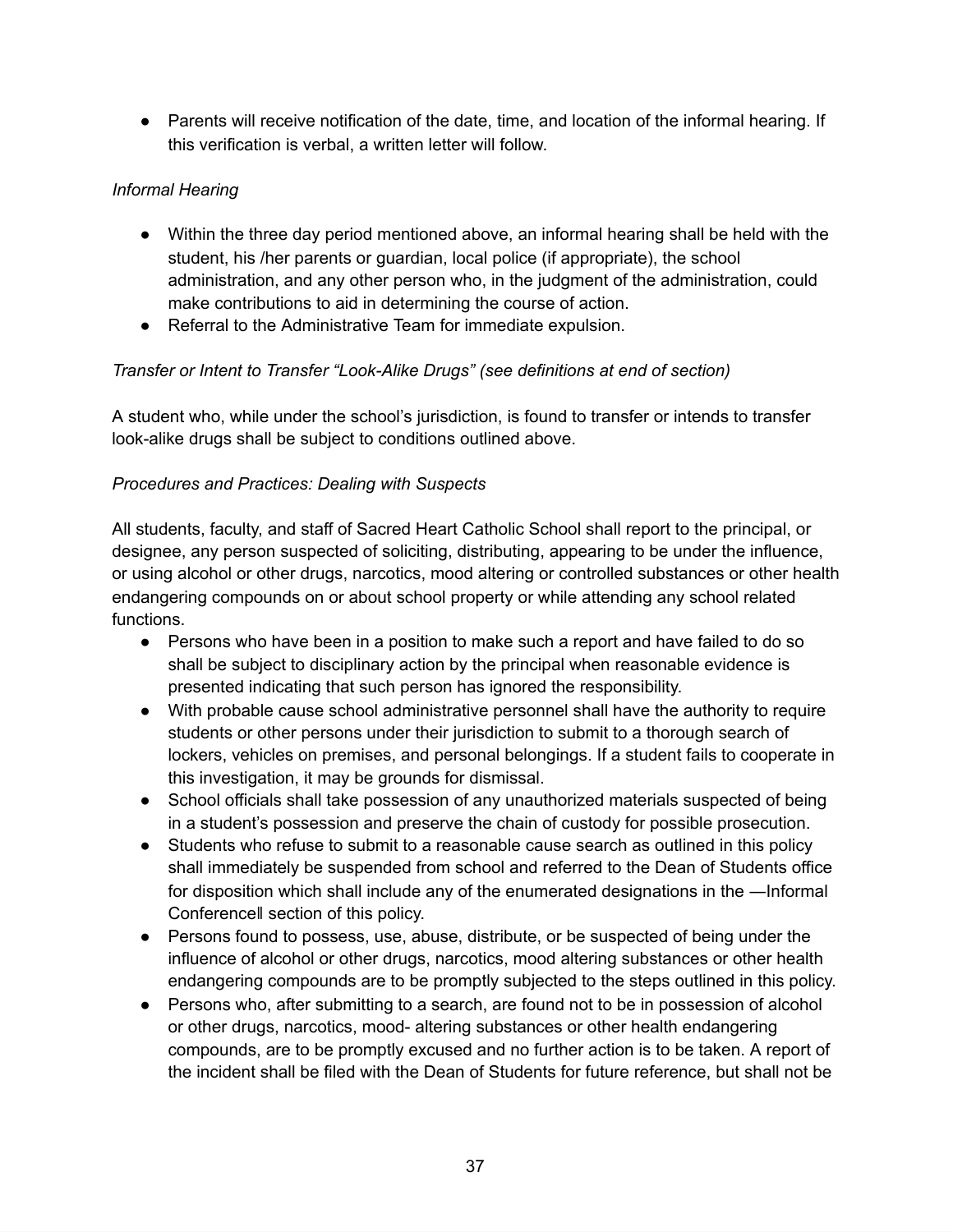retained for a period or more than one year from the date of the report if no similar instances are reported.

# *Students Who Voluntarily Request Substance Abuse Help*

A student seeking help who while not under the immediate influence of, or in the act of distributing or in possession of alcohol or other drugs, mood altering or controlled substances or other health endangering compounds within the school, comes or is referred to the Dean of Students, is not subject to the provisions of this policy. These students will be given the necessary help to deal with the problem.

However, any violation will incur the consequences stated above, where applicable.

# *Medicine in the Schools*

All medicine taken in school is to be stored in and taken through the front office. Please refer to medical paperwork included in the registration packet.

# *Definitions*

Alcohol or other drugs, narcotics, or other health endangering compounds include but are not limited to alcohol, alcoholic beverages, tranquilizers, amphetamines, prescription medication, synthetic opiates, marijuana, LSD, other hallucinogens, and glue solvent containing substances. A more specific and comprehensive list would include all substances identified in the following laws:

- Public Law 91-513 Comprehensive Drug Abuse Prevention and Control Act of 1970 (Federal Law) as amended.
- The Controlled Substance Drug, Device, and Cosmetic Act of April (P.L. 233, Nop.64) as amended.

Look-alike drugs are any substances manufactured or designated to resemble drugs, narcotics, or other health endangering compounds.

Cooperative behavior is the willingness of a student to work with the board, principal and school personnel in a reasonable and helpful manner, complying with requests and recommendations made by school personnel. Uncooperative Behavior is the resistance or refusal, verbal, physical, or passive, on the part of the student with the reasonable request or recommendations of the board, principal or school personnel. Defiance, assault, deceit, destruction of property, and flight shall constitute examples of uncooperative student behavior. Uncooperative behavior shall also include parent/guardian and /or a student's refusal to comply with the recommendations made by the principal and/or school personnel.

Distributing is defined as the transfer, delivery, selling, passing, sharing or giving any alcohol, drug, mood altering or controlled substances, or other health endangering compounds as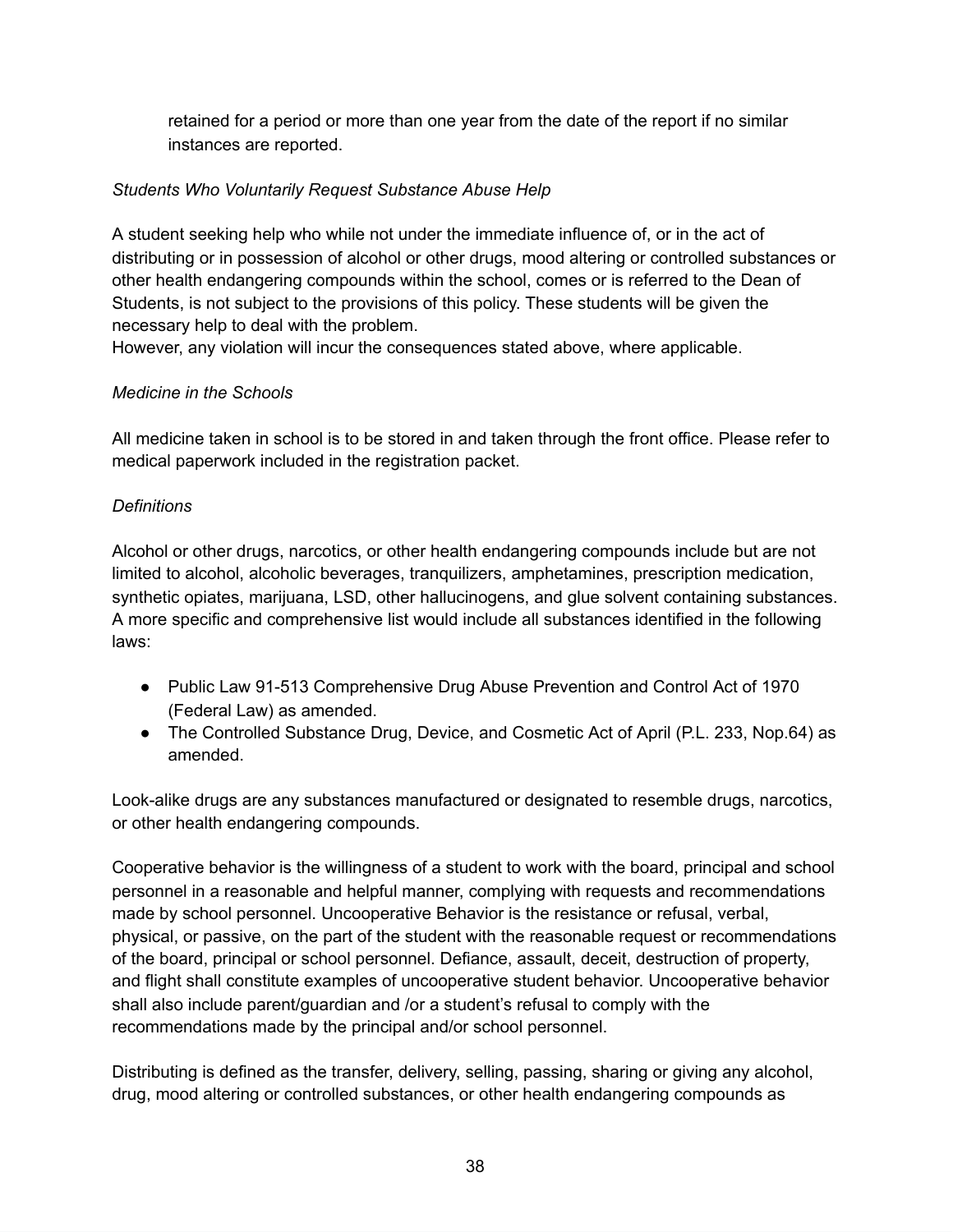defined by this policy between persons. Possession is to hold, without any attempt to distribute, any alcohol, drug, mood-altering substances or other health endangering compounds determined to be illegal or other substances identified in this policy.

Drug paraphernalia includes any utensil or item, which, in the school's judgment can be associated with the use of drugs, alcohol, mood-altering substances or other health endangering compounds. Examples include but are not limited to roach clips, pipes, and bongs. School personnel are any employees or agents of SHCS.

School property shall mean and include all buildings, lockers, and property owned or operated by SHCS. It shall also include school buses, bus stops, school parking lots, facilities rented or used for school-sponsored activity such as hotels, or any property where a school sponsored activity is occurring which involves SHCS students.

School-related activity/function is any activity or project which is under the direction of the school or any authorized person acting on behalf of the school. These activities or projects may or may not be held on school property. Authorized persons include chaperones, volunteers, coaches, activity sponsors, all professional staff and all other school employees.

### *Preserving the Chain of Custody of Confiscated Substances*

The following procedure is recommended to protect the school and faculty/staff, as well as the rights of the student:

- Place any confiscated sample in an envelope
- Note the following on the outside of the envelope: Date and time, School name, Description of the contents (i.e. leafy vegetable material, pill, capsule –do not guess at the contents) Signature of the person confiscating the substance Any subsequent individuals who receive this envelope must date it; put the time on it and their signature.
- Seal the envelope. To ensure proper sealing, use tape.
- Call a local law enforcement agency. This call should be made by a school official.
- Indicate at the time of the call that there is a sample to be analyzed and that the proper authorities should pick it up (always turn it over to someone who is authorized to dispose of the substance).
- Have the official receiving the sample open it in the administration's presence and verify that the sample has been delivered. Have the officer sign the envelope also.
- Request that the officer advise you of the results of the sample analysis.

# COMMUNICATION DEVICES, ELECTRONIC DEVICES AND EARBUDS

**Please note...SHCS Administration reserves the right to change/update this policy at any time during the school year based on the educational and spiritual needs of our students.**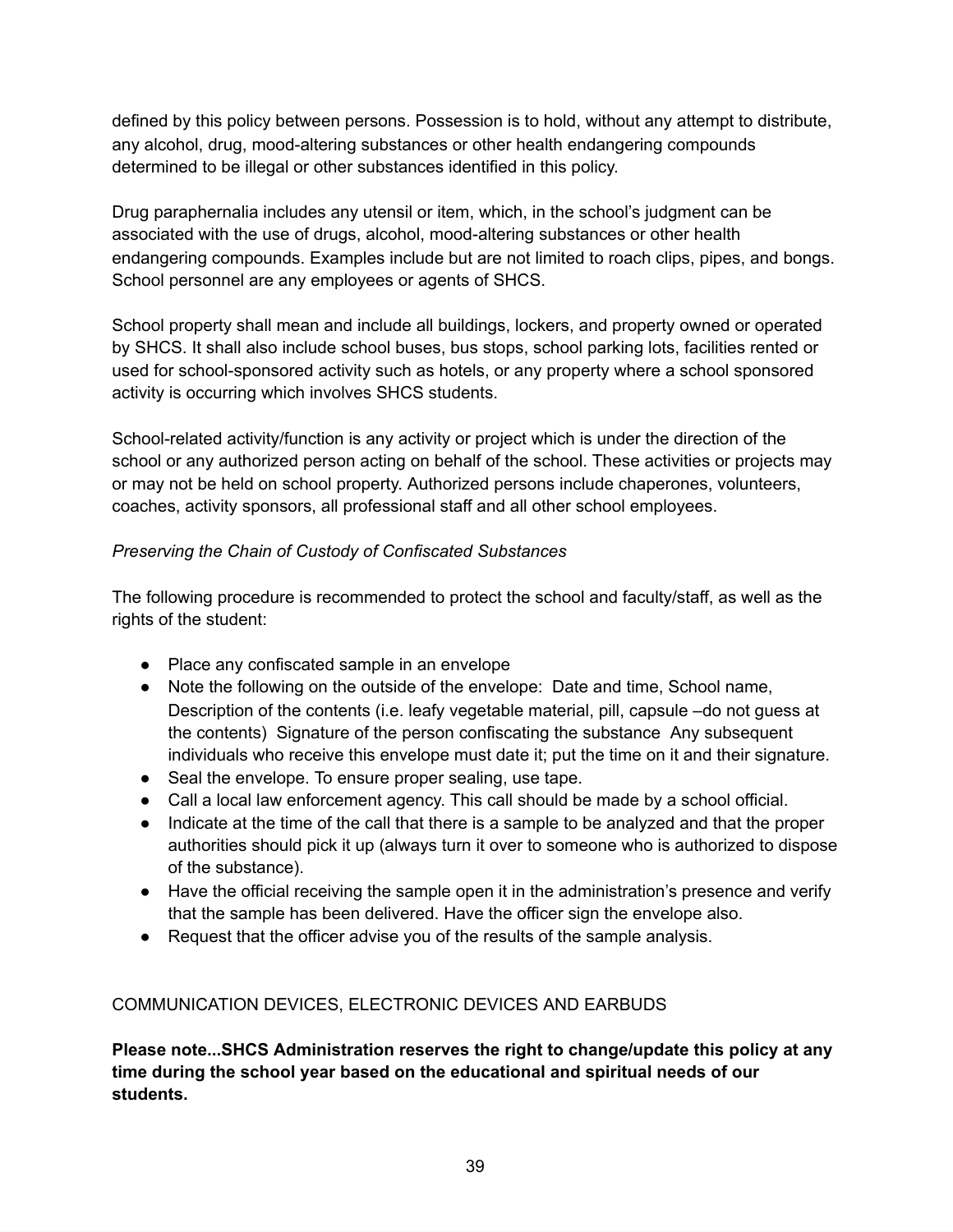**For students in Grades K - 8**: No use of a student's communication device including but not limited to a cell phone, smart phone, smart watch, iPad, etc. is warranted for any reason during the school day, and thus, students are not allowed to use these devices during the academic day from 7:50 a.m. – 3:30 p.m. Parents may reach their student during the day by calling 940-759-2511 #22. Phones are to be turned off and kept inside the student's locker/cubby during the school day.

**For High School Students:** Students will be permitted to store their cell phones in their lockers, and are permitted to check them between classes. Students are NOT to have cellphones in the classroom, unless a teacher has given permission for an educational purpose. This policy will continue to be in place unless a need for a more controlled system becomes apparent.

A student possessing a communication device during an SHCS assessment will be referred to the Dean of Students. Any cell phone or item confiscated by the school is subject to search. Students may be required to unlock a cell phone if it has been locked. Once confiscated, no components may be removed from the cell phone/electronic device, including such things as the case, accessories such as earbuds, and SIM card.

Personal electronic devices that can take and/or transmit electronic images cannot be used to take or transmit images of other individuals without the consent of all involved. Taking pictures, videos, or recordings of teachers/students without their knowledge is a violation of this policy. The transmission and display/sharing of such images is subject to disciplinary and legal action. Taking pictures of students in restrooms or locker rooms is considered harassment and disciplinary action will be taken by the Dean of Students and Principal for any students who choose to violate this policy.

Earbuds, headphones, or any other types of earpieces are not allowed to be used in classrooms or hallways unless authorized by a teacher for educational purposes. Students in dual credit or independent study are allowed to wear earbuds while doing their coursework in the Library or Computer Lab.

If a student is not following the protocol, the following matrix will be followed:

- First Offense: Phone turned into office and returned to student at the end of the day
- Second Offense: \$20 fine, phone returned to parent/guardian upon payment of the fine
- Third Offense: \$25 fine, phone returned to parent/guardian upon payment of the fine
- Fourth Offense: \$50 fine, phone locked in "cell jail" each day for the remainder of semester. Cell Jail is located in the office and the student is to turn in the phone upon arrival at school and the phone will be returned to the student at the end of each school day. Cell phone offenses are wiped clean at the beginning of each semester.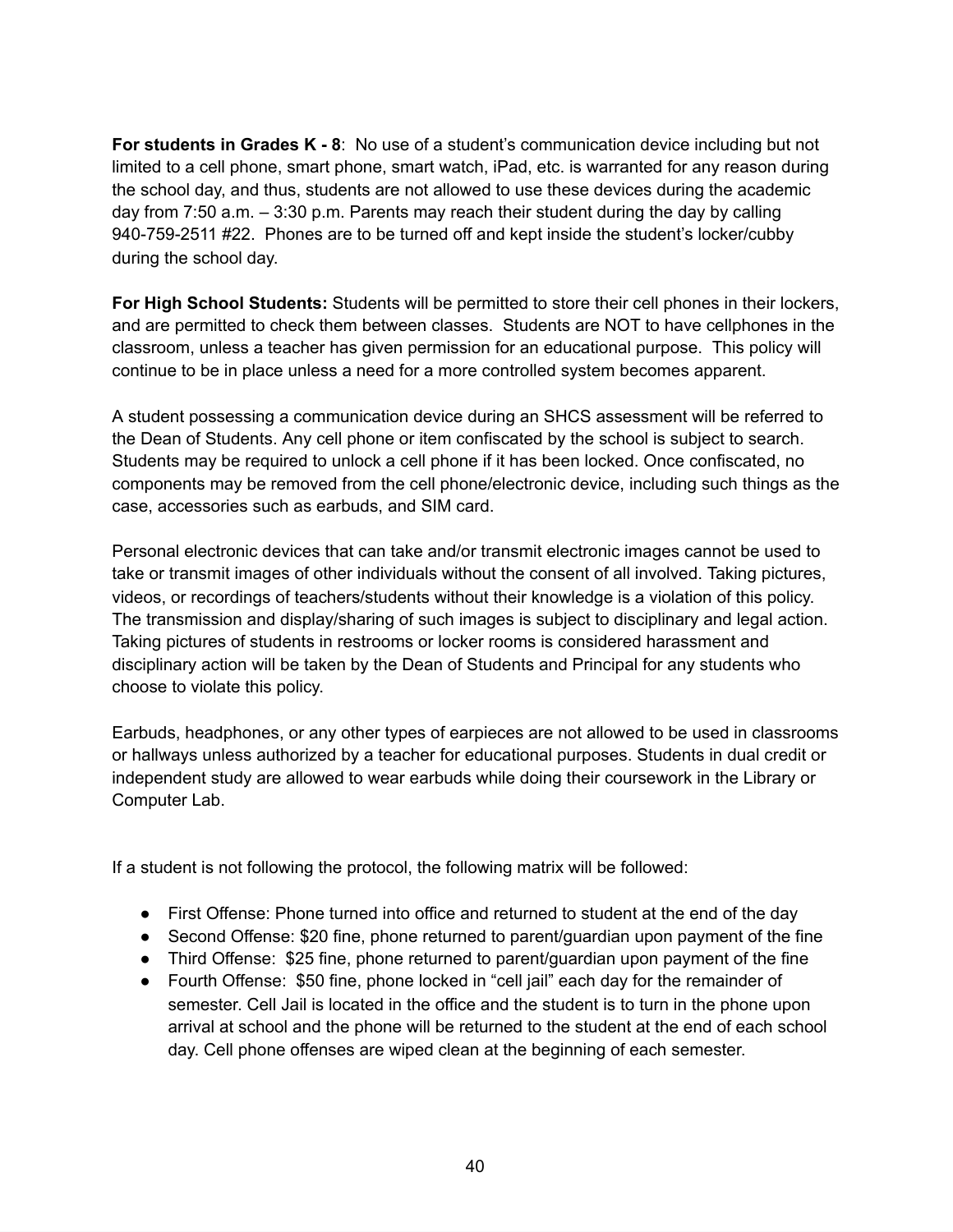# FIGHTING

In the event a fight does break out, all parties are considered at fault and each will receive a consequence. Depending on the circumstances and seriousness of the situation, consequences will be imposed at the discretion of the Administration.

- First Offense: Parents called; minimum of one-day out-of-school suspension with an educational program as determined by administration, maximum of expulsion.
- Repeat Offense: Parents called; minimum of three-day out-of-school suspension and probation, maximum of expulsion.

### GAMBLING

Students are not to engage in any activity that includes gambling. Students found gambling on campus will be subject to disciplinary action. The discipline will be determined by the circumstances and seriousness of the situation. Disciplinary consequences may include (but not be limited to) any of the following:

- Detention
- In-school suspension
- Saturday school
- Out-of-school suspension
- Meeting with the parents
- Signing of a probationary contract
- Expulsion

### HARASSMENT

The school reserves the right to discipline a student for actions committed either on or offcampus if they are intended to have an effect on a student or if they adversely affect the safety and well-being of a student while in school. This includes verbal harassment (including, but not limited to: statements, questions, slurs, jokes), written harassment (including, but not limited to: letters, notes, e-mails, online posts, text messages, social media), visual harassment (including, but not limited to: leering, gestures, suggestive objects, pictures, cartoons, posters, picture e-mails, posted pictures), physical harassment (including, but not limited to: bullying, unwanted physical contact, intimidating behavior), sexual harassment (includes any of the previous forms of harassment that also take on a sexual nature). Any student who engages in the harassment of another student will be subject to disciplinary action by the Administration. The severity of the infraction will dictate the level of discipline, at the discretion of the Administration. Parents will be notified and disciplinary consequences may include (but not be limited to) any of the following: detention, in school suspension, Saturday school, out of school suspension, meeting with the parents, signing of a probationary contract, expulsion.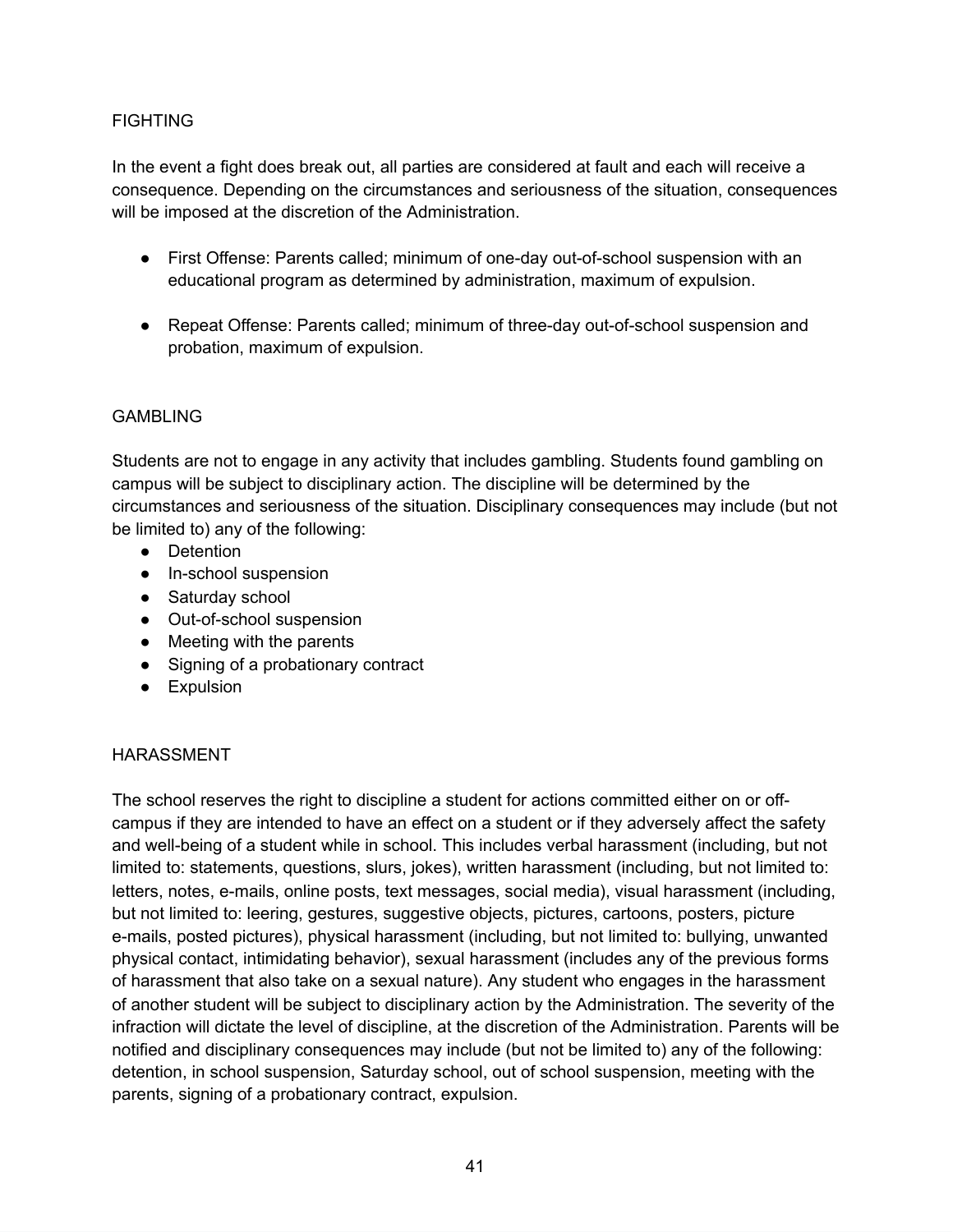### INAPPROPRIATE LANGUAGE

Students are expected to treat classmates and adults with respect by refraining from profanity, crude or inappropriate language. Even when not directing such language at particular individuals, such language is offensive to hear. Violating this ethic, at the very least, will result in a detention. Continued violations could lead to a parental conference and probation.

### PORNOGRAPHY OR INDECENT IMAGES

Students found in possession of, or distributing any indecent and/or pornographic materials or images will be subject to the following:

- First Offense: Parents notified; minimum of suspension, maximum of probation. An educational component such as dignity of the human being or theology of the human body may be added.
- Repeat Offense: Parents notified; minimum of suspension and probation, maximum of expulsion.

#### OFF-CAMPUS CONDUCT

Students should remember that they are responsible for the good name of Sacred Heart Catholic School. Any conduct, in and out of school, that reflects negatively upon the reputation of Sacred Heart Catholic School may be subject to disciplinary action up to and including dismissal.

#### STUDENT PARKING

Students are permitted to park in designated spots on the south side of Sixth Street (the side with the Parish office), or any spots to the east of the accessible parking spots on the north side of Sixth Street (by the football field). Students are also permitted to park on the south side of 7th Street, as long as the bus access is not blocked. Students are not permitted to go to their cars during the day unless they have permission from the principal or office personnel. Student parking is first come, first served.

#### I.D. CARDS

At the beginning of the school year, each student is issued a SHCS I.D. card. The I.D. card is scanned in the cafeteria when a lunch is purchased. All purchases are billed through FACTS.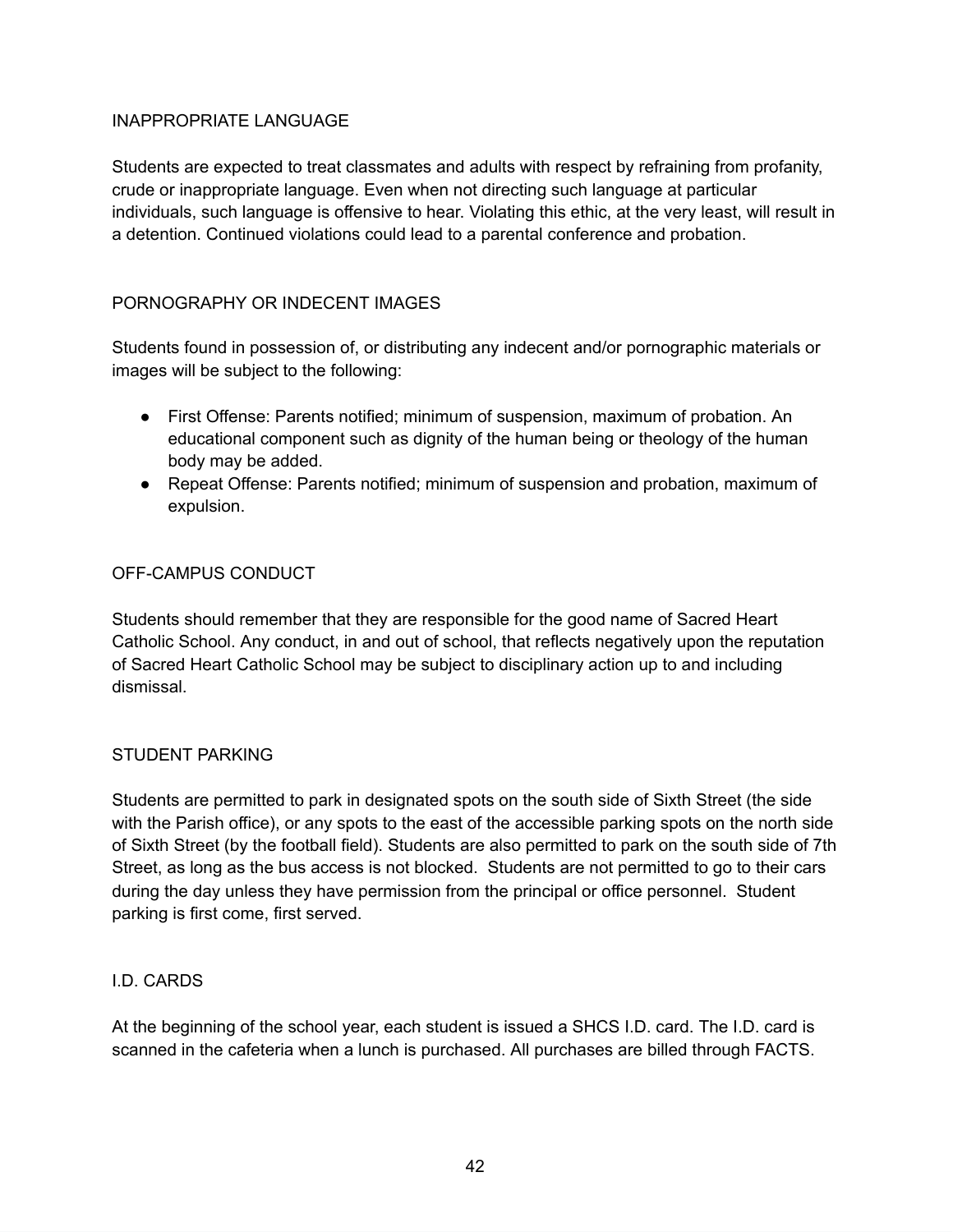In the event that a card is lost, the student should contact the school office. Damaged or defaced I.D.s must be replaced. I.D.s must be functional at all times for the student's safety. The fee to replace an I.D. and lanyard is \$5. Students in grades 9-12 will be required to keep up with their own I.D. card, whereas students in grades 1-8 will have their I.D. cards stored at the school.

# LOCKERS

Each high school student is assigned a locker at the beginning of the school year. A student may not switch lockers without the authorization of the Dean of Students. The school reserves the right to open and inspect lockers at any time. School lockers are not insured against theft of valuable personal possessions. Students may not put locks on the lockers. Lockers are to be used only before school, after school, or during the change of class time. Proper care of the lockers is expected. Students should not write on lockers and not use an adhesive of any kind to hang up pictures, etc. Students have the option to use magnets to hang pictures, etc. in their personal lockers. Misuse or damage of the locker will result in the student being assessed a fine to cover damages and necessary repairs.

# LUNCH PERIOD

Each student's schedule provides for a 30-minute lunch period. If students need to go to another teacher for tutoring during the lunch period, students must make arrangements with the teacher, and get a pass prior to the lunch period.

# MASS DURING SCHOOL WEEK

Students often have the opportunity to start the school day by attending Mass together at Sacred Heart Catholic School. Students will sit together with their class during Mass. Family members are invited to have their child/children sit with them as long as the teacher is aware of the new seating arrangement. Mass begins at 8:00 a.m., therefore students are expected to report to their first period class by 7:50 a.m. Tardiness to Mass is considered tardiness to school.

# POSTERS

Posters may be displayed with the approval of the Administration. Posters from in-school activities, etc. must be initialed by the sponsor. In order to prevent damage of any wood surface, please refrain from hanging posters on wooden doors or display cases. Please use only Command Strips or sticky tack when attaching paper to metal or brick surfaces as any adhesive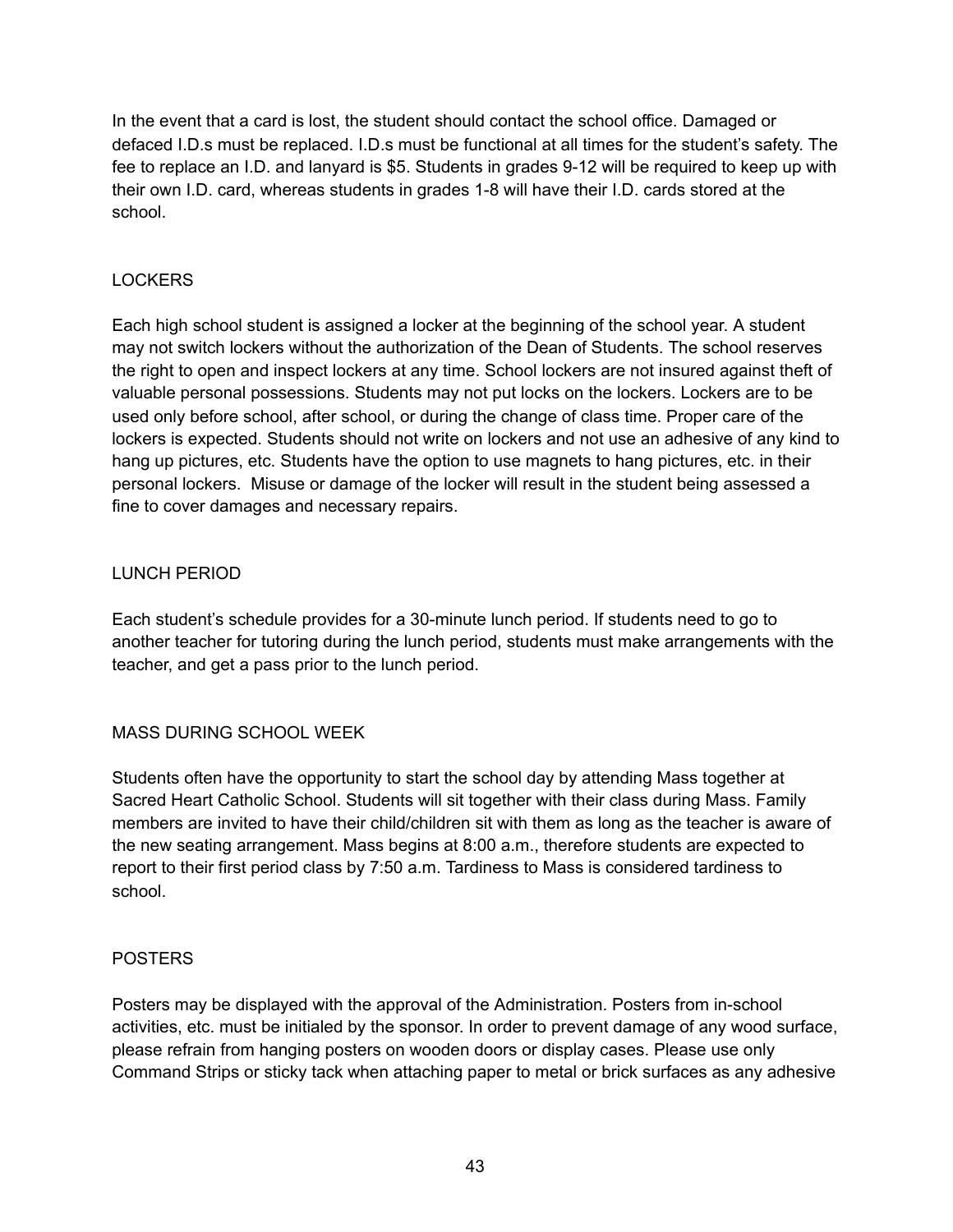may cause the paint to chip or crack. Tape is prohibited on any glass surface as it mars the glass. Those who place the posters are responsible for their removal.

# PUBLIC DISPLAYS OF AFFECTION

Public displays of affection (PDA) at school or at school functions (including but not limited to school-sponsored trips) are not appropriate and will be addressed by Administration promptly. Consequences include but are not limited to detention, Saturday school, in-school suspension, out-of-school suspension, and expulsion.

### **STEALING**

Students caught stealing or in the possession of stolen items will be subject to disciplinary action. The discipline would be dependent on the circumstances and seriousness of the situation. Disciplinary consequences may include (but not be limited to) any of the following: detention, in-school suspension, Saturday school, out-of-school suspension, meeting with the parents, signing of a probationary contract, expulsion. Financial restitution for stolen items may also be required.

# TECHNOLOGY ACCEPTABLE USE POLICY

Sacred Heart Catholic School wants to promote and encourage use of the Internet for educational purposes in a manner consistent with the religious and educational objectives of the school. In an effort to further these objectives, while maintaining the integrity and reputation of SHCS, the following Code of Conduct has been developed for persons accessing the network and Internet through SHCS.

Access is conditioned upon the User's agreement to and compliance with this Code of Conduct. Sacred Heart Catholic School will cooperate fully with any law enforcement officials and/or agencies investigating and/or prosecuting such activities. Parents are responsible for supervising home Internet use.

The following list is non-exclusive and should not be considered a license to commit other illegal activities not specified below. All illegal activity is prohibited.

- The User shall only use the Internet and related technologies in support of education and research consistent with the educational objectives of SHCS, and to promote educational excellence by facilitating resource sharing, innovation and communication. We understand that this use of such technology is within the larger educational context of the Catholic Church.
- The User is responsible for his/her activities involving the SHCS network.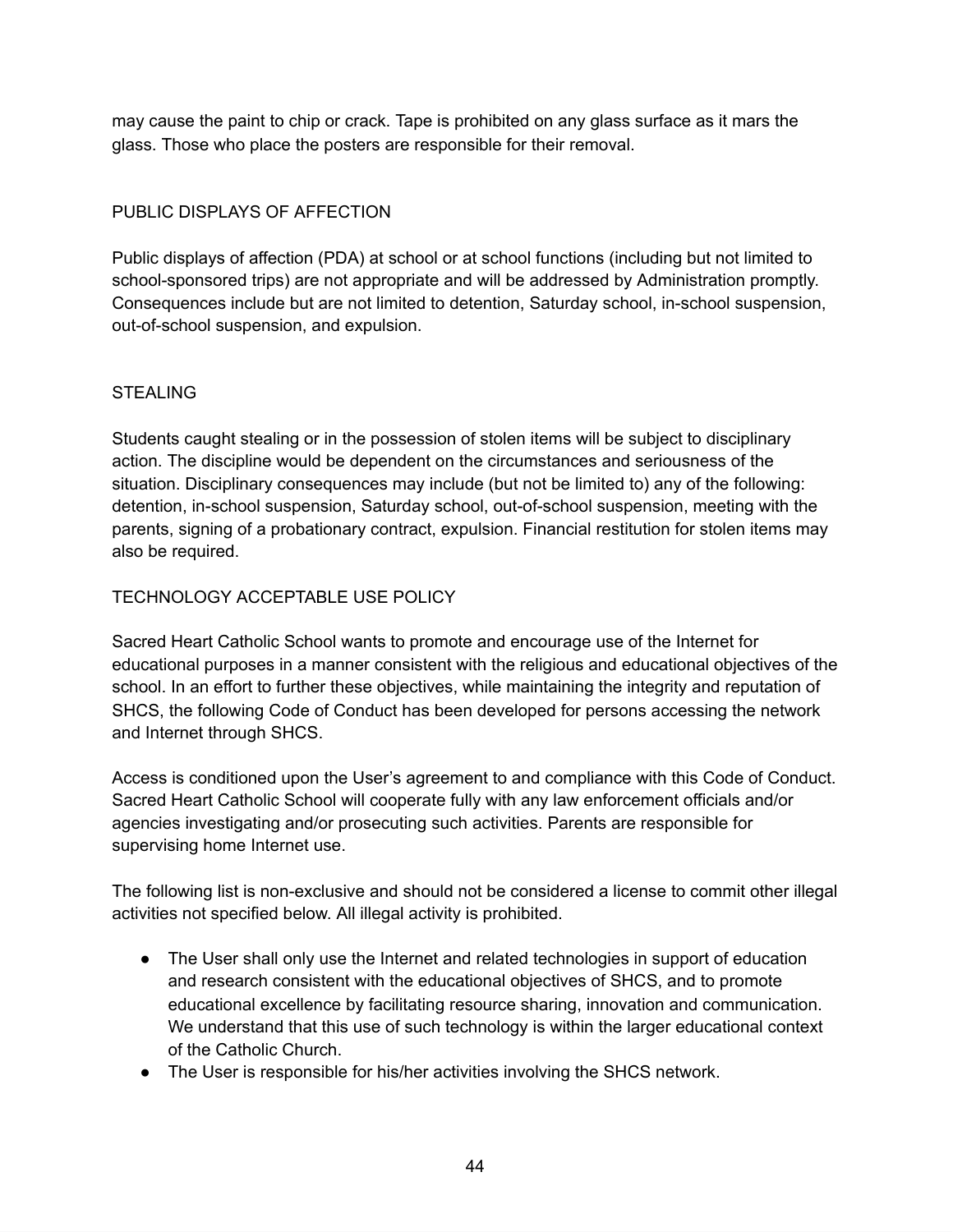- The User shall not engage in the transmission of child pornography as defined by U.S. law. This is strictly prohibited and will be dealt with quickly and harshly.
- The User shall not use the SHCS network to harass or threaten any other person (in the legal sense of the term).
- The User of the SHCS network shall not engage in any illegal, inappropriate, or obscene purposes, or in support of such activities. Illegal activities shall be defined as a violation of local, state, and/or federal laws. Inappropriate use shall be defined as a violation of the intended use of the network, and/or purpose and goal. Obscene activities shall be defined as a violation of generally accepted social standards for use of a publicly-owned and operated communication vehicle.
- The User shall not use the SHCS network for illegal activity such as the violation/transmission of copyright or other contracts violating such matters as institutional or third party copyright, license agreements and other contracts.
- The User shall not store on any SHCS equipment any programs, pictures, or other files that are not appropriate for viewing at school.
- The User shall not use the SHCS network to engage in vandalism. Vandalism is defined as any attempt to harm or destroy the data of another User or to damage hardware or software. This includes, but is not limited to, the uploading or creation of computer viruses.
- The User shall not plagiarize the works of others. (Plagiarism is defined on page 21 in the SHCS Handbook.)
- The User shall not use the SHCS network to play games or engage in any unauthorized chat or communications.
- The User shall not use the SHCS network while access privileges are suspended or revoked.
- The User shall not reveal the personal address or telephone numbers of students, staff persons, faculty members, or administrators.
- In addition to the Acceptable Use Policy, SHCS uses software that blocks or filters access to unacceptable Internet sites. Filtering/Blocking software does not fully protect a SHCS student from inappropriate sites. It is the responsibility of the student to make good choices regarding what is accessed.

Because of the nature of technology, this policy is intended to set forth the spirit in which technology should be used by SHCS students and families. This policy may have to be adjusted or changed should technology changes occur during the school year.

Consequences for the violation of the Acceptable Use Policy or misuse of SHCS technological items/hardware will be dealt with seriously. Depending on the seriousness of the violation, an individual may be prohibited from using the school network, may receive a detention, or must attend Saturday school. In severe cases, a student may be placed on probation, or may be asked to withdraw from Sacred Heart Catholic School.

Issues of dishonesty/plagiarism fall under the Administration.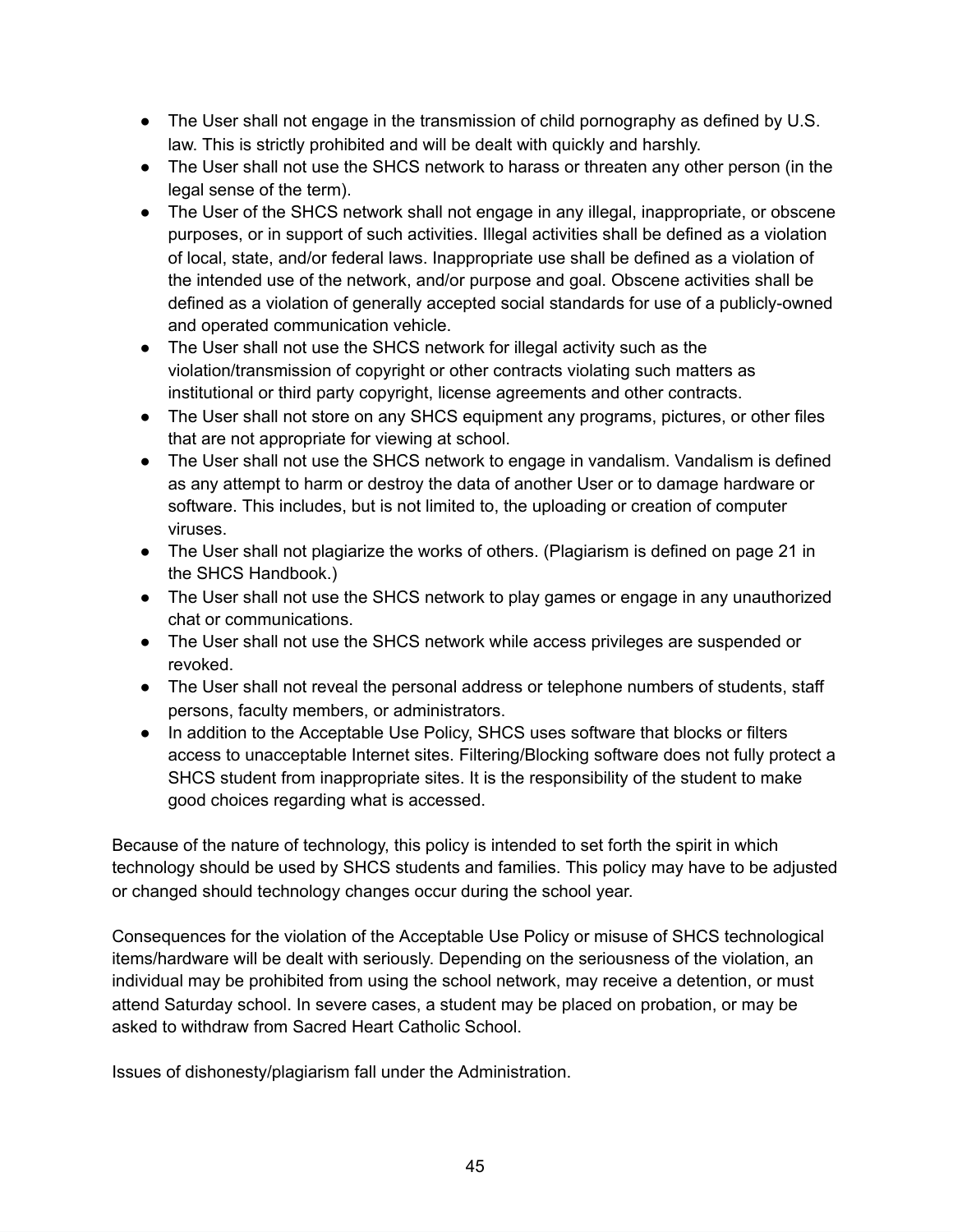### TOBACCO/NICOTINE/SMOKING/E-CIGARETTES/PARAPHERNALIA

Nicotine and tobacco are considered controlled substances and as such are prohibited in all of their forms, and their use or possession, are subject to the same consequences as alcohol or other controlled substances as outlined in the Drug and Substance Abuse Policy. Electronic cigarettes, vaporizers, pipes, smoking devices or anything that may be considered drug paraphernalia are not permitted on campus and are subject to the same consequences as possession, use or distribution of controlled substances as outlined in the Drug and Substance Abuse Policy. Confiscated items become the property of the school and will either be destroyed or turned over to law enforcement.

#### **WEAPONS**

No weapons or instruments of a threatening or harmful nature are allowed at school or any school function. If a student brings a gun of any kind (including B-B guns, starter pistols, etc.) he/she will be immediately exited from SHCS with no possibility of readmission.

Pursuant to Section 30.06, Penal Code (trespass by holder of license to carry a concealed handgun), a person licensed under Subchapter H, Chapter 411, Government Code (concealed handgun law), may not enter this property with a concealed handgun.

In addition to guns, other instruments including, but not restricted to knives, clubs, brass knuckles, mace, razor blades, precision or utility knives (X-ACTO), pocket knives, laser pens, lighters etc. are also considered weapons. Depending on the seriousness of the situation, a student may be asked to withdraw immediately if found in possession of one of these weapons. At the very least, students caught with any harmful instrument will be suspended for a first offense. A second violation is cause for a probationary contract or dismissal.

#### **SEARCHES**

With probable cause, school administrative personnel shall have the authority to require students to submit to a thorough search of lockers, vehicles on premises, and personal belongings including but not limited to electronic devices.

### **X. DISCIPLINARY CONSEQUENCES**

Disciplinary consequences may include but are not limited to: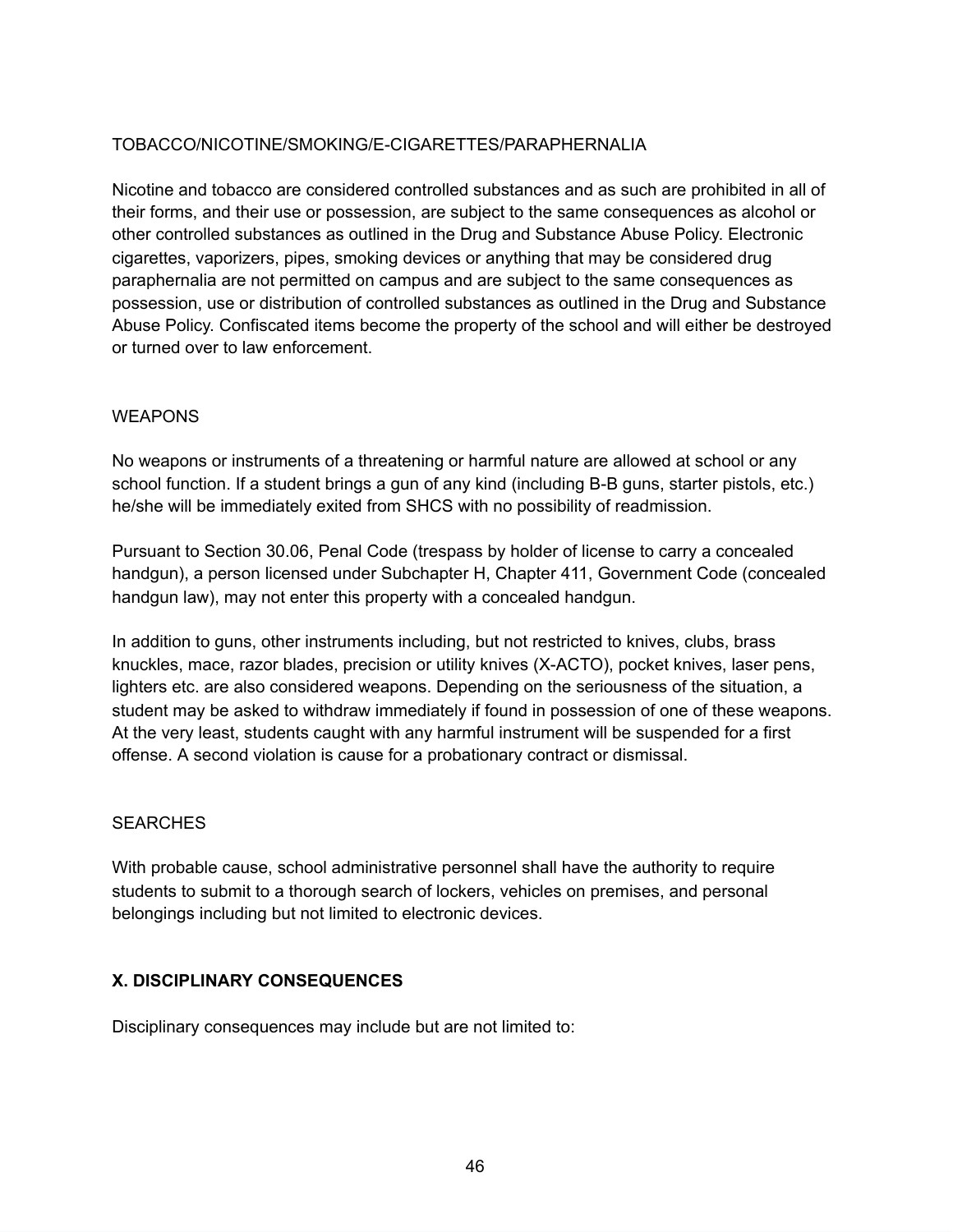### **DETENTION**

Detention is issued to a student to help a student reflect on a pattern of behavior that is problematic in the setting of Sacred Heart Catholic School. Detention is a quiet study period held after school for 60 minutes from 3:45 to 4:45 each day. Students may not arrive late for detention. Students who are disruptive will be asked to leave and will be issued an additional detention. A detention must be served within 3 school days of the date the detention was issued. Failure to serve an assigned detention will earn a student another detention in addition to the original one. Parents will be assessed a fee of \$20 billed via FACTS to cover the cost of the facilitator. It is the student's responsibility to get the detention scheduled at the next available opportunity. Any student who fails to serve assigned detentions more than twice, will receive an in-school suspension.

#### IN-SCHOOL SUSPENSION

Students who are assigned an in-school suspension (ISS) will be required to spend the instructional day or a number of periods, as determined by the administrative staff, in a specified location. Students are required to bring textbooks, pens, notebooks, and other material for a full day of study. Teachers will provide specific assignments for students who attend ISS. Assignments will be completed. Students are responsible for notifying their teachers and the collection of assignments for the designated day of ISS. The Administration is responsible for coordination of the program. Parents will be notified when a child is placed in ISS. Students may not participate in any school activity or be present at any school function after dismissal on the date of an ISS. The rate for ISS is equivalent to the daily sub rate for SHCS, billed to the student's FACTS account. Students who have been in ISS are not permitted to attend extra-curricular activities on school grounds on their days of assigned ISS.

#### SATURDAY SCHOOL

Saturday school is held on Saturday mornings for four hours from 8 to noon. It may involve quiet study time or community service, and may be assigned for academic purposes as well as for disciplinary reasons. Saturday school is scheduled with the Administration. Any student who does not show up for Saturday school will serve an in-school suspension upon returning to school. Students attending Saturday School will be assessed the daily SHCS sub rate to defray the cost of the teacher/supervisor. The expense will be billed to the student's FACTS account. Students who miss more than six days of school (excluding absences due to school-related activities) may be required to attend Saturday School at the discretion of the Administration.

#### PROBATIONARY CONTRACT

A student who exhibits serious and/or persistent breaches of school policy may be placed on a probationary contract. Academic, attendance, and probationary contracts are agreements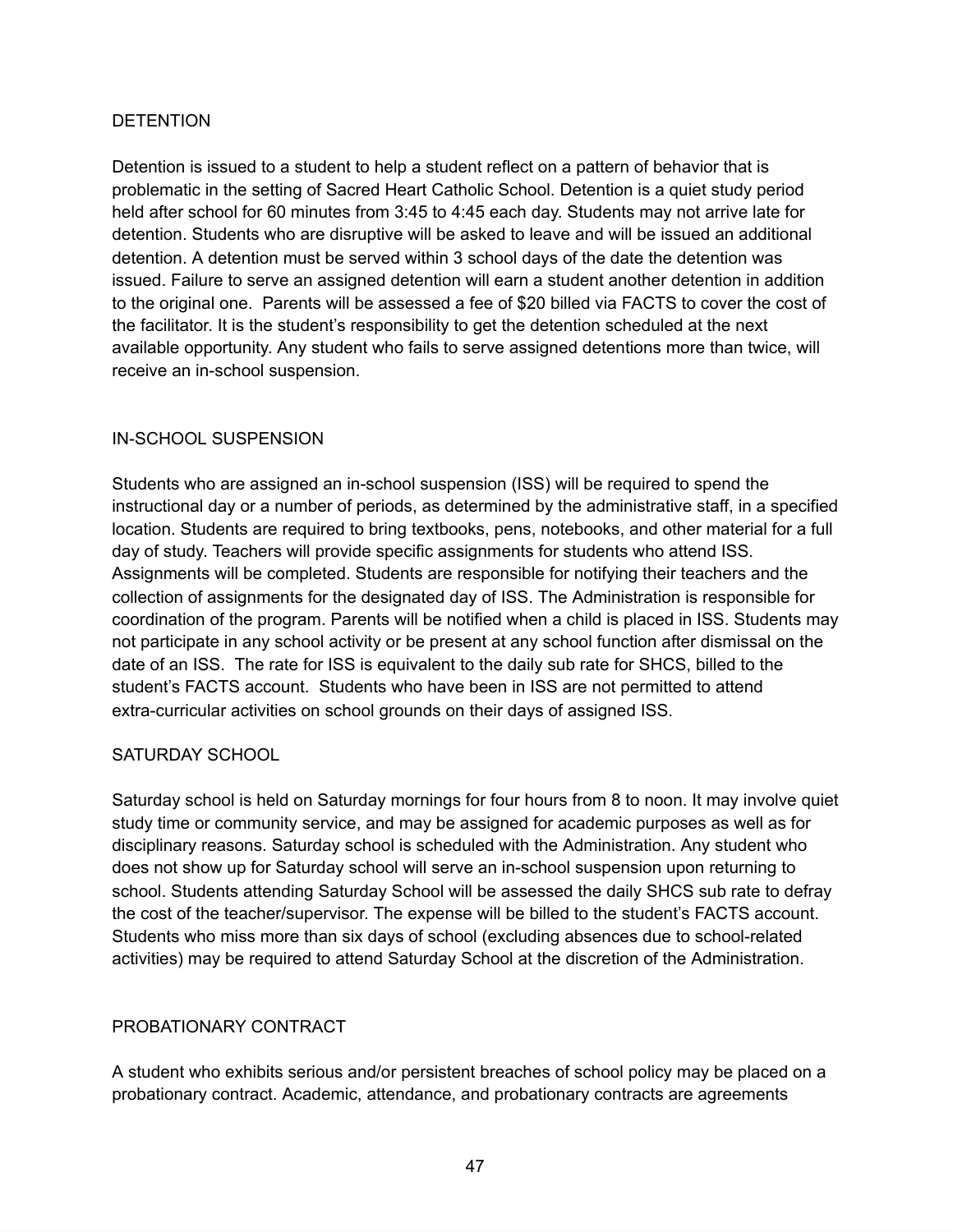between SHCS, a student, and a student's parent/guardian with the intention of the student reaching community standards of behavior in one or more of these areas. The nature of the probationary contract is at the discretion of the Administration. Eligibility for activities, courts, councils, athletics or offices may be restricted when students are on a probationary contract.

#### EXPULSION

Under extreme conditions, students may be asked to withdraw or may be expelled.

#### DUE PROCESS

The Administrator, after consultation with the Administrative Team, has the authority to request a student to withdraw from school. A parent wishing to appeal a decision by the Administration would be referred to, in order, the Principal, the Pastor, and ultimately, the Superintendent. If a student must be expelled, Diocesan Policy 5220 applies concerning due process. Diocesan Policy 5220 states: If the parents or the guardian wish to appeal the principal's decision, a written appeal must be filed with the Superintendent of Schools within five (5) days from the date of the parent's or the guardian's receipt of notification of the principal's decision. The decision shall be sent by certified or registered mail and if the parent or guardian refuses to accept the mail, the five (5) day time period shall begin to run on the day the letter is mailed. The decision of the Superintendent is final and is not subject to any other appeal, grievance, and mediation or conciliation process of the Diocese.

### **XI. DRESS CODE**

### DRESS CODE AND GROOMING

According to its mission statement, Sacred Heart Catholic School is a community of faith responding to God's call to proclaim the Gospel. Proclaiming the Gospel is accomplished through our words and actions.

The Catechism of the Catholic Church teaches us that modesty is decency. It inspires one's choice of clothing and keeps silence or reserve where there is evident risk of unhealthy curiosity. Modesty is discreet and protects the intimate center of the person. (2521)

Moreover, purity of heart will enable us to see God: it enables us even now to see things according to God. (2531)

There is a direct correlation between a young person's appearance and his/her overall attitude toward school. Since attendance at SHCS is a privilege, every student is expected to abide by the dress and grooming code. All uniform apparel must be purchased at Academic Outfitters.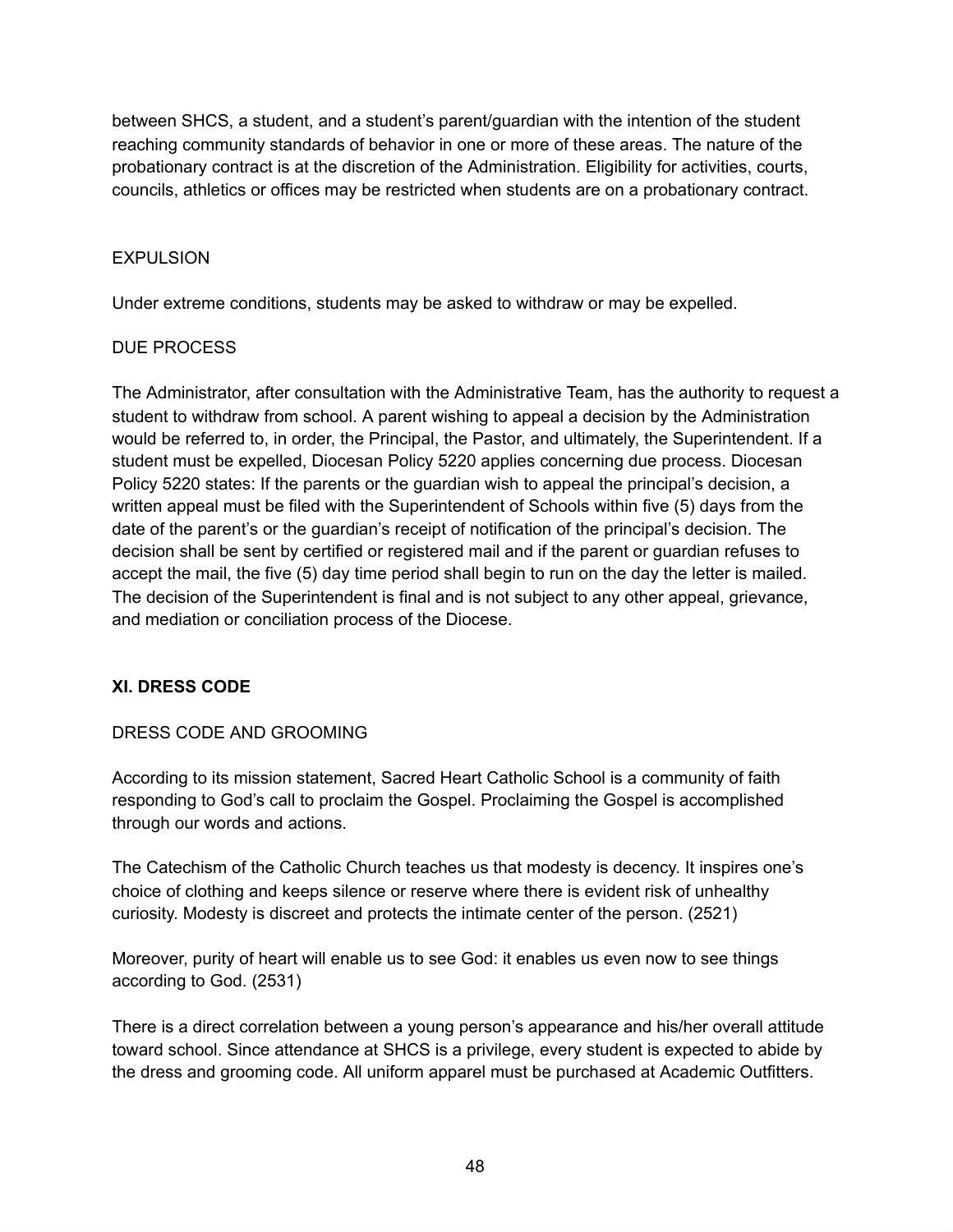# **Please note for the 2021-2022 school year, all previously accepted dress code items will be allowed as part of the accepted uniform. Hoodies will NOT be allowed in the classroom or buildings.**

Consequences (Grades 6-12): Students will be issued detentions for the first three uniform infractions. Saturday school will be issued for the fourth infraction. If a student continues to violate the uniform code, the student will be given an out-of-school suspension. Uniform infractions are counted on a yearly basis. Students who are out of uniform will be sent to the office immediately to correct the issue and will not be allowed to return to class until the issue is resolved.

# **BOYS**

Grades PK-K

- Pants: Academic Outfitters Uniform Trousers and Shorts (Navy)
	- Pull-on style slacks or shorts are acceptable
- Shirts: Academic Outfitters Shirts (two options):
	- Blue oxford button-down shirt (long or short-sleeve options). If long-sleeve, cuffs must be buttoned or rolled neatly.
	- Red polo knit shirt. Must include the SHCS white embroidered logo
- Shoes: Solid black leather or canvas tennis shoes (for example, K-Swiss, Twisted X, or New Balance).
	- May not be painted or decorated. Must be in good condition. Must be worn as intended.
- Outer Garments:
	- Sweatshirts and sweaters purchased from Academic Outfitters store.
	- Non-uniform outerwear may be worn before and after school, but must be removed during classes.
	- SHCS sweatshirts with crew neck (no front pockets) purchased from Academic Outfitters store.
	- No hooded sweatshirts or jackets are allowed during the school day.
	- Sweaters and jackets may not be tied around the waist.
- Hair and Facial Grooming: Neat, clean, well-groomed and appropriate natural color.
- Caps and Headwear: Headwear is not permitted in the building.
- Spirit/Jean Days Only: Red polo type knit shirts with collars purchased from Academic Outfitters store, or a Sacred Heart t-shirt, long sleeve tee, or a crewneck sweatshirt may be worn.
	- Students must pay \$1 for each time they participate in Spirit Wear Day.
	- $\circ$  Polo shirts must be worn with Jeans. Must be worn at the waist with a belt.
	- No oversized or baggy pants. Pants must be neatly hemmed with no torn or frayed edges.
	- School uniform shoe policy must be followed.
	- School uniform sock policy must be followed.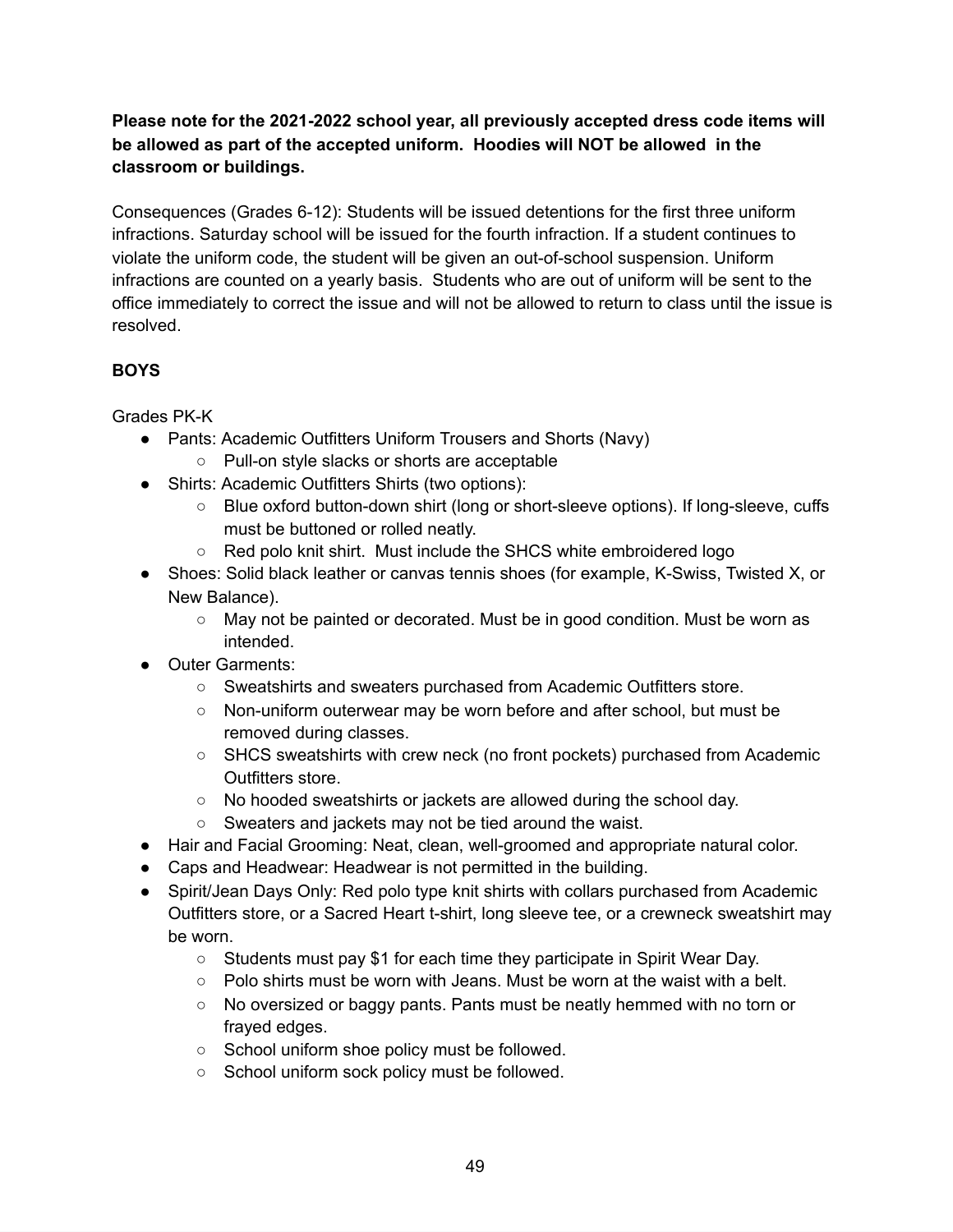Grades 1-12

- Pants: Academic Outfitters Uniform Trousers (Navy)
	- Must be worn at the waist with a belt (no oversized or baggy pants).
	- $\circ$  Must be neatly hemmed with no torn or fraved edges and no holes in the knees. If holes occur in the knees please repair with a patch or replace the pants.
- Shirts: Academic Outfitters Shirts (two options):
	- Blue Oxford button-down (long or short-sleeve options). If long-sleeve, cuffs must be buttoned or rolled neatly. Shirt tail must be tucked in.
	- $\circ$  Blue Oxford shirts must be buttoned from the second button and down.
	- Red polo knit shirt must include the SHCS white embroidered logo; must be tucked in with bottom two buttons buttoned.
	- Undershirts: Only solid white T-shirts underneath the uniform shirt with sleeves no longer than outer shirts.
- Shoes: Solid black leather or canvas tennis shoes (for example, K-Swiss, Twisted X, or New Balance).
	- Must not be painted or decorated. Must be in good condition. Must be worn as intended.
- Socks:
	- Must be navy, white, or black solid in color.
	- Must be crew or knee socks (no athletic socks).
- Fashion Accessories:
	- Belts must be worn. Belts should be black or brown, no distracting belt buckles.
	- No earrings or spacers for boys. No pierced visible body parts.
	- No chain wallets or spikes on belts, bracelets or necklaces.
	- No body art or painting on visible body parts.
	- Boys that choose to put keys on a lanyard must have the lanyard completely concealed within their pocket at all times.
- Outer Garments:
	- Official letter jackets, jackets, or sweaters (non-hooded) purchased from Academic Outfitters store, or red non-hooded SHCS jacket or sweatshirt.
	- SHCS sweatshirts with crew neck (no front pockets) purchased from Academic Outfitters store.
	- No hooded sweatshirts or jackets are allowed during the school day.
	- Sweaters and jackets may not be tied around the waist.
	- Extraordinary Ministers of the Eucharist must remove all jackets, sweaters, sweatshirt, etc. before leaving the pew to complete their ministry.
- Hair and Facial Grooming:
	- Neat, clean, well-groomed and appropriate natural color.
	- Not permitted: two-toned, extremely streaked, oddly bleached or colored, decorated, grooved, lined, spiked, Mohawk, extreme bi-level or long strands hanging from any part of the head. Anything that draws undue attention to the student and/or serves as a distraction is NOT allowed. Hair cannot be longer than the top of the collar, or longer than the eyebrows. Clean shaven with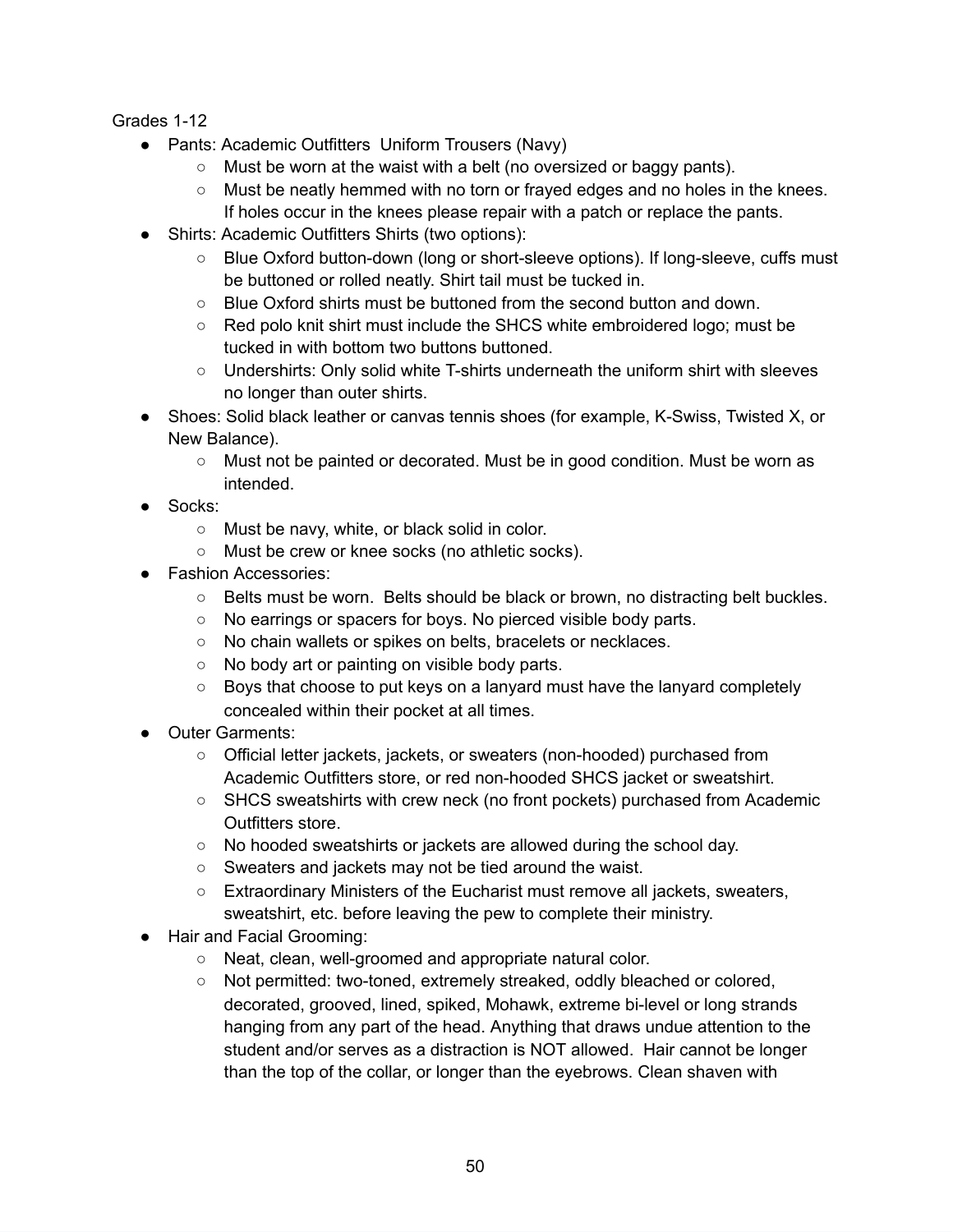sideburns no longer than middle of ear (students who are asked to shave will shave during the student's lunch period and be given detention).

- Caps and Headwear: Headwear is not permitted in the building at any time.
- Spirit/Jean Days Only: Red polo type knit shirts with collars purchased from Academic Outfitters store, or Sacred Heart t-shirt, long sleeve tee, or crew neck sweatshirt may be worn.
	- Students must pay \$1 for each time they participate in Spirit Wear Friday.
	- Polo shirts must be tucked in Jeans. Must be worn at the waist with a belt.
	- No oversized or baggy pants. Pants must be neatly hemmed with no torn or frayed edges. No distressed, ripped, or with holes jeans of any type will be permitted.
	- School uniform shoe policy must be followed.

# **GIRLS**

Grades PK-K

- Shorts: Academic Outfitters Uniform Shorts (Navy, pull-on style)
- Jumper: Academic Outfitters Uniform Jumpers (Plaid)
	- Must be to the top of the knee or longer. Please leave plenty of hem to allow for growth.
- Shirts: Academic Outfitters Uniform Shirts (two options):
	- White Peter Pan blouse.
	- Red polo knits must include the SHCS white embroidered logo.
- Shoes (two options):
	- Classic navy saddle Oxford, including KEDS
	- Solid white leather or canvas tennis shoes (for example, K-Swiss or New Balance)
	- Shoes may not be painted or decorated. Must be in good, clean condition. Must be worn as intended.
- Socks and Legwear:
	- Socks must be worn at all times and be solid in color, white, navy, or red—no sheer, see-through, or patterned. Socks must completely cover the ankle bone and come partly up the calf of the leg (e.g., knee high socks).
	- Tights are acceptable in the same colors (no pattern, no denim).
	- Fishnet leg-wear, multi-colored socks, thermal underwear, or pajamas are not permitted. No mini athletic socks (no-show socks) are ever acceptable.
- Fashion Accessories: Should be in good taste and not distract from uniform.
	- Hair accessories must be red, white, and/or navy blue in color (no neon or fluorescent colors). Hair accessories such as bobby pins may also be the color of the student's hair.
- Outer Garments:
	- Sweatshirts and sweaters purchased from Academic Outfitters store, must be red and not have a hood.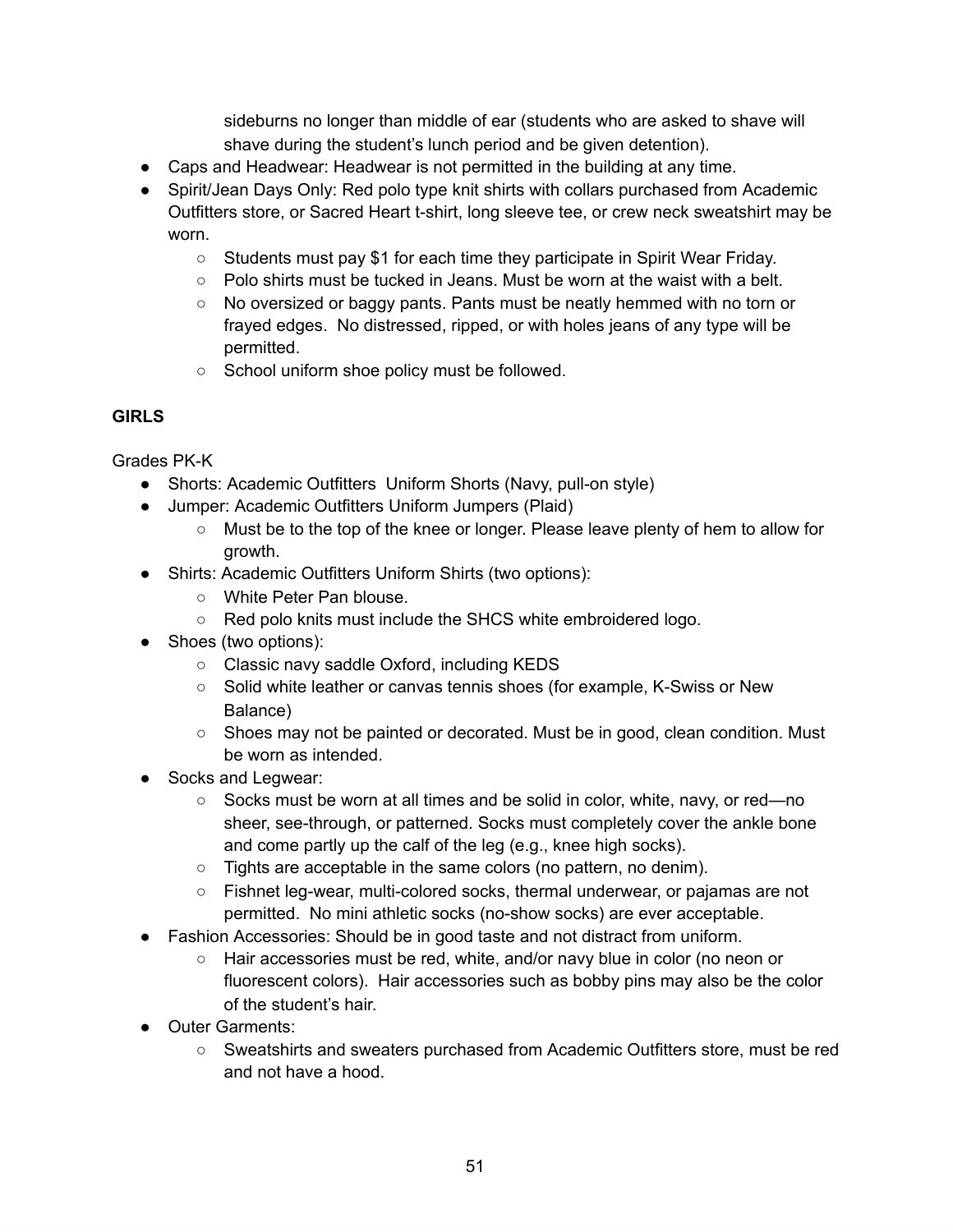- Non-uniform outerwear may be worn before and after school, but must be removed during classes.
- Red SHCS sweatshirts with crew neck (no front pockets) purchased from Academic Outfitters store.
- No hooded sweatshirts or jackets are allowed during the school day.
- Sweaters and jackets may not be tied around the waist.
- Hair and Grooming: Neat, clean, well-groomed and appropriate natural color or evenly highlighted.
- Caps and Headwear: Headwear is not permitted in the building.
- Spirit/Jean Days Only: Red polo type knit shirts with collars purchased from Academic Outfitters store, or a Sacred Heart t-shirt, long sleeve tee, or a crewneck sweatshirt may be worn.
	- Students must pay \$1 for each time they participate in Spirit Wear Day.
	- $\circ$  Polo shirts must be worn with Jeans. Must be worn at the waist with a belt.
	- $\circ$  No oversized or baggy pants. Pants must be neatly hemmed with no torn or frayed edges. Jeans may not have any rips, be distressed, or have any holes.
	- School uniform shoe policy must be followed.
	- School uniform sock policy must be followed.

Grades 1-5

- Jumper: Academic Outfitters Uniform Jumpers (Plaid)
	- Must be to the top of the knee or longer. Please leave plenty of hem to allow for growth.
- Shirts: Academic Outfitters Uniform Shirts (two options):
	- White Peter Pan button front.
	- Red polo knits must include the SHCS white embroidered logo.
- **● Refer to section for All Girls (Grades 1-12) for all other uniform guidelines (e.g., shoes, outer garments, hair and accessories, etc.)**

Grades 6-12

- Skirts: Academic Outfitters Uniform Skirts (Plaid or Navy)
	- Must be to the top of the knee or longer.
	- Skirts may not be rolled down at the waist (as a low-rider).
	- Please leave plenty of hem to allow for growth.
- Shirts: Academic Outfitters Uniform Shirts (three options):
	- White Oxford button front. Long or short-sleeve options. Non-tailored Oxford blouses must always be neatly tucked into skirts, not rolled under sweaters.
	- White outer tailored-fit shirt. Three-quarter-length or short-sleeve options. Tailored-fit shirt may be worn untucked.
	- Red polo knits must include the SHCS white embroidered logo.
	- Undershirts: Only solid white T-shirts may be worn under blouses.
	- $\circ$  Tie. Girls will have a plaid crosstie purchased through Academic Outfitters that is to be worn with the white button down Oxford blouse to Mass on Fridays.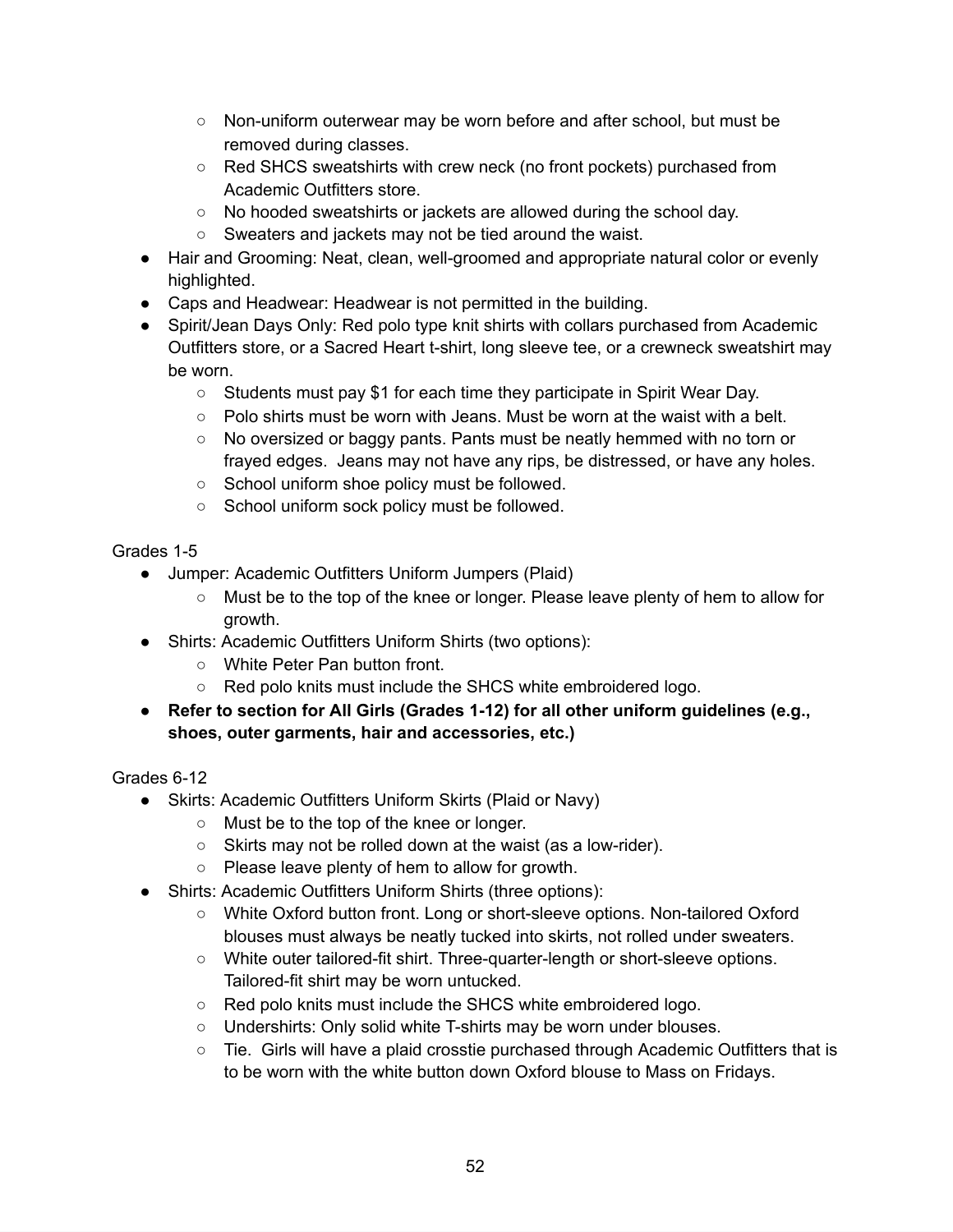● **Refer to section for All Girls (Grades 1-12) for all other uniform guidelines (e.g., shoes, outer garments, hair and accessories, etc.)**

All Girls (Grades 1-12)

- Shoes (two options):
	- Classic navy saddle Oxford, including KEDS
	- Solid white leather or canvas tennis shoes (for example, K-Swiss or New Balance)
	- Shoes may not be painted or decorated. Must be in good, clean condition. Must be worn as intended. Shoe laces must be white.
- Socks and Legwear:
	- Socks must be worn at all times and be solid in color, white, navy, or red—no sheer, see-through, or patterned. Girls must wear solid knee socks in the aforementioned colors.
	- $\circ$  Tights or leggings are acceptable in the same colors (no pattern, no denim).
	- Fishnet leg-wear, multi-colored socks, thermal underwear, or pajamas are not permitted. **No mini athletic socks (no-show socks) are ever acceptable.**
- Fashion Accessories: Should be in good taste and not distract from uniform.
	- Hair accessories must be red, white, and/or navy blue in color (no neon or fluorescent colors). Hair accessories such as bobby pins may also be the color of the student's hair.
	- $\circ$  Earrings: Female students may not wear more than 2 earrings in the ear only. (No facial piercings will be permitted). No spacers, hoops,or dangling earrings. Stud earrings only, measuring diameter of a dime or less.
	- Students are not allowed to have pierced visible body parts, body art or graffiti, or wear spike bracelets or necklaces.
- Outer Garments:
	- Official letter jackets, red non-hooded team jackets, approved red jackets or sweaters purchased from Academic Outfitters store.
	- Non-uniform outerwear may be worn before and after school, but must be removed during classes.
	- Red SHCS sweatshirts with crew neck (no front pockets) purchased from Academic Outfitters store.
	- No hooded sweatshirts or jackets are allowed during the school day.
	- Sweaters and jackets may not be tied around the waist.
- Hair and Grooming: Neat, clean, well-groomed and appropriate natural color or evenly highlighted.
	- Not permitted: two-toned; extremely streaked; oddly bleached or colored; decorated; grooved; lined; spiked; Mohawk; extreme bi-level
- Caps and Headwear: Headwear is not permitted in the building at any time.
- Spirit/Jean Days Only: Red polo type knit shirts with collars purchased from Academic Outfitters store, or a Sacred Heart t-shirt, long sleeve tee, or crewneck sweatshirt may be worn.
	- Students must pay \$1 for each time they participate in Spirit Wear Friday.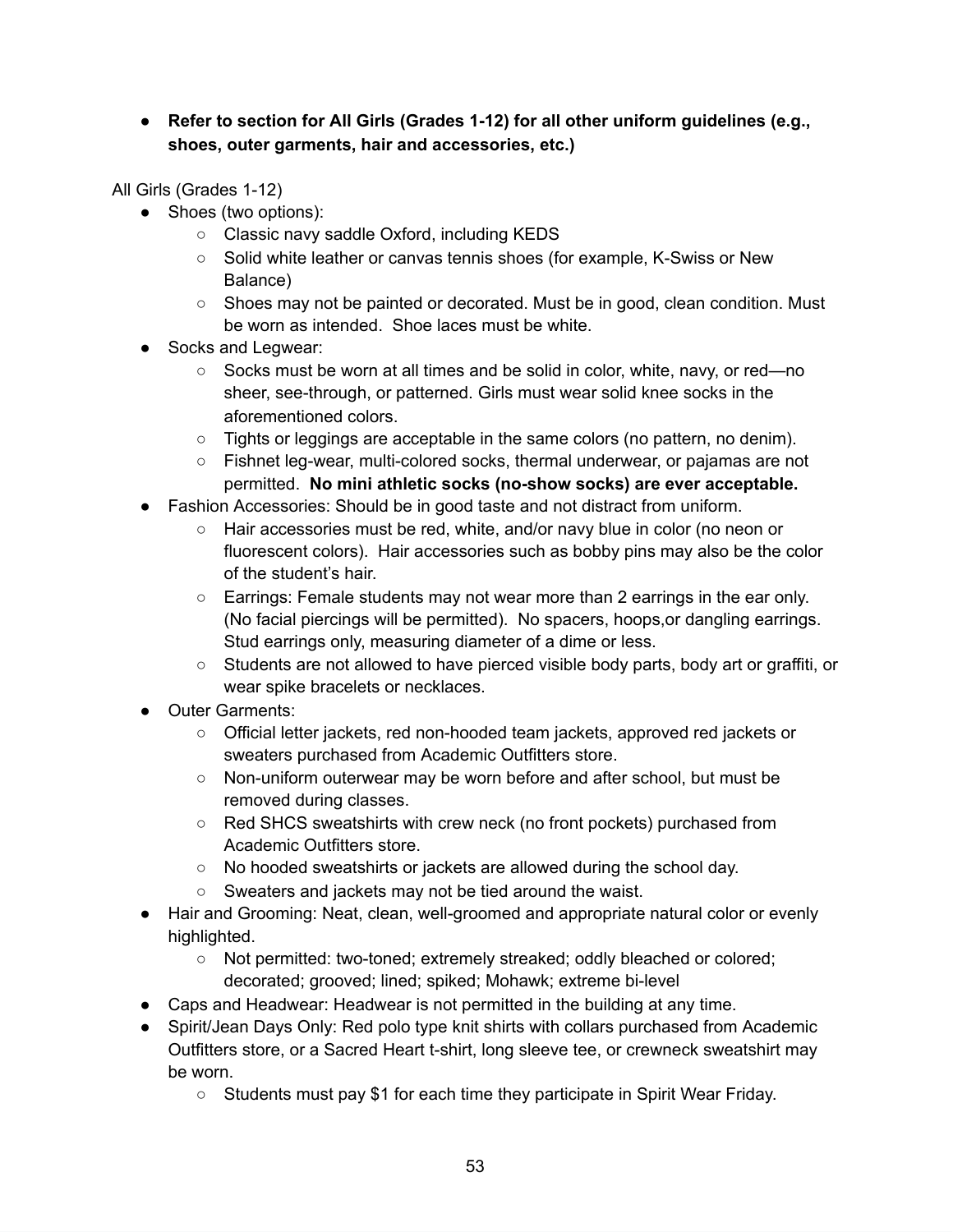- Spirit shirts must be tucked in blue jeans. Must be worn at the waist with a leather belt.
- No oversized or baggy pants. Pants must be neatly hemmed with no torn or frayed edges.
- Absolutely no distressed denim.
- Absolutely no skinny jeans or jeggings.
- Absolutely no rolling up of the leg of the jeans.
- School uniform shoe policy must be followed.
- School uniform sock policy must be followed.

# **XII. EXTRACURRICULAR ACTIVITIES**

### STUDENT COUNCIL

The purpose of the student council is to develop and demonstrate leadership and to promote service to the school and local community. All student council members are elected on an annual basis. Candidates for student council offices are required to meet the eligibility standards for participation in extracurricular activities. They must also maintain personal standards worthy of a student role model. Breaches of student code of conduct may disqualify a student from serving on the student council.

Student council is composed of elected representatives from the student body. Elections for officers and representatives are held in the first month of school. The Student Council provides a liaison between the students and the faculty/administration; plans charitable and social activities for the student body; and provides leadership in all student body activities. Meetings and activities are under the supervision of the sponsor or co-sponsors who are members of the school faculty.

# DANCES, SOCIALS, AND OTHER SCHOOL-SPONSORED ACTIVITIES

Sacred Heart Catholic School sponsors evening events for both parents and students, as well as after school activities. As is the case during the school day, students are expected to conduct themselves in a way that is acceptable and appropriate.

Guest forms may be obtained online via the school website in advance for a friend who does not attend SHCS. All guest forms must be approved and signed by the Dean of Students a minimum of one week prior to the event. Forms must be turned into the sponsor of the event at least one week prior to the event. It is the responsibility of the SHCS student to see that each guest behaves in an appropriate manner.

Students must arrive at school-sponsored dances no later than one hour after the scheduled start of the dance, and they are not permitted to leave more than one-half hour before the dance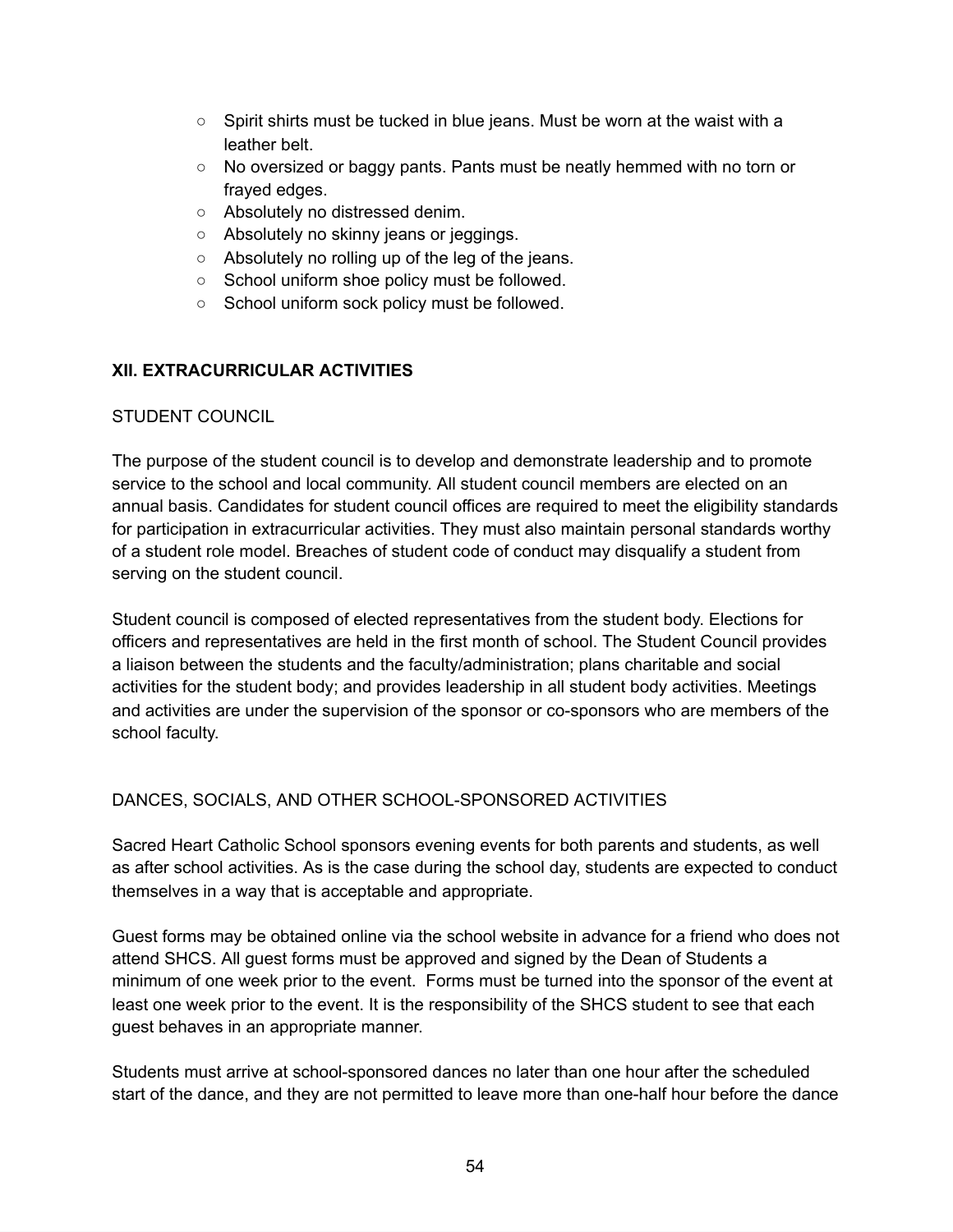is scheduled to end on time. If a student is going to be late a message needs to be sent to the sponsor of the event so all students/guests are accounted for. Students who are in charge of clean up must stay until the end of the event and until all clean up duties have been performed.

Once students enter a school activity, they are not permitted to return to the parking lot unless they are leaving the activity. At school dances, the permission of a chaperone must be obtained if there is some extenuating circumstance. The parking lot is never a place to congregate when a dance, social, or other activity is sponsored by SHCS. Students must make the choice of coming to the activity or dance, or immediately leaving the campus. Once students are ready to leave, they will need to sign out with the sponsor on the sign-out sheet, ensuring the time of departure is noted.

At all dances, social and other activities of a school-wide nature sponsored by SHCS local law enforcement may be hired to monitor the parking areas and are authorized to take any necessary action to resolve a problem. Breathalyzers and drug dogs may be present at any school dances.

For proper attire please refer to the formal dress code in this handbook.

# FORMAL AND SEMI-FORMAL EVENTS AND DANCES

# *Important Policies*

- No same-gendered couples will be allowed.
- Alcohol is prohibited. Those exhibiting behavior symptomatic of alcohol or drug consumption will not be permitted to attend the event.
- Costumes are not permitted at semi-formal or formal dances.
- In most cases once a student has left the event, they will not be allowed to re-enter without approval from the event sponsor.
- Homeschooled students may attend Sacred Heart Catholic School formal and semi-formal events under the following guidelines. They must:
	- adhere to the Dress Code
	- have junior or senior status with a state-accredited homeschooling association
	- $\circ$  be a member of a registered and contributing family in good standing with the Catholic Church through Sacred Heart Parish in Muenster, Texas

# *Dress Code for Boys*

Normal attire would be a suit or sport coat, dress slacks, dress shirt and tie, and dress shoes. If the weather is too warm, the suit jackets or sport coats would be optional. For formal dances, tuxedos are appropriate but not required. Grooming codes apply.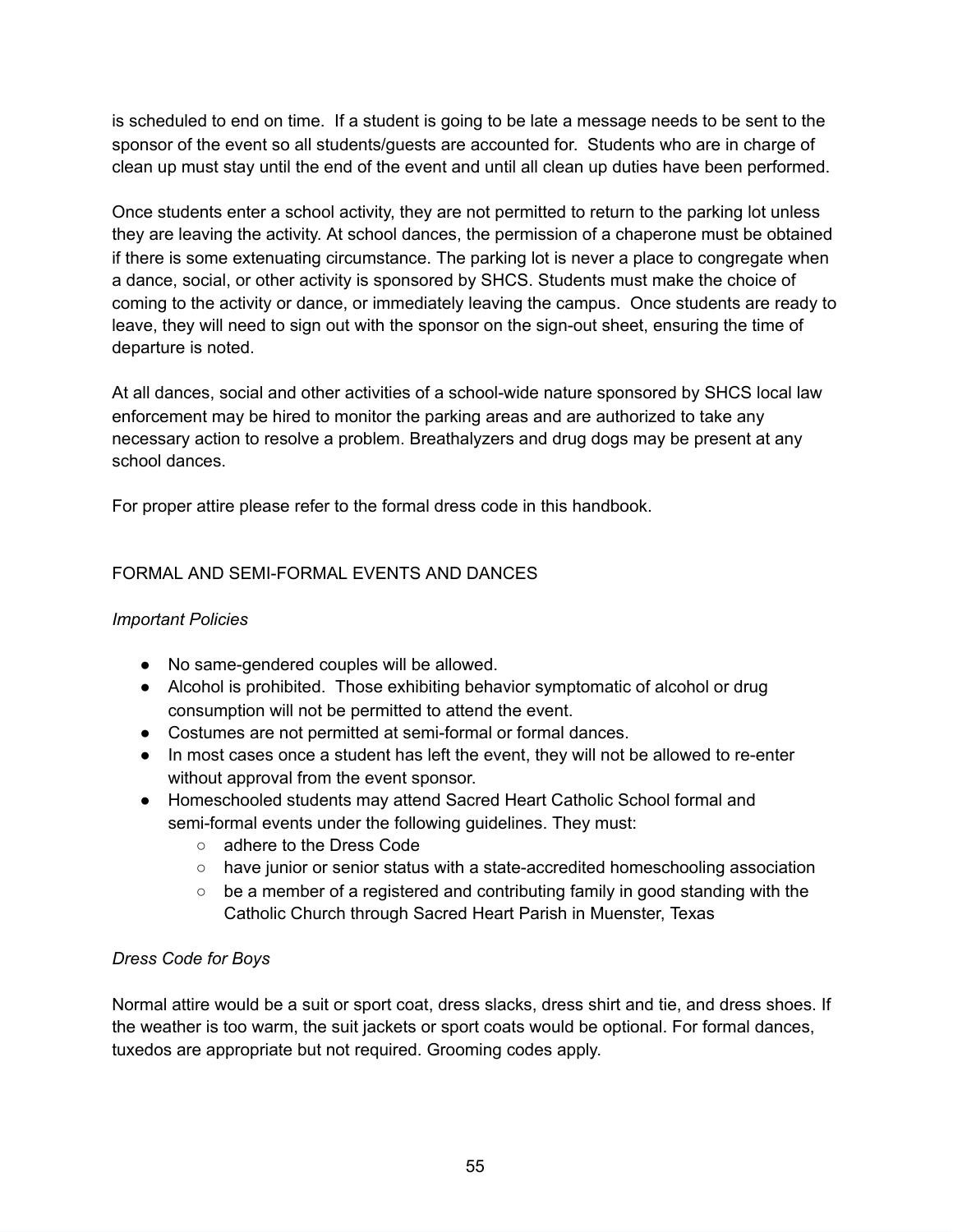### *Dress Code for Girls*

The following guidelines are to be followed when selecting proper attire for formal and semi-formal events such as, but not limited to, prom and homecoming. The modesty guidelines for the girl's policy are taken from Pure Fashion, an international faith-based program designed for girls ages 14-18 to help young women rediscover and reaffirm their innate value and authentic femininity.

- NO VISIBLE CLEAVAGE OR MIDRIFF, INCLUDING FRONT OR SIDE. NO TWO PIECE DRESSES WILL BE PERMITTED.
- The neckline should not be lower than four fingers below the collarbone
- The material should not be sheer, very thin, or spandex
- The backs must be modest, dipping no lower than the bra line, and with no gapping.
- The back must be secured by straps, illusion fabric, etc.
- Any slit in the dress should be no higher than the knees
- Dress length should not be any shorter than four fingers above the top of the kneecap
- Spaghetti straps, strapless, and halter tops are acceptable following the guidelines from above concerning cleavage

Let the clothing be an advertisement of your dignity as a young lady. Walk, stand and sit with dignity. Think of yourself as a person who deserves respect. Ask for it by dressing in a dignified manner.

#### *Guests*

Students wishing to take guests who are not current SHCS students must complete a Guest Form, which can be obtained via the school website, and have it signed by the guest's principal/administrator. It is up to the discretion of the Principal to allow guests to attend SHCS events. Guests must comply with the stated Dress Code for Formal and Semi-Formal Events and Dances above. Administration has the final say if a guest is permitted to attend the event. All guests must be under the age of 21.

STUDENTS WHO DO NOT FOLLOW THESE GUIDELINES WILL BE DENIED ACCESS TO SACRED HEART CATHOLIC SCHOOL FORMAL OR SEMI-FORMAL EVENTS.

### ACTIVITIES AND ATHLETICS PARTICIPATION

All qualified students may try out for membership on sports teams, extracurricular activities and some upper level classes. Students wishing to participate must meet academic and Christian Ministry hour requirements. The school is committed to providing everyone a fair chance to participate. Unfortunately, not everyone who tries out or applies can be accepted. The decision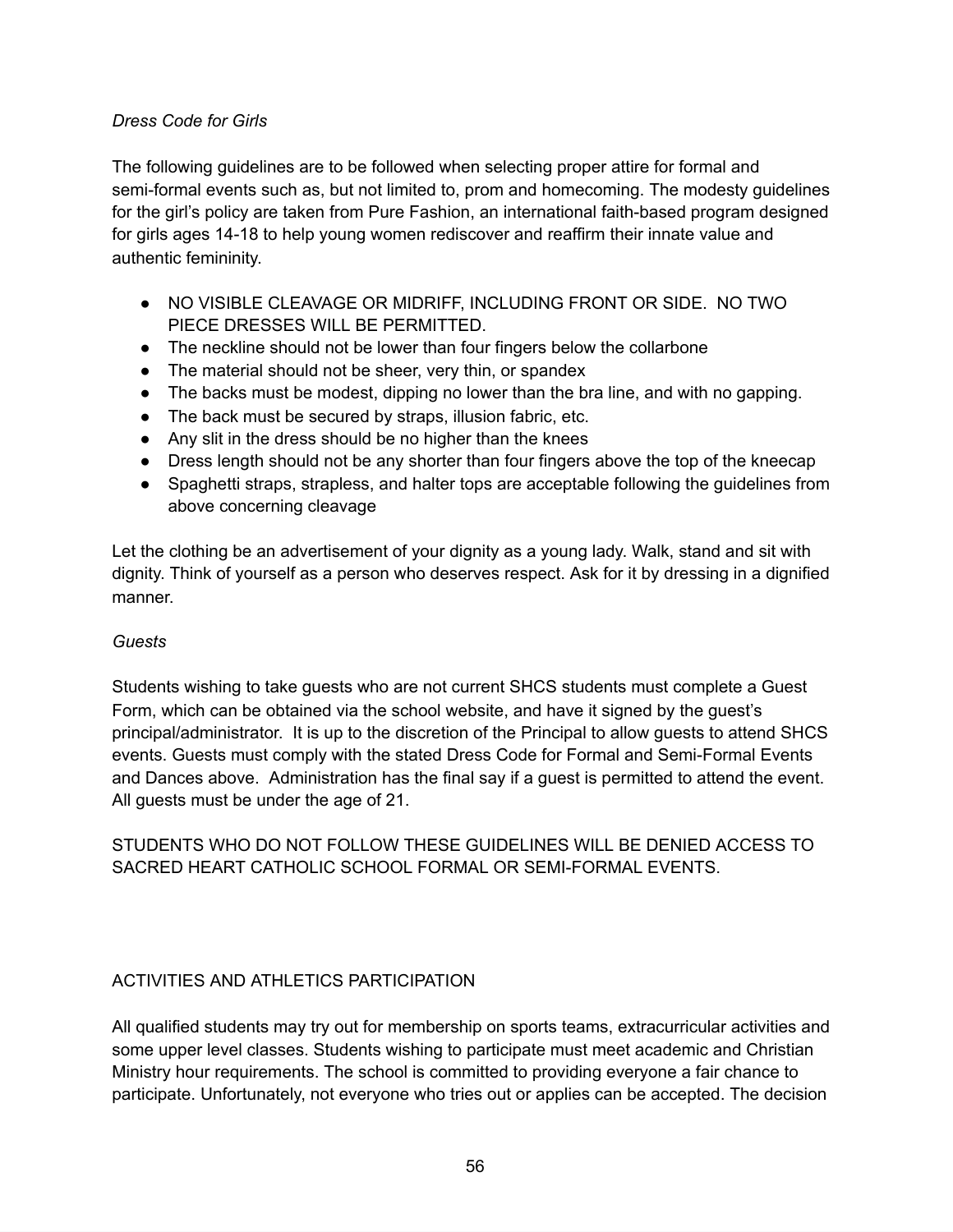of the coach, teacher, or sponsor, is final. Parents are encouraged to help their students understand that not everyone may be selected.

# ELIGIBILITY FOR ATHLETICS AND ACTIVITIES

Students wishing to remain academically eligible to participate in extracurricular activities, including but not limited to athletics, choir, cheerleading, One Act Play, TAPPS Academics, or any other extracurricular trip or activity must be in compliance with the following eligibility policy: If a student is failing one or more courses at the end of a quarter, he/she is considered ineligible and remains ineligible until three weeks into the following quarter. Teachers will notify the Dean of Students, Principal, and Athletics Director of any failures at the end of each quarter. Failure of a quarter is defined as having an average in any class below a 70 on the quarterly report card. At the three-week point into the new quarter, teachers will notify the Dean of Students, Principal, and Athletics Director of the student's current grade. If a student is still failing, then he/she is ineligible for the remainder of the quarter. Grades will be checked again after the quarter and the student has the ability to regain eligibility at that point. Students may regain eligibility at progress report time of the following quarter if the student is passing all classes according to the records of the Principal. Eligibility for the third quarter will be determined by a student's semester grades. Administration reserves the right to invoke academic ineligibility in special cases.

## *Participation in retreats and curricular trips associated with coursework*

A distinction needs to be made between extracurricular activities and trips or activities associated with retreats or coursework which may take a student out of class. Students need the opportunity to participate in retreats and other curricular trips, even though they may be ineligible to participate in extracurricular activities. Trips of any type are to have a permission slip signed by a parent/guardian on file with the sponsor before a student may attend.

### INTERSCHOLASTIC ATHLETICS

Please refer to the Athletics Handbook below for further information regarding athletic policies and procedures.

SHCS is a member of the Texas Association of Private and Parochial Schools (TAPPS) and the North Texas Interscholastic League (NTIL).

### *Age Limit*

A student who has reached his/her 19th birthday on or before the first day of September shall not participate in any league contest.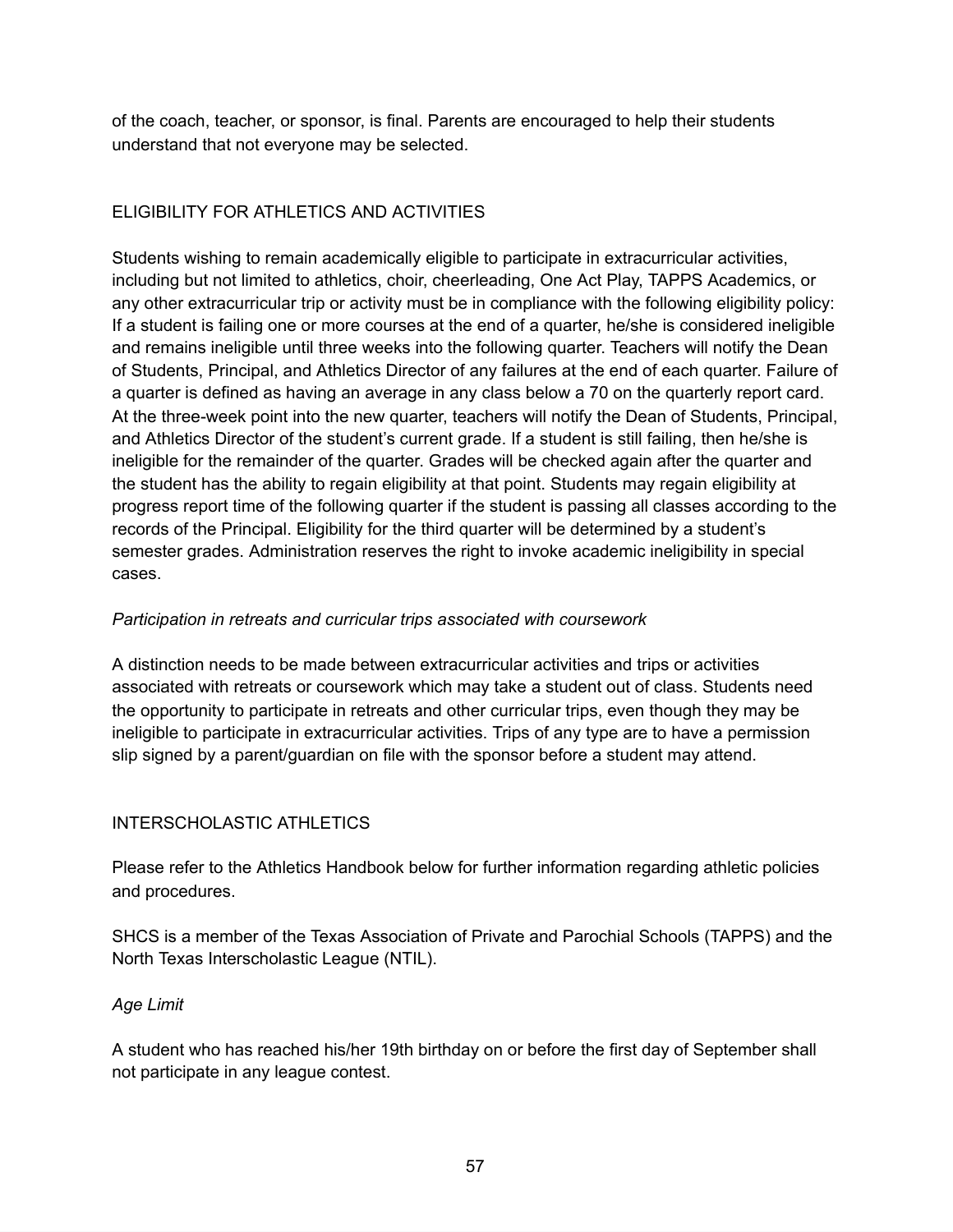#### *Attendance*

A student must be in attendance for at least four periods to be eligible to participate in athletic competition that day or evening.

#### *Eligibility*

Academic: If a student is failing any courses at the end of the first quarter, first semester, or third quarter, he/she is considered ineligible and remains ineligible at least until progress report time of the following quarter. Students may regain eligibility at progress report time of the following quarter if the student is passing all classes. If the student is failing any classes at progress report time or the quarter following a failure, the student will remain ineligible for the duration of that quarter. Eligibility for the third quarter will be determined by a student's semester grades not second quarter grades. Administration reserves the right to invoke academic ineligibility in special cases at any time.

#### *Christian Ministry Hours*

Students must be in compliance with the Christian Ministry policy.

### *Athletic Department Standards of Conduct and Policy*

The athletics class (8th period) will consist of those students who participate in one or more of the sports offered by Sacred Heart Catholic School. Athletics is a participation course and a student will not be allowed to enroll unless he/she is a member of one of the Tiger/Tigerette squads. When the student's sport is not in season, he/she will be involved in the strength and conditioning program during the athletics period (8th period). Such conditioning will help the student prepare for his/her season.

An athlete must be enrolled in the strength and conditioning program during the semester prior to the beginning of his/her sport to be eligible to participate for the Tigers/Tigerettes. If the athlete is not enrolled in athletics and does not participate in the strength and conditioning program during the semester prior to the beginning of his/her sport, and he/she wishes to participate, the athlete's case may be reviewed by the principal, athletic director, and the head coach of that sport to determine whether or not it is in the best interest of the athlete and school for him/her to participate in that sport.

Cheer Team and Dance Team members are not required to participate in the strength and conditioning program if they do not participate in a sport offered by Sacred Heart Catholic School.

As we are admonished in the Scriptures to do all things to the glory of God, the athletics department wants to have athletes who glorify God. In order to accomplish this goal, there are certain standards of conduct that must be upheld.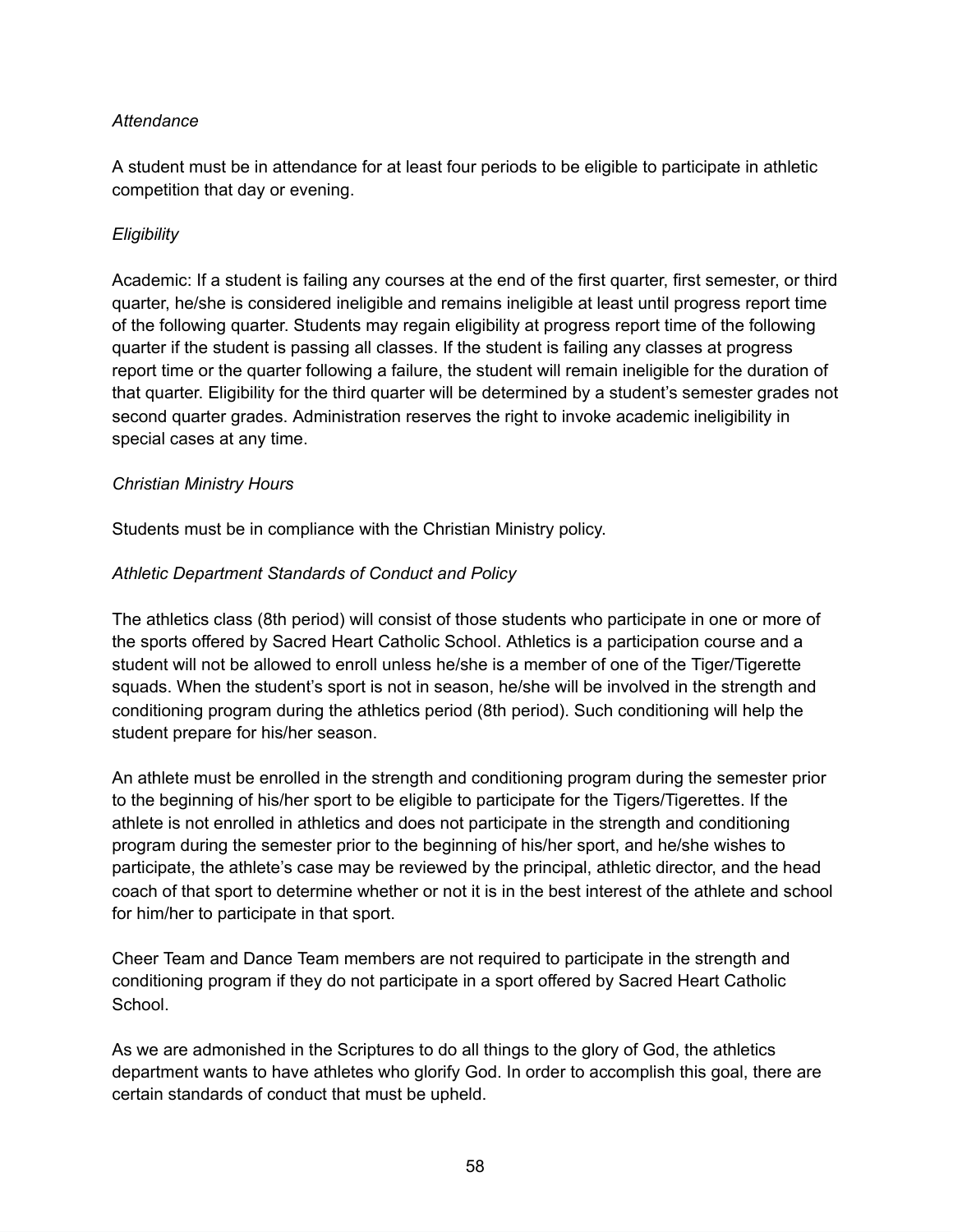The following shall be the minimum standards:

- Sacred Heart Athletes will respect the authority of coaches, teachers, and administrators. Sacred Heart Athletes will obey all team rules as set forth by their coach.
- Sacred Heart Athletes are expected to be conscientious students.
- Sacred Heart Athletes are expected to be leaders and role models for both their peers as well as younger athletes, both at and away from school.
- Sacred Heart Athletes will show good sportsmanship at all times and respect the authority of all game officials.
- Sacred Heart Athletes will not use profanity, suggestive language, or innuendoes.
- Sacred Heart Athletes will not use or possess tobacco products.\*
- Sacred Heart Athletes will not be under the influence of, consume, or possess alcoholic beverages.\*
- Sacred Heart Athletes will not be under the influence of, possess, or sell either legal or illegal controlled substances without a doctor's prescription.\*
- Sacred Heart Athletes will not participate in any activity at school or elsewhere that might be detrimental to or embarrass their school, team, or themselves.

\*Note: These actions are criminal offenses.

Participation in athletics is a privilege, not a right. The athlete must earn this privilege through dedication, desire, and discipline. Without the pursuit of these things, the athlete can in no way do justice to himself/herself or the school. The athlete must be disciplined to be a good citizen and student in order to achieve athletic excellence.

The Athletics Department of Sacred Heart High School believes that the tradition of winning is established and maintained upon these principles. In order for a determined course of action for the pursuit of athletic excellence and the character training of young persons to be accomplished, certain "Athletics Policies" must be understood and agreed upon between the school, the student-athlete, and parents.

All team members of each sport will attend all scheduled practices and meetings. No practices may be missed. If circumstances arise where the student cannot attend a practice or meeting, the coach must be notified prior to the practice or meeting by personal contact, phone call, or written statement signed by parent or guardian.

Any athlete who cuts practice, fails to appear for a contest, fails to make scheduled team or individual meetings, or fails to attend school on game and practice days may not be allowed to suit up for any game or games for a period of time to be determined by the coach and athletic director. Excessive absence from team practices, games, or meetings may be cause for removal from athletics.

To be eligible for athletics, the athlete must be in compliance with the Sacred Heart High School Policies concerning incorrect or illegal enrollment and the rules and regulations of the TAPPS.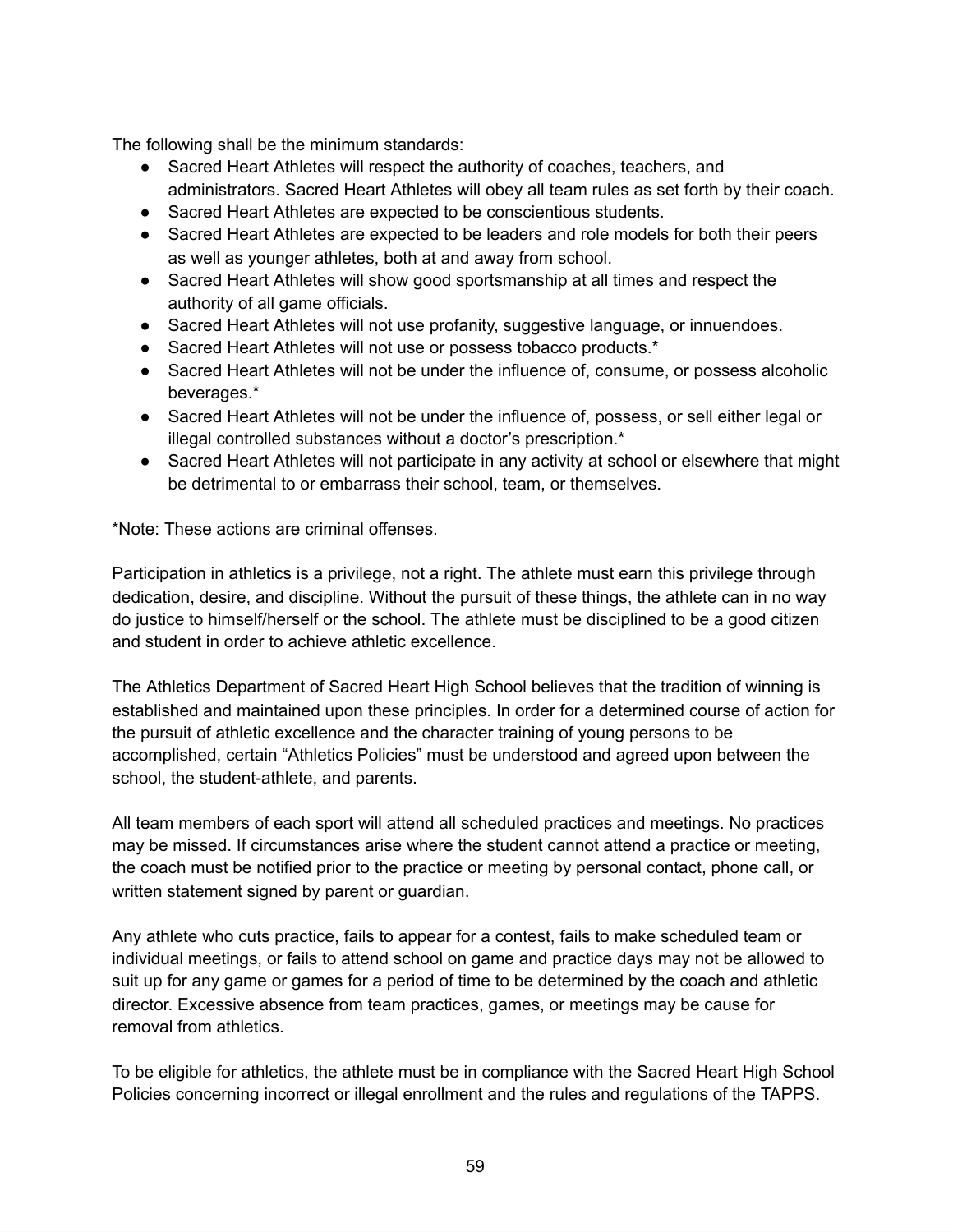Eligibility athletic participation shall be determined by grades, behavior, attitude, and attendance. The athlete must take a minimum of five classes and may not fail more than one.

Any athlete that quits a sport to participate in another sport shall be subject to being withheld from participation until the in-season coach gives the athlete a written release to re-enter athletics. This period is issued by the coach's direction and shall not exceed one year.

The athlete shall not obligate himself/herself to a job that in any way interferes with practice times or regular competition times. All athletes will replace lost gear either by payment or with the equivalent of the lost article. All athletes will be required to have signed medical consent forms on file before competing in varsity competition. Each athlete must pay the school bus fee each year before the first road trip.

The school or athletics department assumes no financial responsibility for injuries occurring to athletes or for ambulance fees. Individual student insurance is available at the beginning of each school year.

The curfew for all athletes is 10:00 p.m. Sunday – Thursday, and 12:00 a.m. on Friday and Saturday. The curfew may be adjusted by the in-season coach. If for some reason, you cannot make the curfew, you must see the coach.

All athletes must conduct themselves according to the specifications of these athletics policies in order to maintain the privilege of participation at Sacred Heart Catholic School. Sacred Heart Athletes are expected to conduct themselves in a manner that glorifies God, both in school and out. They will be viewed by others as representatives of Sacred Heart School and the town of Muenster.

Participation in athletics implies the understanding that lack of fulfillment of one's obligations as outlined above forfeits one's privilege to be in athletics. Athletes are granted a grace period in which they may quit a sport and not be subject to being withheld from competition in a different sport.

The grace periods are as follows:

- Football Grace Period will end the first weekday after the first inter-school scrimmage.
- Basketball Grace Period will end after the athlete has been in training for 12 school days.
- Track Grace Period will end after the athlete has been in training for 12 school days.
- Volleyball Grace Period will end after the athlete has been in training for 12 school days.

The following consequences for violation of the athletics policies apply to any 12-month cycle, beginning with the date of the initial offense.

● First violation of items 1-10 (listed above) in a cycle: the student-athlete may not participate in the next athletics contest and must perform 10 hours of service to the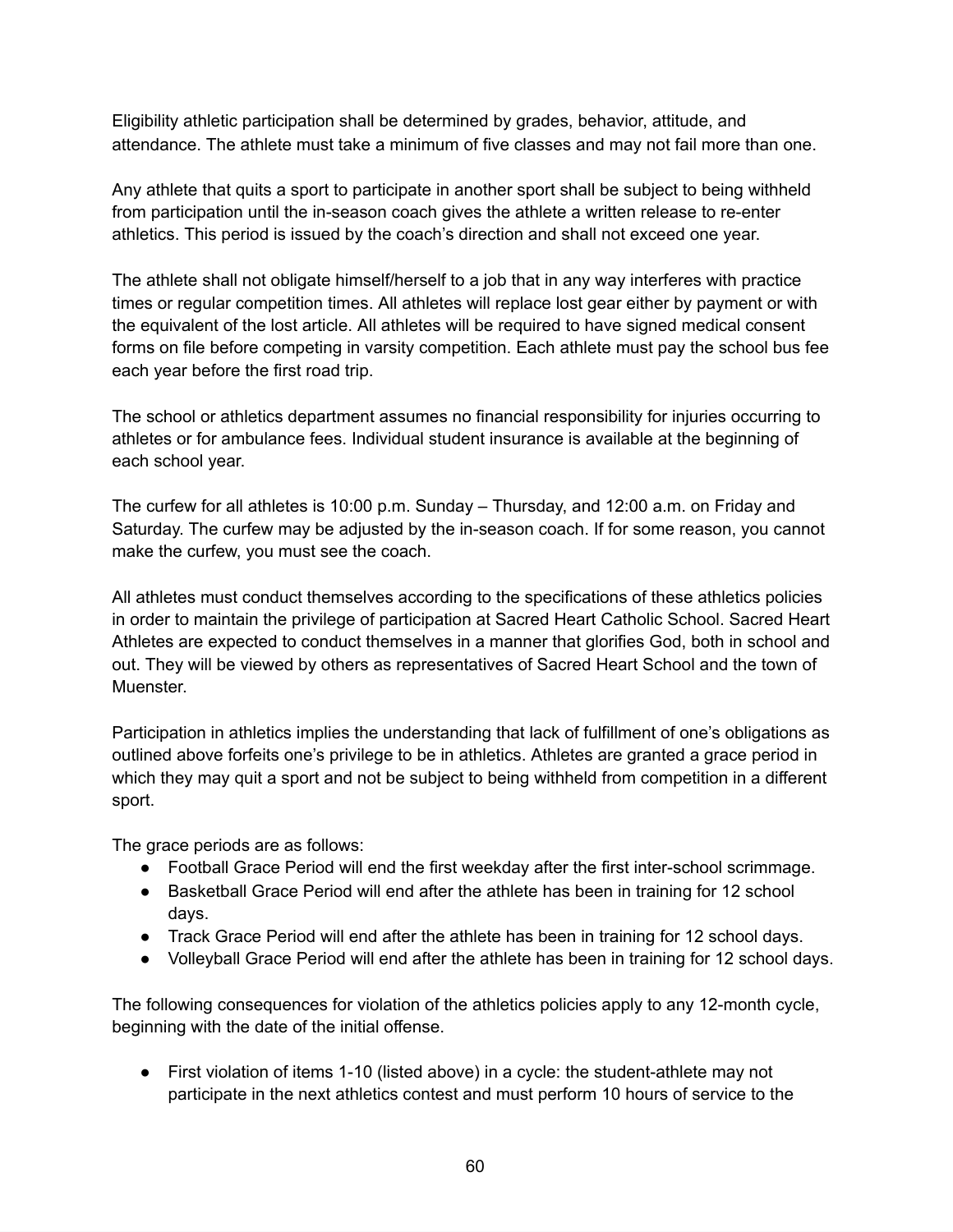school (approved by the dean of students). Service hours must be completed before participation in athletics contests may resume. The student-athlete may participate in practices.

- Second violation in a cycle: the student-athlete may not participate in at least the next athletics contest and must perform 50 hours of school service (approved by the dean of students). Service hours must be completed before participation in athletics contests may resume. The student-athlete will also be required to talk with the school counselor about the offense.
- Third violation in a cycle: the student-athlete will have forfeited his/her privilege to participate in athletics at Sacred Heart High School. At this point it is evident the student-athlete has some areas that need to be addressed which supersede participation in athletics. The student-athlete may not participate in athletics for one calendar year from the date of dismissal and must provide evidence of counseling before readmission to the athletics program.

# LETTER AWARDS

High school students may earn a letter in athletics, fine arts, and academic competition. Letter awards are given at the discretion of the head coach of each varsity sport, and the faculty and staff members who direct or sponsor Choir, One Act Play, and TAPPS academic competitions.

### LETTER JACKETS

Because of the amazing generosity of the Sacred Heart Alumni Association, letter jackets are given to students who have achieved multiple honors. A student must earn seven athletic letters or a combination of nine fine art and athletic letters to receive a letter jacket from the Alumni Association. The total can be derived by the following:

Varsity athletics - one letter per season

Fine Arts - one letter for one year of participation or winning a TAPPS state title Academic competition - one letter for one year of participation or winning a TAPPS state title.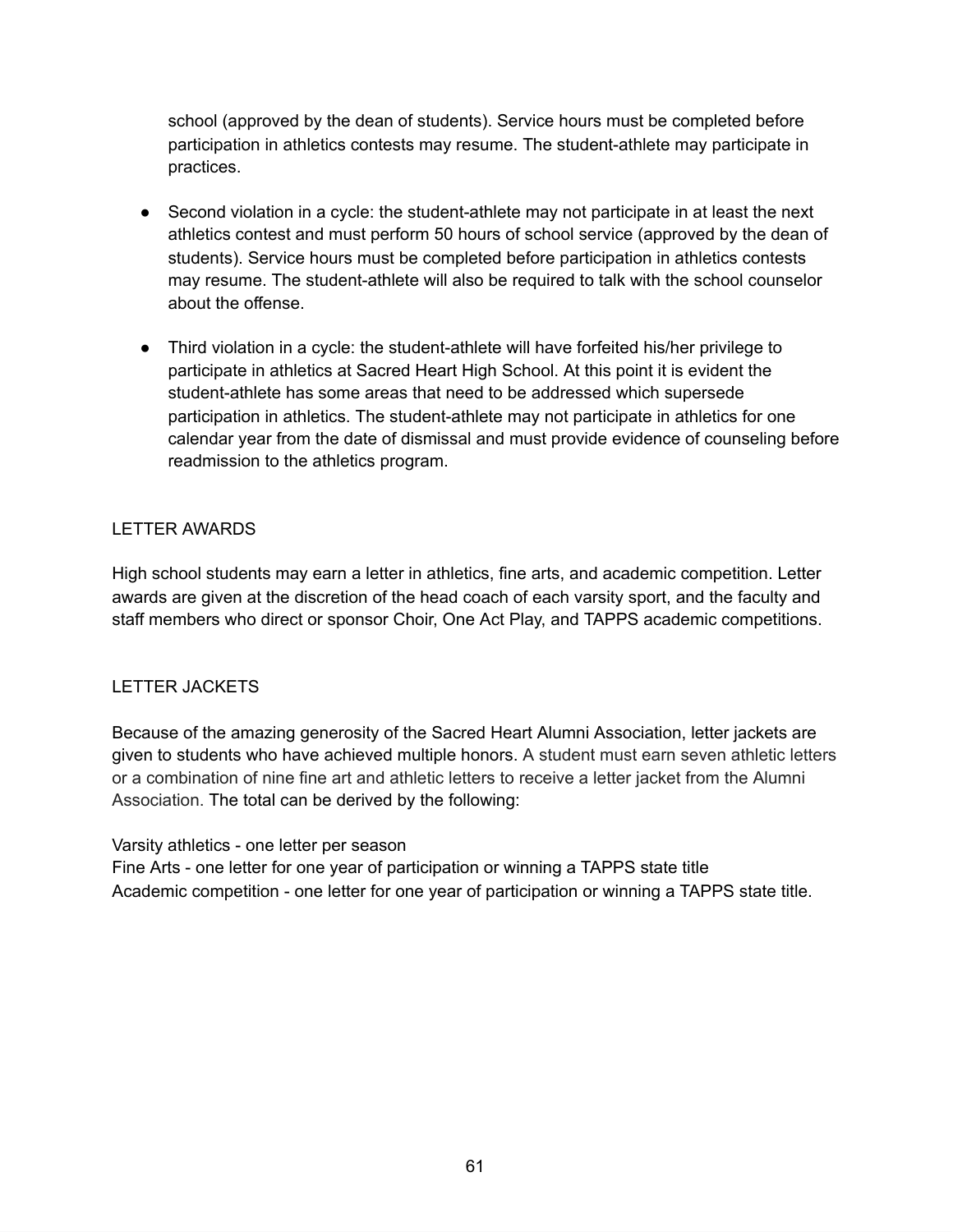#### SCHOOL FIGHT SONG

"Of Sacred Heart High, Answer the cry, Gather your rainbows, Cling to the sky, Fight, Fight, Fight! Bravo your fancies, Challenge your name, Fight for the title, Sacred Heart! Rah! Rah! Rah! And when those S.H. Tigers fall in line, We're going to win this game Another time. It's for the dear old school We love so well. It's for the dear old school We yell, and yell, and yell, And let us fight fight fight, With all our might, We won't give up, 'Til this whole game is won, It's for the all-time pep squad, This is one...Rah Rah Rah! S.H. Tigers! Victory! V-I-C-T-O-R-Y Victory tonight!"

#### **XIII. STUDENT STATUS**

#### MARRIED STUDENTS

The primary responsibility of the school is education. The primary responsibility of a married person is the marriage. Because of the potential conflict in the divergent responsibilities, married students will not be allowed to attend SHCS. A married student will be asked to withdraw immediately.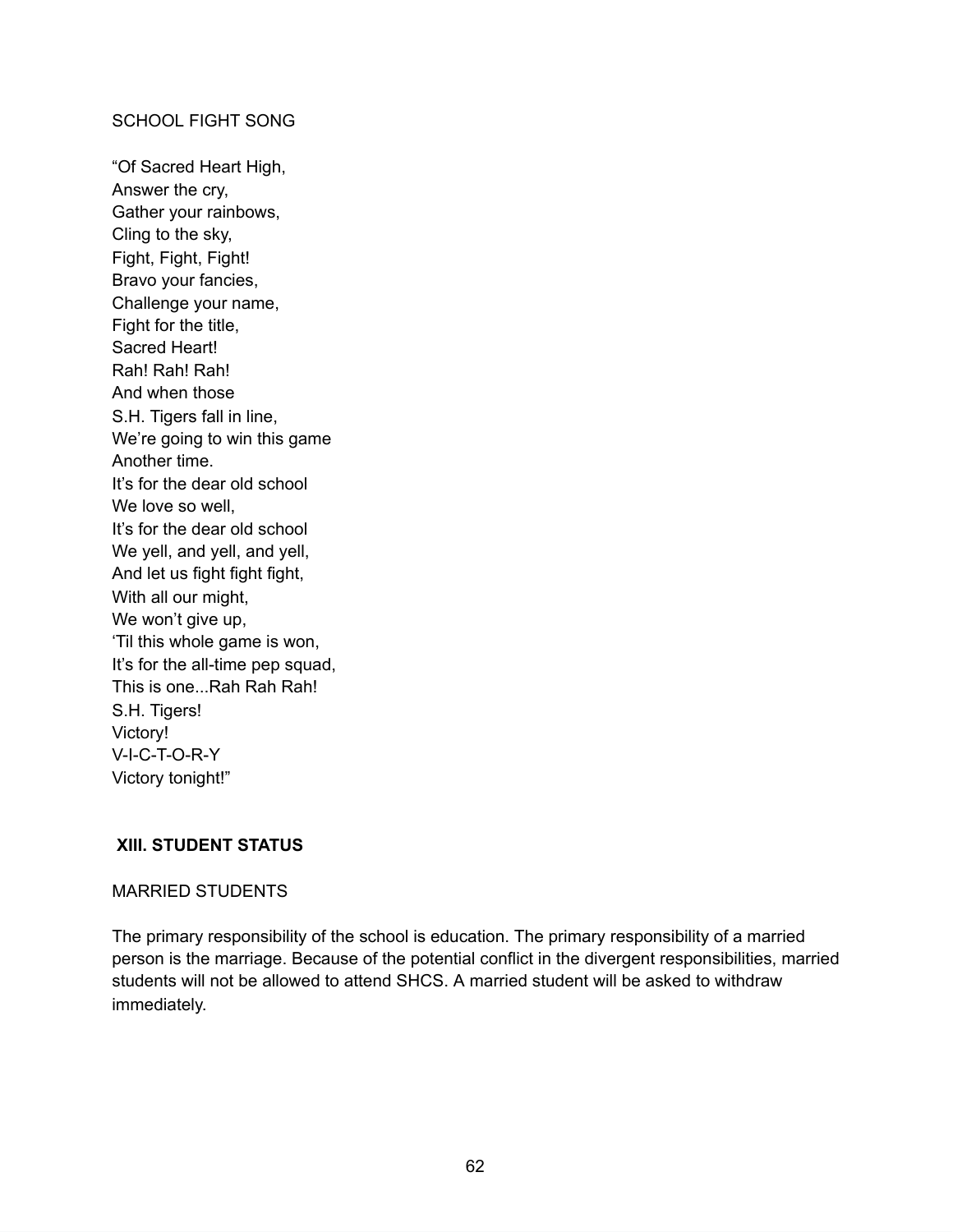#### **PREGNANCY**

Pregnancy outside of marriage is against the teaching of the Roman Catholic Church. Students should strive at all times to adhere to the tenets of their faith and live a morally acceptable life. However, pregnancy is not a reason for dismissal from school. Discussion with administration is highly encouraged for any students facing this situation.

### **XIV. STUDENT SUPPORT**

#### ADMINISTRATION/COUNSELING

A student may visit with the administrator for personal issues up to three times without parental notification. After the third visit, parents will be notified. If serious concerns exist, parents will be promptly notified whenever the concern arises.

#### GUIDANCE SERVICES

A guidance counselor and an academic advisor are available for personal and academic counseling. Students and parents should feel free to call and make an appointment by calling 940-759-2511. Confidentiality is always observed.

#### LIBRARY

The mission of the Sacred Heart Catholic School library is to ensure that students are effective users of ideas and information enabling them to be literate lifelong learners. This is accomplished with sufficient funding and resources provided by the school library staff and in collaboration with our school community in various ways:

- By providing instruction in acquiring and using information and ideas in evaluating information resources
- By stimulating interest in reading and appreciation of literature

The SHCS library is an expanded classroom and students are expected to behave in a manner which fosters and maintains an environment suitable for academic achievement whether in a class or working independently. When working independently, students are to remain silent, respectful of others studying around them. The library opens at 7:50 a.m. and is open every afternoon until 4:00 p.m. Most library services are available via the Internet, accessible from the Library link on the SHCS web page at www.shmuenster.com. This feature allows students and their family members 24-hour access to many SHCS library services.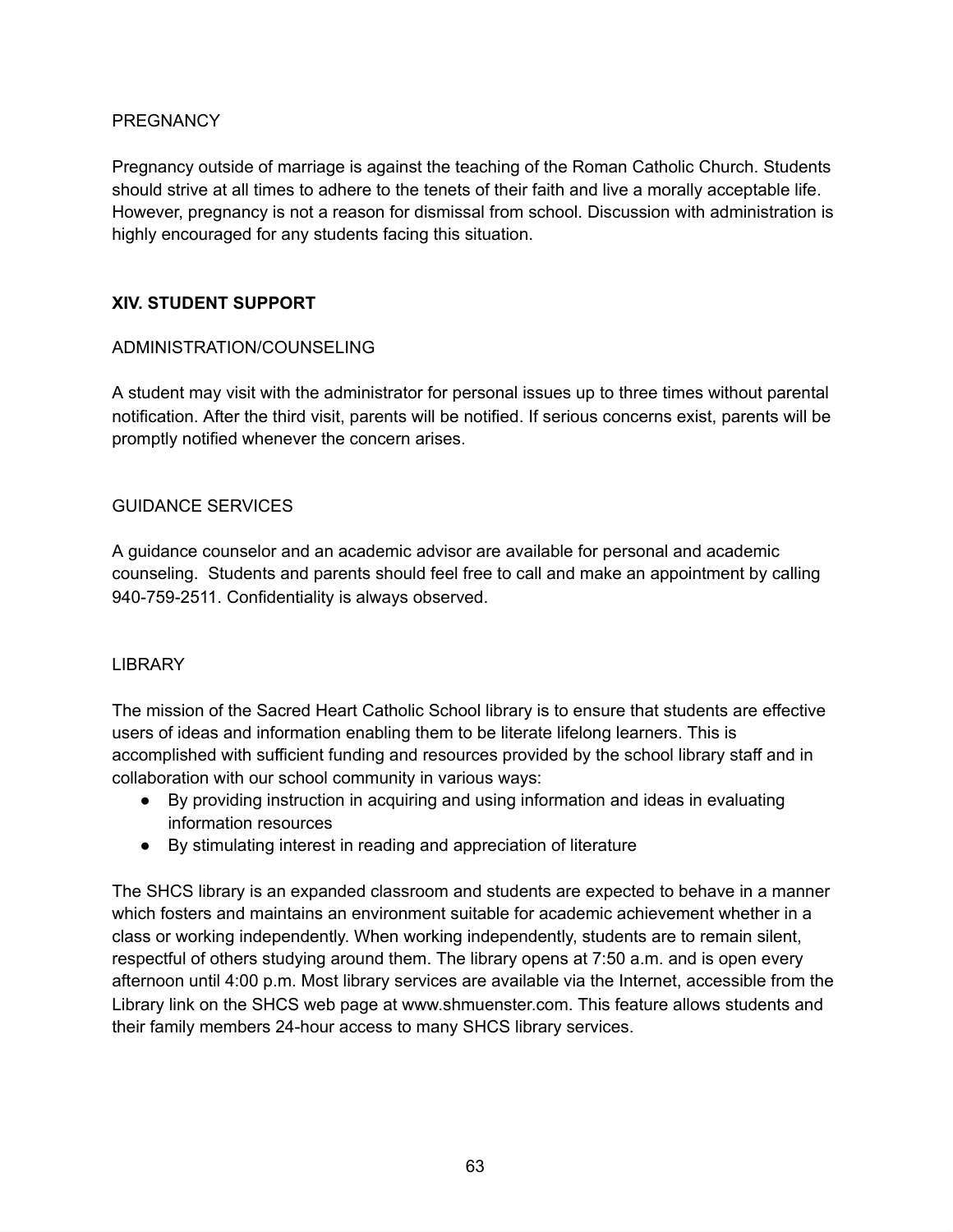#### COMPUTER LAB

Students will have access to a computer lab in both the high school and elementary school buildings. Use of the computer lab is a privilege, not a right. Students who do not adhere to the technology usage policy on page 45 will be denied access to the computer lab. Students should treat the lab with respect, cleaning up after themselves, pushing in the chair, returning all borrowed equipment, shutting down devices, and reporting any damaged equipment to the technology personnel or the teacher present. There is to be no eating, drinking, or chewing gum in the computer lab. This protocol also is applicable to usage of the Language Lab.

#### **XV. HELPFUL INFORMATION**

#### ALARMS AND ALERTS

Fire Drill Alert: Students are to clear the building as soon as possible. Fire escape routes are posted in each room near the door. No one returns to building until the all-clear signal is given.

Tornado Alert: High School occupants are to go to the locker rooms in the gym below the bleachers. Montessori occupants are to move into the hallway restrooms and/or assigned areas away from doors and windows and protect their faces and necks. Elementary School occupants are to move to the basement area away from doors and windows and protect their faces and necks.

Crisis Alert: As directed by the Principal through administrative staff and teachers.

### ASBESTOS NOTICE

Sacred Heart Catholic School contains asbestos which has been sealed and meets federal regulations for asbestos abatement. It is inspected every six months and a file about asbestos is maintained in the office of the parish facilities manager. This file is available for review.

#### CLOSED CAMPUS

As a means of ensuring the safety and security of all school personnel and students, Sacred Heart Catholic School operates a closed campus. Visitors to the campus are required to come to the Main Office to identify themselves and state their purpose. All visitors must obtain a Visitor's Pass to remain on campus. The Sacred Heart Catholic School campus is secured by video cameras. Any person entering our campus will be monitored by video cameras. For the occasional class party all parents will be required to sign in upon entering the respective buildings.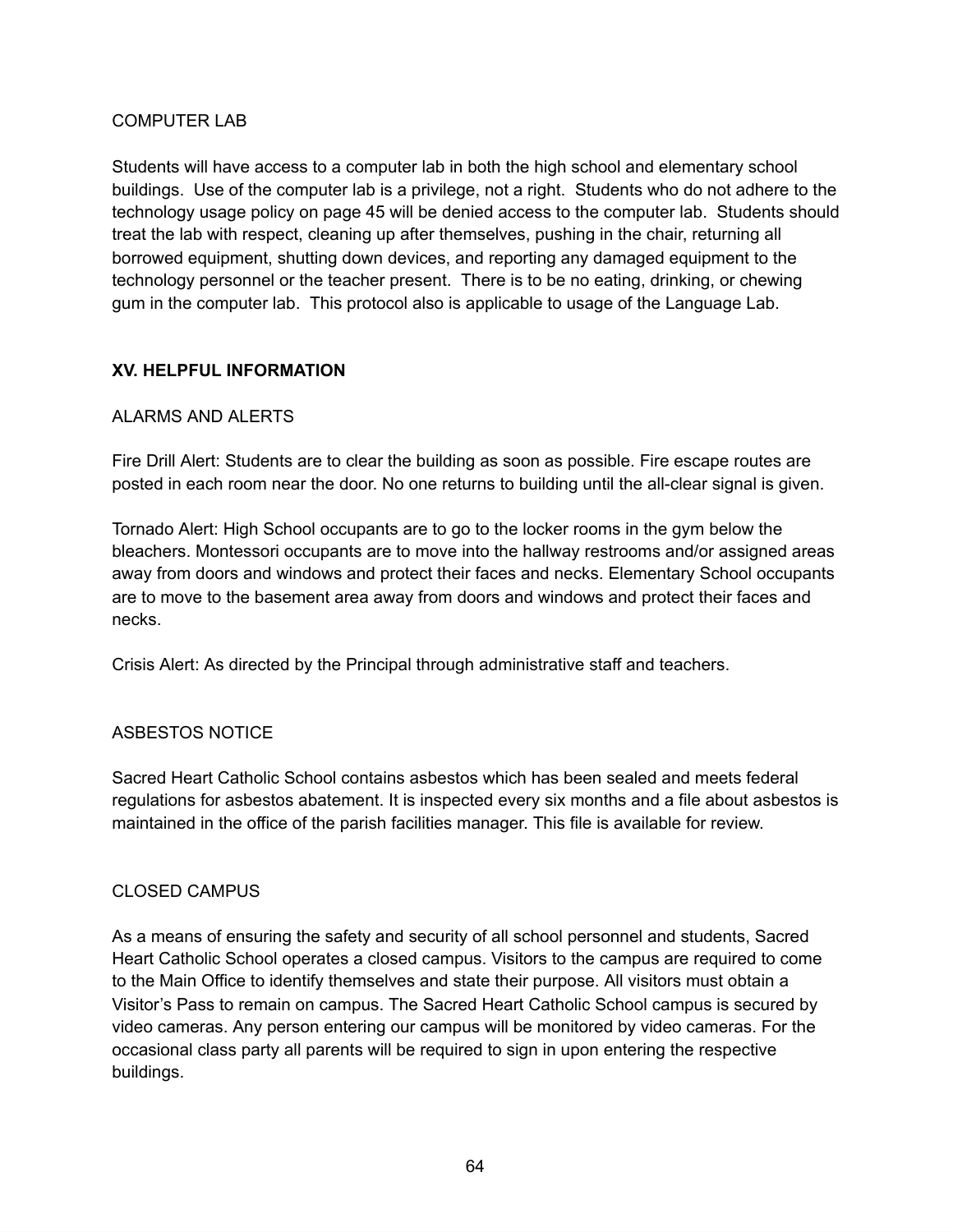### **DELIVERIES**

The school asks that all deliveries (homework, books, gifts, food, lunches, etc.) be delivered to the Main Office. Academic items will be delivered periodically throughout the day. Students will be notified of gifts to be picked up at the end of the school day. Food deliveries must be coordinated with the front office and must come through the front office before students are given access.

#### FUNDRAISING

All fundraising activities must be approved by the Principal. For further information, please contact the Principal.

### INCLEMENT WEATHER AND OTHER EMERGENCIES

SHCS cannot release a student from school without written permission from a parent or guardian.

If inclement weather or other emergencies develop, any of the following methods of communication may be used to inform parents of the change in the regular schedule:

- the SHCS website
- Email
- the SHCS Facebook Page
- text messaging
- the following local media:
	- KTEN Channel 10 or KXII Channel 12
	- Hometown Radio on 1580 AM or 92.3 FM

**Please do not call the school for this information.**

#### MEDICAL RECORDS

Current student medical information is required to be kept on file in the school office and received prior to the first day of school. The information may be updated as needed during the school year.

### *Physical Examination*

A physical examination is required for all students entering SHCS. This physical examination is required for all students, and is required each school year, prior to the start of practice for those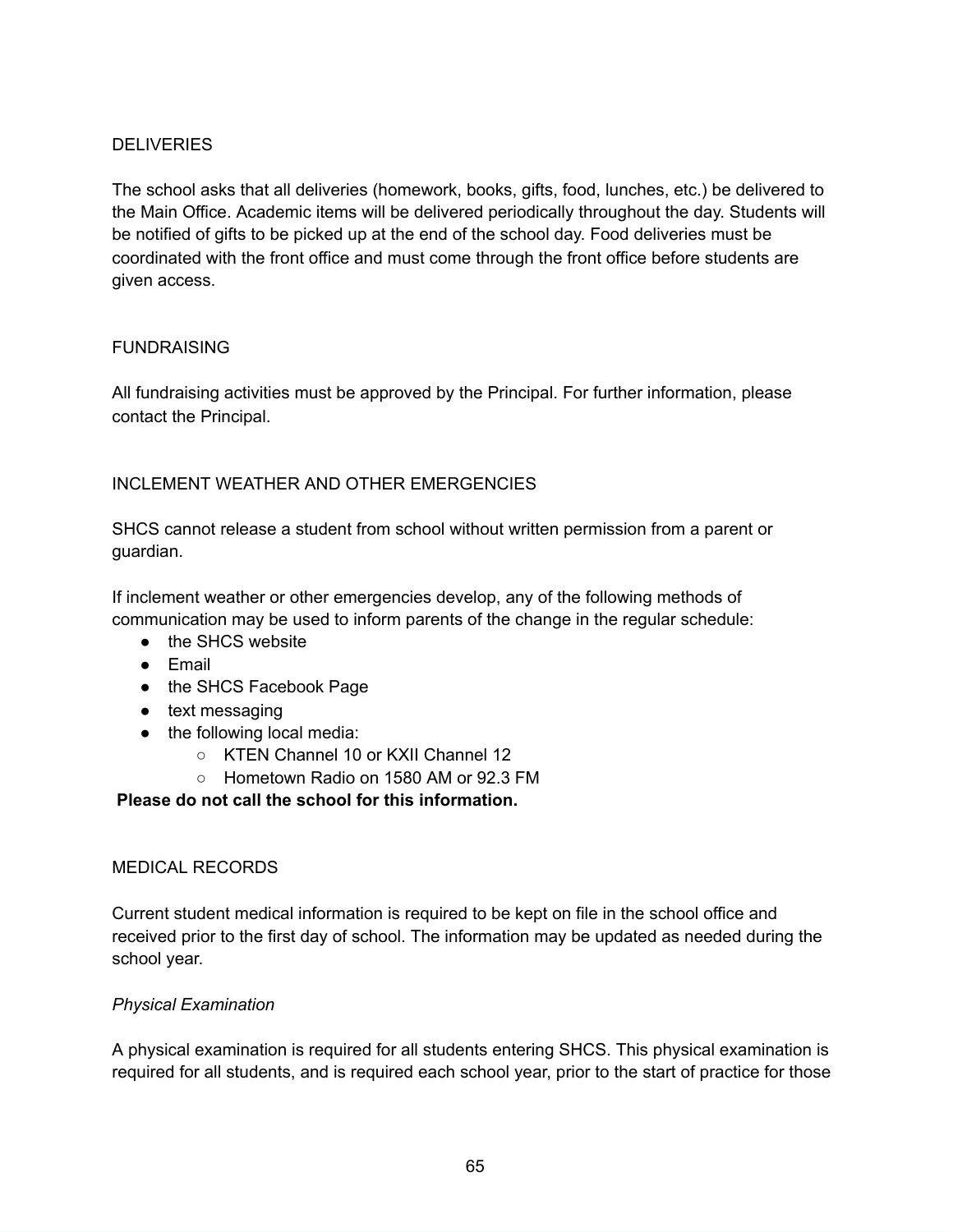students involved in high school extra-curricular activities--after June 1, for participation in but not limited to athletics, choir, cheerleaders, dancers, and P.E. credit classes.

## *Immunizations*

A complete and current immunization record is required before the student is admitted to class. All immunizations must include month, day and year and be validated by a physician. Immunizations must be maintained to current state requirements. Updated health information should be submitted to the nurse.

### *Health Records*

Health data is maintained for all students. A copy of the student's health record must accompany him/her to/from another school.

# *Emergency Care Form*

Each school year a new Emergency Care Form is required for each student. It is essential that parents have three persons listed for emergency contacts in the event of illness or emergency when the parent/guardian is not able to be reached. All telephone numbers must be current.

## MEDICATION

Only necessary medication will be given at school. All medication should be given outside of school hours when possible. The Diocese of Fort Worth medication form is required for all medication that is to be administered to students at school. This form is required to be updated each school year and signed by both the parent and physician.

Approved non-prescription medications listed on the non-prescription medication permit form will be administered in the clinic as indicated by the parent on the completed signed permit. A new permission form is required at the beginning of each school year for all medications.

All medication will be safely stored and dispensed in the school office. Students are not permitted to carry medication on their person with the exception of an inhaler for asthma. In addition, a back-up inhaler with physician permission is to be kept in the school office. Unused medications are to be taken home at the end of each school year or they will be destroyed.

# ACCIDENT OR ILLNESS

In the event of an accident or illness, the parent/guardian will be notified. If the parent/guardian cannot be contacted, the emergency contact person will be contacted. As stated on this form, if deemed a medical emergency, the student's physician will be notified and the student will be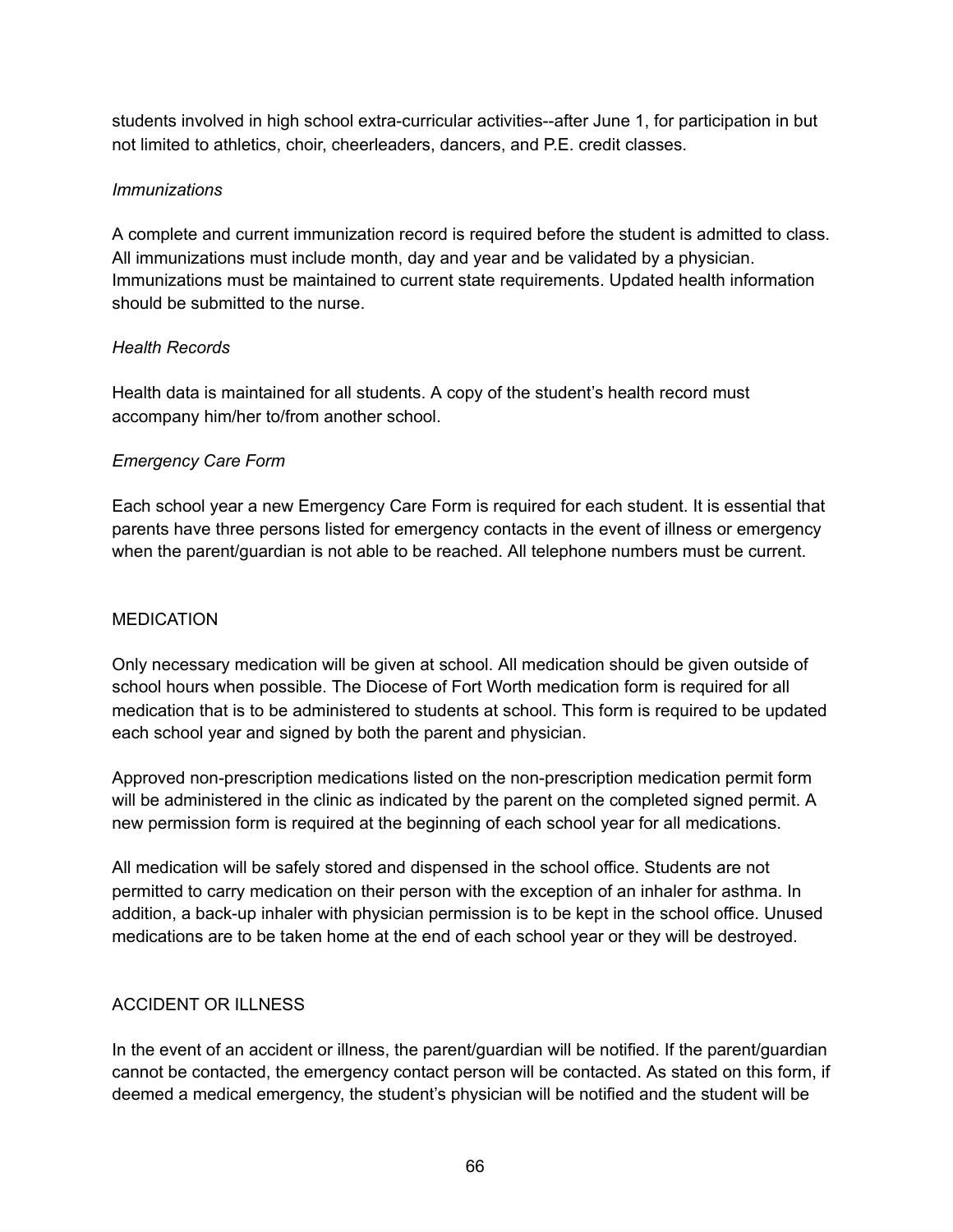transported by ambulance to the hospital or medical facility as listed. The Student Emergency Care Form is signed by the parent/guardian when the student is admitted to SHCS. The parent/guardian is responsible for the payment of all expenses incurred.

### *Contagious Disease*

If a student contracts a contagious disease, the student is not permitted to attend school. The parents are asked to notify the school immediately. Depending on the nature of the contagious disease, SHCS may be required to notify the Health Department.

# *Exclusion Guidelines/Return Guidelines*

- If an oral temperature of 100° or above, must be fever free for 24 hours without medication
- Vomiting, nausea or severe abdominal pain: Symptom free for 24 hours
- Marked drowsiness or lethargy: Symptom free
- Sore throat, acute cold or persistent cough: Symptom free
- Red, inflamed or discharging eyes: Written doctor release
- Skin rashes or eruptions: Written doctor release
- Swollen glands around jaws, ears or neck: Written doctor release
- Suspected scabies or impetigo: Written doctor release
- ANY skin lesion in the weeping stage: Covered & diagnosed as non-contagious
- Earache: Symptom free
- Head lice: Lice and nit (egg) free

### MESSAGES

Messages to students will be delivered either during their lunch periods or at 2:30 p.m. and must be called in no later than 2 p.m. Parents/guardians can call the office at 940-759-2511.

### PARENT BEHAVIOR

Section F of Diocesan Policy 5220 reads as follows:

*"Actions of the parent of a student may be grounds for the student to lose the privilege of attending a school. The parents of a student are expected to conduct themselves so as not to be a disruptive influence on the school or a teacher. A parent of a student who becomes a disruptive influence shall be requested to withdraw the student from the school. The student's records shall reflect that the student has either withdrawn or transferred. The student's records shall not reflect expulsion, unless the parents refuse to remove the student from the school after having been notified that the child must withdraw or transfer to another school."*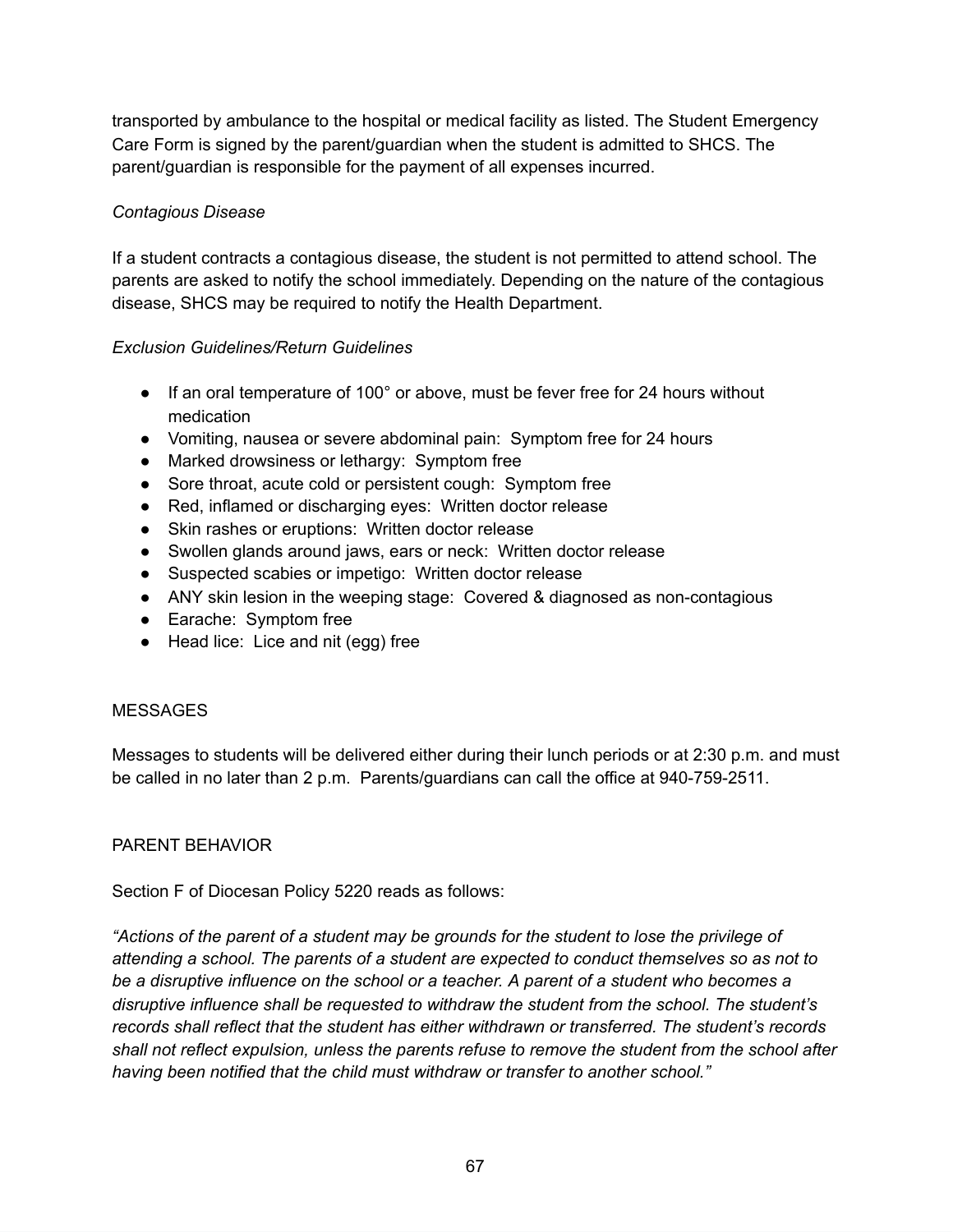If, in the opinion of the administration, a student or his/her parent(s) do not support the philosophy and mission of the school, the student may be asked to withdraw. It is the school's expectation that students and parents follow both the letter and spirit of the school's mission.

### PARTIES

SHCS will not participate in or facilitate the planning of any non-school sponsored event. No faculty member, staff member, or administrator can participate in the planning or execution of a non-school sponsored event.

# PRAYER AND PLEDGE OF ALLEGIANCE

In keeping with the spirit of SHCS as a faith community, each school day begins with prayer and the Pledge of Allegiance and concludes with prayer. The pledge and the prayers are led by the principal, teachers, or student volunteers. In addition, each class period begins with prayer.

# STUDENT INFORMATION/PICTURES

SHCS reserves the right to use student pictures in publications and on the school's website. Any parent who does not wish his or her child's picture used must notify the principal in writing prior to the beginning of the school year.

### STUDENT RESIDENCY

Each student, as a member of SHCS, must reside with at least one parent or with a legal guardian.

### SUPERVISION OF STUDENTS

For student safety, parents are asked to pick up students promptly after activities. Parents/guardians are advised that the school's ordinary supervisory responsibilities extend from 7:40 a.m. to 3:30 p.m. on normal school days. The school cannot and does not take responsibility for supervising students arriving at or staying on campus outside these hours with the exception of those taking part in a school-sponsored activity conducted by an authorized staff member.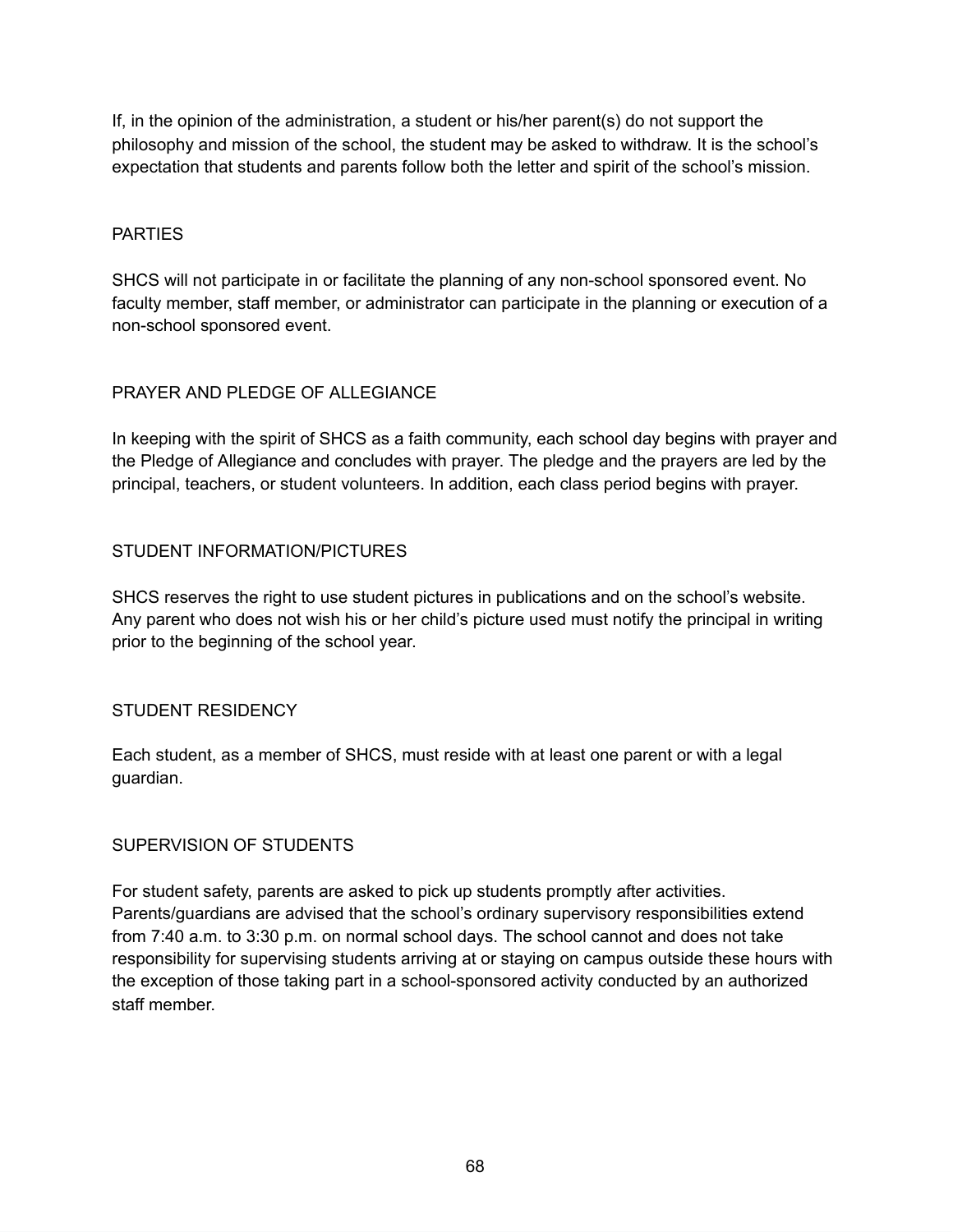#### TRANSPORTATION POLICY

Transportation to and from school-sponsored activities such as games, competitions, and field trips will be provided by SHCS. Vehicular transport will depart from the school and return to the school. Transportation is a privilege, and not a right. Students are expected to behave in a manner that is respectful to the other students on the bus, as well as to all adults, teachers, coaches, drivers, or administrators. Students who fail to adhere to these guidelines will be subject to removal and disciplinary action. SHCS transportation vehicles are expected to be kept clean, with all trash being removed by students before they will be permitted to exit the vehicle. Students who ride the morning bus route may potentially have assigned seats. If a student vandalizes school property (including transportation vehicles) may be held financially responsible. If a student has any other transportations needs they must be arranged with the faculty/member coach.

#### VISITORS

Sacred Heart Catholic School welcomes potential students, alumni of SHCS, parents, and guest speakers on our campus. All visitors must report to the Main Office as soon as they enter the school. A visitor's tag will be provided after signing in and the request to visit a person or area has been verified/granted. The visitor should wear the tag for the duration of their visit on campus. Before leaving the school building, the visitor must return the tag and sign out. Inappropriate attire may result in a refusal to grant visitation during school hours. Former students are requested to call for appointments with the teacher(s) they wish to visit as school policy does not permit social visits during teaching periods. Students who have been exited from SHCS for disciplinary reasons are not permitted to visit the school or to be present at school sponsored events, on or off campus, without prior permission from Administration. For high school students visitors are not permitted during exam week.

#### VOLUNTEERS

Before volunteering all interested parties must attend a Diocesan Safe Environment Training and paperwork must be current and on file with the parish safe environment coordinator.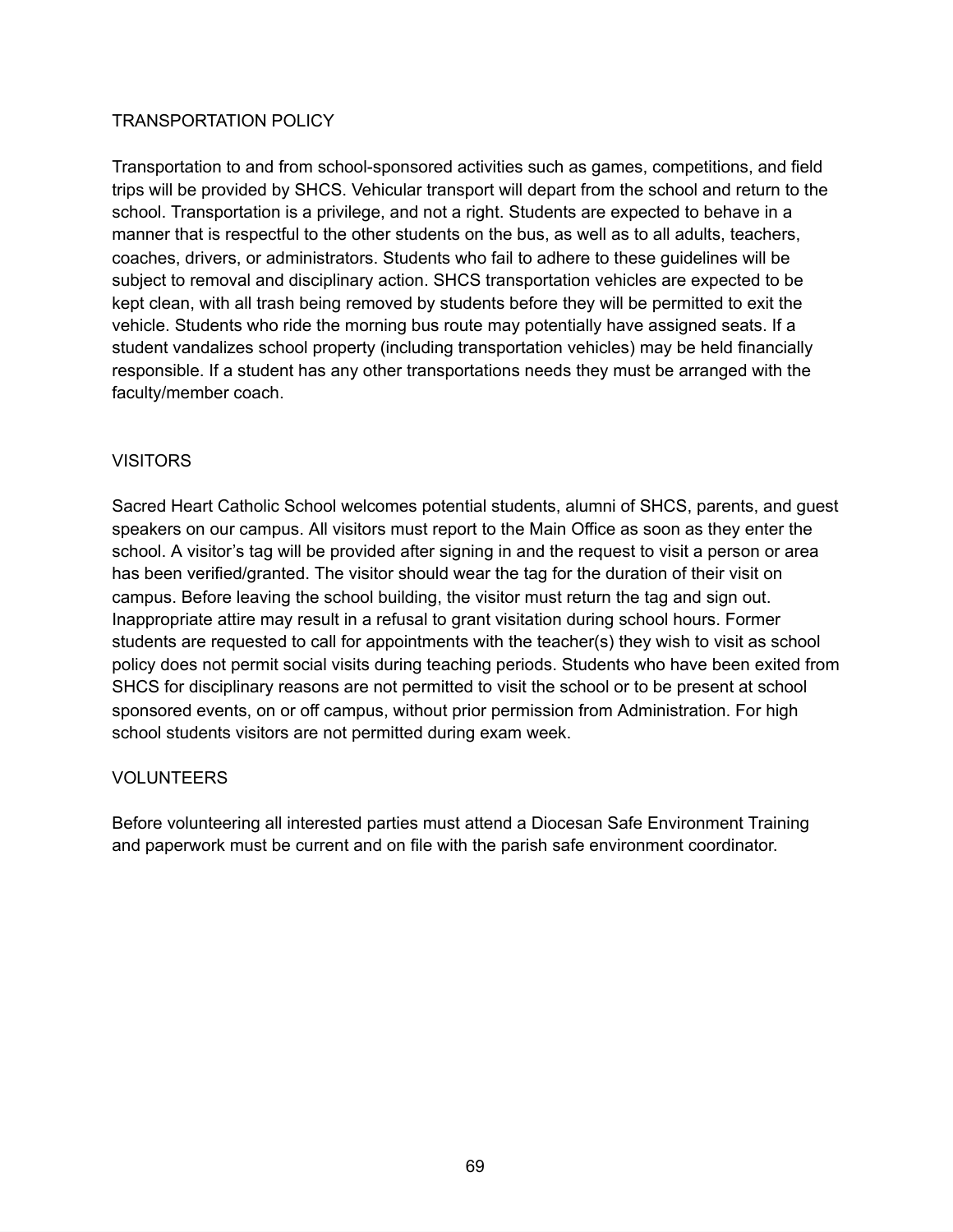## RECOMMENDED HANDBOOK REVISION FORM

Parents of Sacred Heart Catholic School may recommend handbook revisions at any time by completing this form and providing it to the Handbook Committee for consideration. Only signed forms will be reviewed for possible inclusion in the next update.

Page \_\_\_\_\_\_\_ Section\_\_\_\_\_\_\_\_\_\_\_\_\_\_\_\_\_\_\_\_\_ Title\_\_\_\_\_\_\_\_\_\_\_\_\_\_\_\_\_\_\_\_\_\_\_\_\_\_\_\_\_\_

Comments:

Parent/Guardian Signature

 $\mathcal{L}_\text{max}$  , where  $\mathcal{L}_\text{max}$ 

 $\mathcal{L}_\text{max}$  , which is a set of the set of the set of the set of the set of the set of the set of the set of the set of the set of the set of the set of the set of the set of the set of the set of the set of the set of

Date